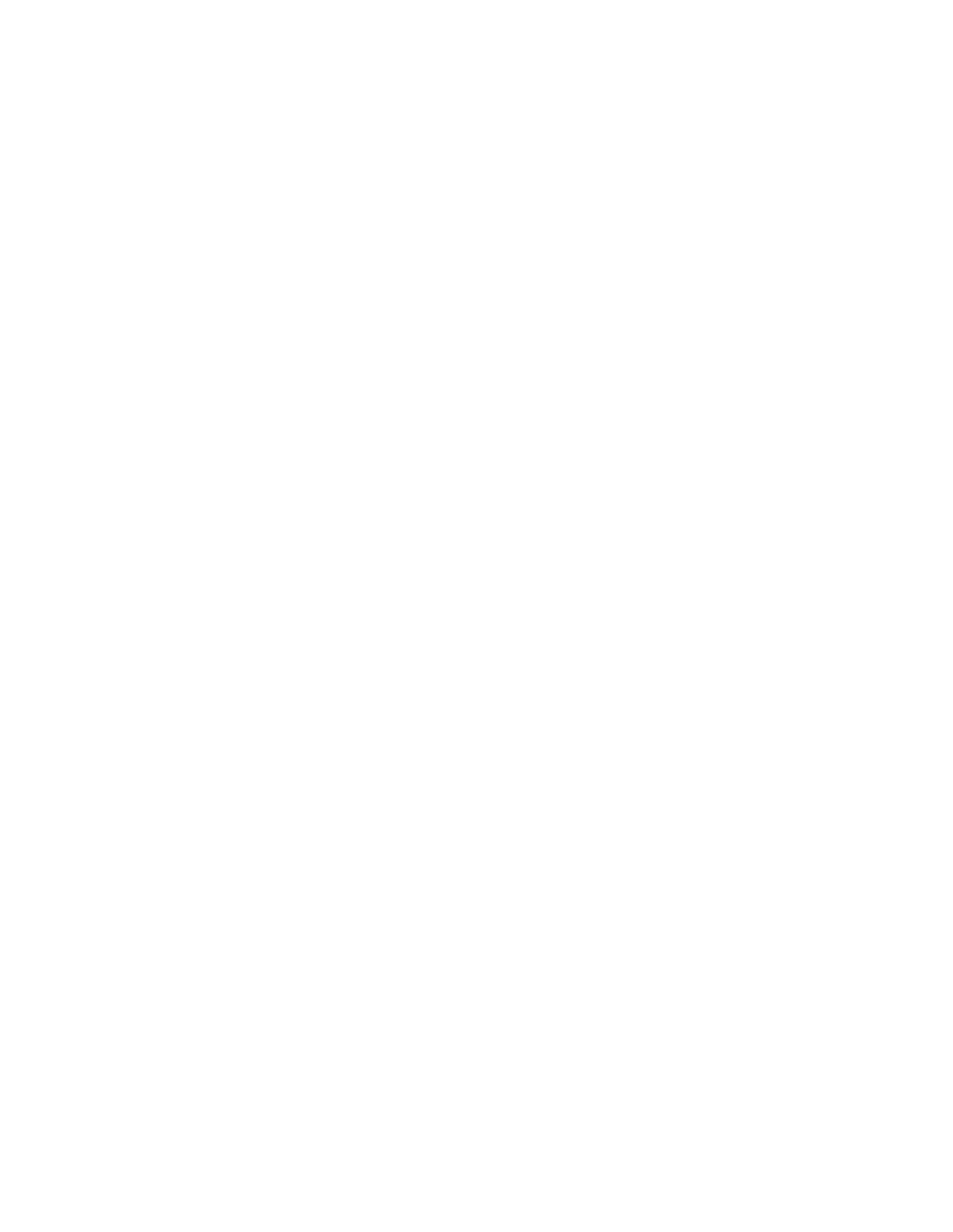# **TABLE OF CONTENTS**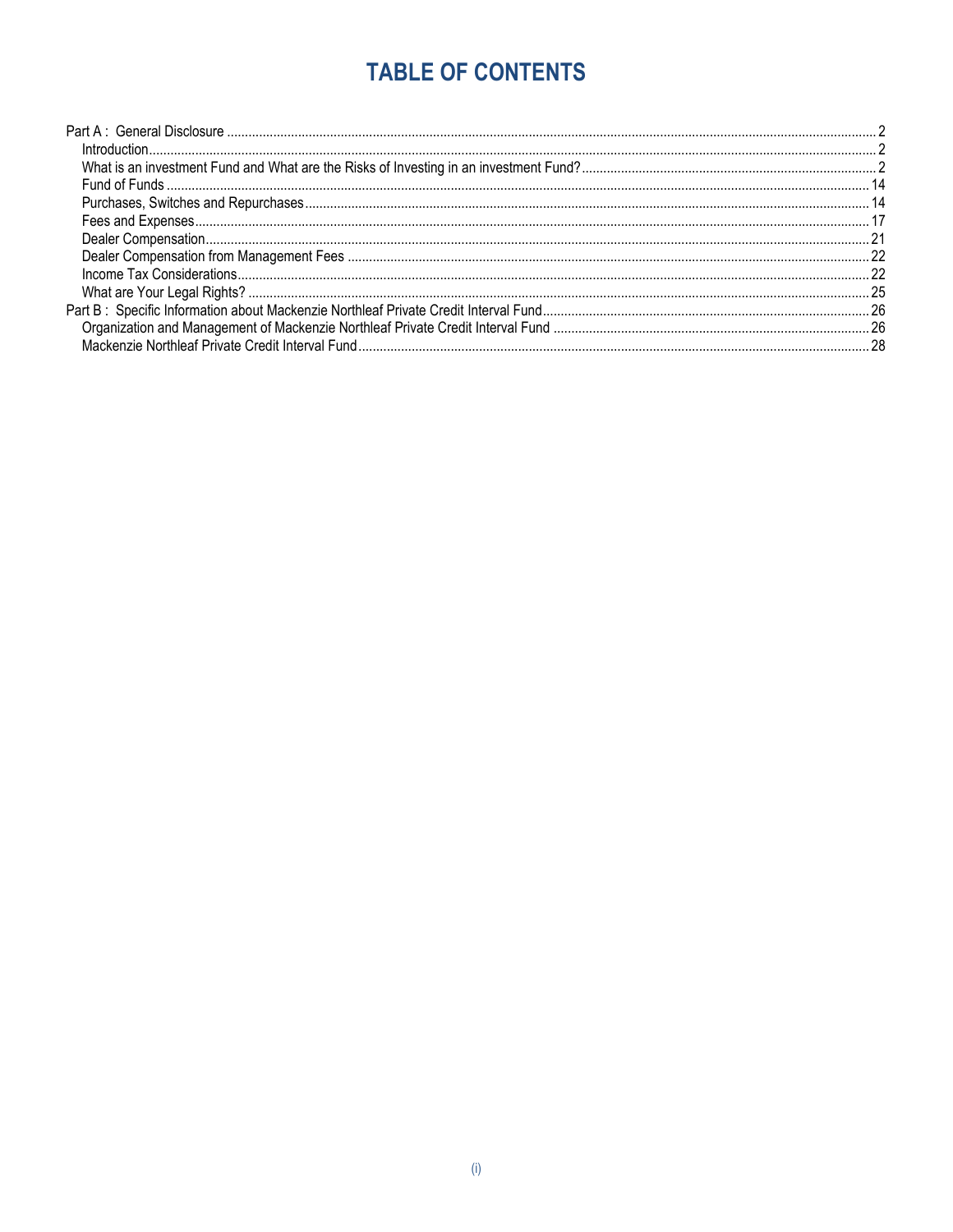# <span id="page-3-0"></span>**PART A: GENERAL DISCLOSURE**

# <span id="page-3-1"></span>**INTRODUCTION**

This simplified prospectus contains selected important information to help you make an informed decision about investing in Mackenzie Northleaf Private Credit Interval Fund (the "**Fund**").

It is important that you select the appropriate series in which to invest, in order to properly address your personal circumstances and investment needs.

This simplified prospectus will help you understand your rights as an investor in the Fund.

To make this document easier to read and understand, we have used personal pronouns throughout much of the text. References to "**Mackenzie Investments**", "**Mackenzie**", "**our**", "**we**" or "**us**" generally refer to Mackenzie Financial Corporation in its capacity as trustee and manager of the Fund. References to "**you**" are directed to the reader as a potential or actual investor in the Fund.

In this document we refer to "**financial advisors**" and "**dealers**". The financial advisor is the individual with whom you consult for investment advice and the dealer is the company or partnership that employs your financial advisor and may include, at our discretion, a company or partnership that has received an exemption from the dealer registration requirements from the Canadian securities regulators.

In this document, all of the investment funds that we manage, including the Fund, are referred to, collectively, as the "**Mackenzie Funds**" or, each individually, as a "**Mackenzie Fund**". The other Mackenzie Funds are not offered under this simplified prospectus. The Fund is a non-redeemable investment fund for purposes of Canadian securities legislation, and consequently will be subject to various policies and regulations that apply to non-redeemable investment funds pursuant to *National Instrument 81-102 – Investment Funds* ("**NI 81-102**"). NI 81-102 also governs mutual funds, albeit in a manner distinct from non-redeemable investment funds.

This simplified prospectus contains information about the Fund, including the series that comprise the Fund, and the risks of investing in investment funds generally.

This document is divided into two parts:

- Part A, from pages [2](#page-3-1) to [25,](#page-26-1) contains general information about all Mackenzie Funds.
- **Part B**, from pages **Error! Bookmark not defined.** to **Error! Bookmark not defined.**, contains specific information about the Fund described in this document.

Additional information about the Fund is available in the following documents:

- the annual information form;
- the most recently filed fund facts;
- the most recently filed annual financial statements;
- any interim financial reports filed after those annual financial statements;
- the most recently filed annual management report of fund performance; and
- any interim management report of fund performance filed after that annual management report of fund performance.

These documents are incorporated by reference into this document, which means that they legally form part of this document just as if they were printed as a part of this document. You can get a copy of these documents at your request, and at no cost, by calling us toll-free at **1-800-387-0614**, e-mailing us at **service@mackenzieinvestments.com** or from your financial advisor.

These documents are available on our website at **www.mackenzieinvestments.com** and are also available on the website of SEDAR at **www.sedar.com**.

# <span id="page-3-2"></span>**WHAT IS AN INVESTMENT FUND AND WHAT ARE THE RISKS OF INVESTING IN AN INVESTMENT FUND?**

# **What is an Investment Fund?**

An investment fund is a pool of money contributed by people with similar investment objectives. Investors share the fund's income and expenses, and also the gains and losses that the fund makes on its investments, in proportion to their investment in the fund.

The Fund was established as a unit trust and issues units to investors (the "**Units**"). Non-redeemable investment funds differ from mutual funds in that investors in non-redeemable investment funds do not have the right to redeem their units on a regular, frequent basis. Unlike many non-redeemable investment funds, which typically list their units on a securities exchange, the Fund does not currently intend to list the Units for trading on any securities exchange, and the Fund does not expect any secondary market to develop for the Units in the foreseeable future.

To provide some liquidity to unitholders, the Fund is structured as an "interval fund" and conducts periodic repurchase offers for a portion of its outstanding Units. That means that each quarter, investors will have an opportunity to tender, or submit, their Units for the Fund to repurchase them, as more fully explained and subject to the limitations described under "**[Repurchase Program](#page-17-0)**" below. **An investment in the Fund is suitable only for long-term investors who can bear the risks associated with the limited liquidity of the Units.**

Please refer to the front cover of this simplified prospectus, or to the specific information about the Fund in Part B, for the series that are available for the Fund pursuant to this document. The Fund may also offer series which are only available on an exempt-distribution basis. The different series of units available under this simplified prospectus are described under the heading "**[Purchases,](#page-15-1)  SWITCHES and [Repurchases](#page-15-1)**". We may offer additional series of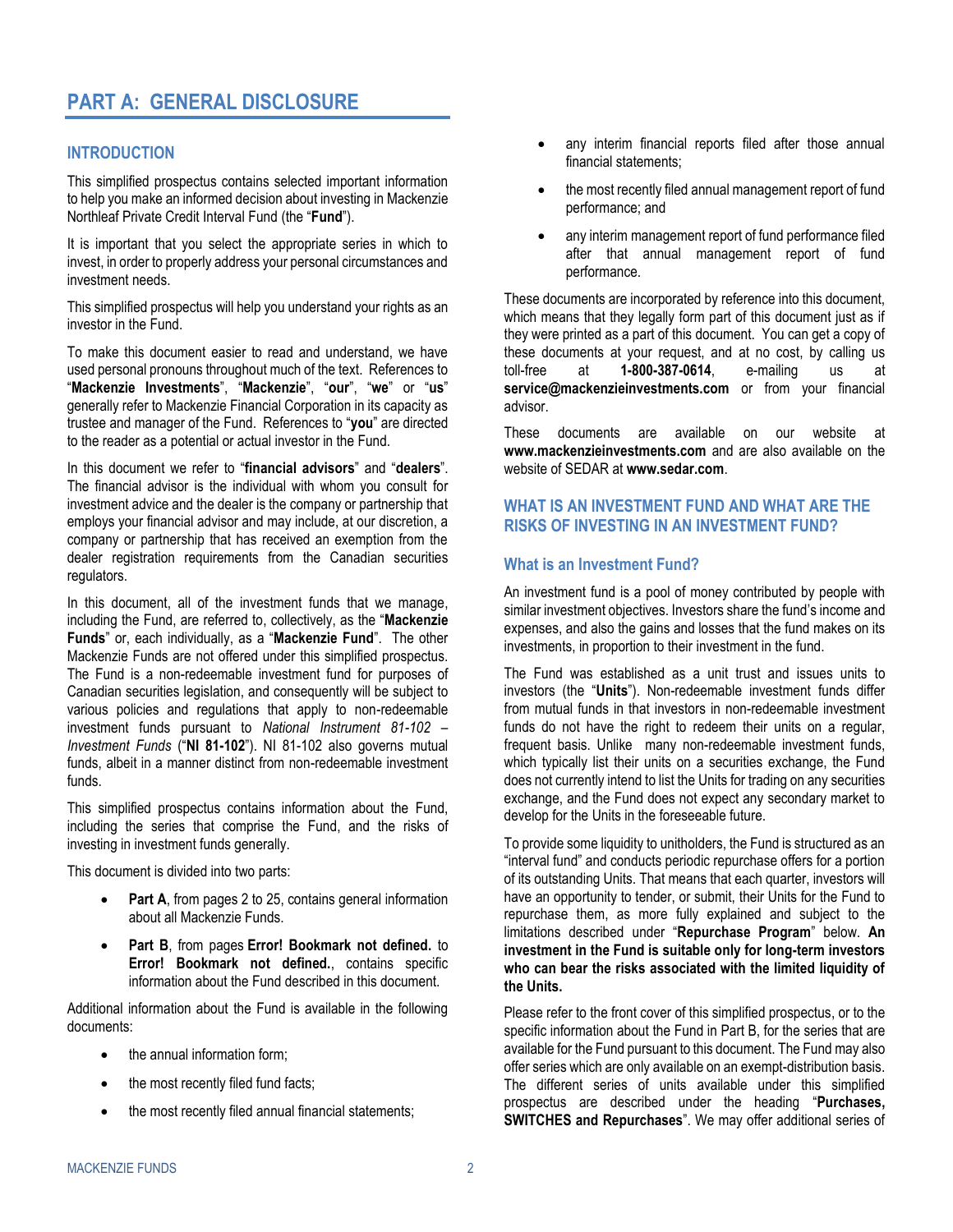Units of the Fund in the future without notification to, or approval of, investors.

An investment fund may own many different types of investments – stocks, bonds, securities of other investment funds, securities of private funds, derivatives, cash – depending on the fund's investment objectives. The values of these investments vary from day to day, reflecting changes in interest rates, economic conditions, stock market developments and individual company news. As a result, an investment fund's net asset value ("**NAV**") will go up and down on a daily basis, and the value of your investment in an interval fund may be more, or less, when you redeem it than when you purchased it.

We do not guarantee that the full amount of your original investment in a fund will be returned to you. Unlike bank accounts or guaranteed investment certificates, investment fund securities are not covered by the Canada Deposit Insurance Corporation or any other government deposit insurer.

The Fund is considered a "non-redeemable investment fund" as such term is defined in the *Securities Act* (Ontario) meaning it is permitted to invest in asset classes and use strategies generally prohibited by conventional mutual funds, such as the ability to invest more than 10% of its net asset value in securities of a single issuer; the ability to invest up to 100% or more of its net asset value in physical commodities either directly or through the use of specified derivatives and borrow, up to 50% of its net asset value, cash to use for investment purposes. While these strategies will be used in accordance with a fund's investment objectives and strategies, during certain market conditions they may accelerate the pace at which your investment decreases in value.

# **Interval Funds**

The Fund is structured as an "interval fund," a type of fund which, in order to provide liquidity to unitholders, has adopted a fundamental policy to make quarterly offers to repurchase 5% of its outstanding Units at NAV. While interval funds can be structured to provide investors with exposure to a number of asset classes, the Fund will invest primarily in: (i) illiquid private credit securities and other private debt instruments (the "**Private Portfolio**") on an indirect basis through investments in NSPC and/or NSPC-L (defined below); (ii) public securities and other debt instruments (the "**Public Portfolio**") on an indirect basis through investments in exchange traded funds ("**ETFs**"); and (iii) cash and cash equivalents. Under most market environments following the Initial Ramp-Up Period (defined below under "**[Management Fee Waiver during Initial](#page-18-1)  [Ramp-up Period](#page-18-1)"**), the Fund will invest 35% to 65% (the "**Target Allocation**") of its net assets in the Private Portfolio. The Fund is structured as an interval fund which subjects it to "**Immediate Redemption Risk**" and "**Repurchase Offers Risk**".

The Fund will achieve its exposure to the Private Portfolio by investing in one or both of Northleaf Senior Private Credit Fund ("**NSPC**") and Northleaf Senior Private Credit-L Fund ("**NSPC-L**" and together with NSPC the "**Northleaf Private Credit Funds**") and will achieve its exposure to the Public Portfolio by investing in ETFs managed by Mackenzie or third parties (the Northleaf Private Credit Funds and the underlying ETFs are collectively referred to as the "**Underlying Funds**"). The Northleaf Private Credit Funds are both

private investment vehicles that employ a "capital call" structure whereas investors in the Northleaf Private Credit Funds make commitments ("**Capital Commitments**") to fund a set amount of capital in the future. These Capital Commitments are drawn down by the Northleaf Private Credit Funds in installments over time. The Fund may invest the cash necessary to meet Capital Commitments that it has made but have not yet been drawn down by the Northleaf Private Credit Fund(s) in such assets as it determines appropriate in its sole discretion, including, without limitation, ETFs and other relatively liquid investments.

The Northleaf Private Credit Funds are both open-end pooled funds that are not "investment funds" pursuant to the *Securities Act*  (Ontario) or NI 81-102. The manager of the Northleaf Private Credit Funds is Northleaf Capital Partners (Canada) Ltd ("**Northleaf**"). The Northleaf Private Credit Funds each have a global investment mandate focused on making senior secured loans, primarily to finance private equity-backed, mid-market companies. Their strategies seek to mitigate risk while maximizing returns by investing in a portfolio focused on senior secured private credit loans diversified by borrower, industry and geography. NSPC-L follows the same strategy as NSPC except that it utilizes an asset-backed lending facility to generate asset-level leverage as part of its investment strategy. A number of the Fund's risks relate to the fact that a significant proportion of its portfolio will be invested in the Northleaf Private Credit Funds. For more information regarding the risks associated with the Fund's allocation to the Northleaf Private Credit Funds see "**[Risks Associated with the Fund's Investment](#page-11-0)  [in the Northleaf Private Credit Funds](#page-11-0)"** below.

Please refer to "**What does the Fund Invest In**" for more detailed information on the Fund's investments.

Investment funds are subject to a variety of risks. These risks may cause you to lose money on your fund investment. This section provides a list of the risks of investing in investment funds.

# **Capital Call Risk**

Pending capital calls from a Northleaf Private Credit Fund in respect of a Capital Commitment made by the Fund to the Northleaf Private Credit Fund, the Fund may invest the cash necessary to meet such capital calls in such assets as it determines appropriate in its sole discretion, including, without limitation, ETFs and other relatively liquid investments, which could adversely affect the Fund's investment performance. While the Northleaf Private Credit Funds will generally seek to draw an entire Capital Commitment within six calendar quarters following the date of the Capital Commitment, no assurance can be provided as to when and in what amounts a Northleaf Private Credit Fund will call the Fund's Capital Commitments, or whether it will call the Fund's Capital Commitments in full.

In addition, if the assets reserved to fulfill the Fund's Capital Commitments to a Northleaf Private Credit Fund are insufficient to satisfy such commitments, the Fund may need to: (a) sell assets within the Public Portfolio to obtain amounts required to fund such commitment; (b) establish and draw on a liquidity facility with a third party; and/or (c) take such other actions as Mackenzie determines appropriate in its sole discretion, all of which may result in the Fund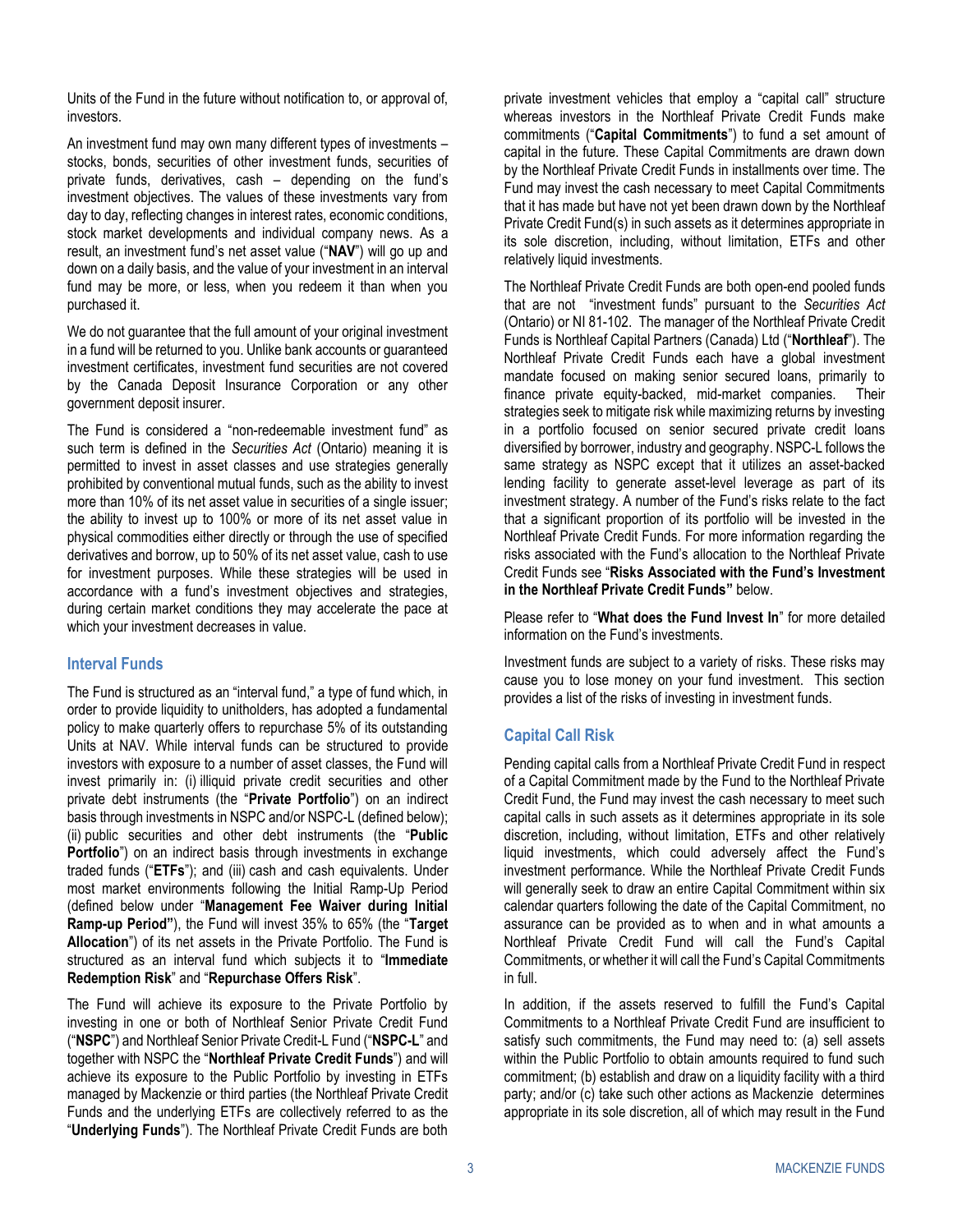having an asset allocation that is materially different to the Target Allocation.

In the event that investors (including the Fund) do not meet a capital call in a timely fashion, the Northleaf Private Credit Funds have a number of remedies available to protect other investors. For more information on these remedies please see "**b) [Failure to Fund](#page-12-0) Capital [Commitments; Consequences](#page-12-0)** *of Default***"** under **"[Risks](#page-11-0)  [Associated with the Fund's Investment in the Northleaf Private](#page-11-0)  [Credit Funds](#page-11-0)"** below**.**

# **Company Risk**

Fixed-income investments, such as bonds, carry several risks that are specific to the company that issues the investments. A number of factors may cause the price of these investments to fall. These factors include specific developments relating to the company, conditions in the market where these investments are traded, and general economic, financial and political conditions in the countries where the company operates. While these factors impact all securities issued by a company, the values of equity securities generally tend to change more frequently and vary more widely than fixed-income securities. As an investment fund's NAV is based on the value of its portfolio securities, an overall decline in the value of portfolio securities that it holds will reduce the value of the investment fund and, therefore, the value of your investment.

# **Concentration Risk**

The Fund may invest a large portion of its net assets in a small number of issuers, in a particular industry or geographic region, or may use a specific investment style, such as growth or value. A relatively high concentration of assets in or exposure to a single issuer, or a small number of issuers, may reduce the diversification of an investment fund and may result in increased volatility in the investment fund's NAV. Issuer concentration may also increase the illiquidity of the investment fund's portfolio if there is a shortage of buyers willing to purchase those securities.

An investment fund concentrates on a style or sectors either to provide investors with more certainty about how the investment fund will be invested or the style of the investment fund or because a portfolio manager believes that specialization increases the potential for good returns. If the issuer, industry or region faces difficult economic times or if the investment approach used by such investment fund is out of favour, the investment fund will likely lose more than it would if it diversified its investments or style. If an investment fund's investment objectives or strategies require concentration, it may continue to suffer poor returns over a prolonged period of time.

The Fund is subject to increased concentration risk as it has received exemptive relief which permits it to invest up to 65% of its NAV in securities of the Northleaf Private Credit Funds.

# **Convertible Securities Risk**

Convertible securities are fixed-income securities, preferred stocks or other securities that are convertible into common stock or other securities. The market value of convertible securities tends to decline as interest rates increase and, conversely, to increase as

interest rates decline. A convertible security's market value, however, tends to reflect the market price of the issuer's common stock when that price approaches or exceeds the convertible security's "conversion price". The conversion price is defined as the predetermined price at which the convertible security could be exchanged for the associated stock. As the market price of the common stock declines, the price of the convertible security tends to be influenced more by the yield of the convertible security. Thus, it may not decline in price to the same extent as the underlying common stock. In the event of a liquidation of the issuing company, holders of convertible securities would be paid before the company's common stockholders but after holders of any senior debt obligations of the company. Consequently, the issuer's convertible securities generally entail less risk than its common stock but more risk than its senior debt obligations.

# **Credit Risk**

An issuer of a bond or other fixed-income investment, including asset-backed securities, may not be able to pay interest or to repay the principal at maturity. The risk of such a failure to pay is known as credit risk. Some issuers have more credit risk than others. Issuers with higher credit risk typically pay higher interest rates than interest rates paid by issuers with lower credit risk because higher credit risk companies expose investors to a greater risk of loss. Credit risk can increase or decline during the term of the fixedincome investment.

Companies, governments and other entities, including special purpose vehicles that borrow money, and the debt securities they issue, are assigned credit ratings by specialized rating agencies. The ratings are a measure of credit risk and take into account many factors, including the value of any collateral underlying a fixedincome investment. Issuers with low or no ratings typically pay higher yields but can subject investors to substantial losses. Credit ratings are one factor used by the portfolio managers of the investment funds in making investment decisions. A credit rating may prove to be wrong, which can lead to unanticipated losses on fixed-income investments. If the market perceives that a credit risk rating is too high, then the value of the investments may decrease substantially. A downgrade in an issuer's credit rating, or other adverse news regarding an issuer, can reduce a security's market value.

The difference in interest rates between an issuer's bond and a government-issued bond that are otherwise identical in all respects except for the credit rating is known as the credit spread. Credit spreads widen if the market determines that a higher return is necessary to compensate for the increased risk of owning a particular fixed-income investment. An increase in credit spread after the purchase of a fixed-income investment decreases the value of that investment. Additional details about certain of the credit risks associated with an investment in the Northleaf Private Credit Funds are described in more detail below in "**a) [Credit and Interest Rate](#page-11-1)  Risks of** *[Debt Securities](#page-11-1)*" under "**[Risks Associated with the](#page-11-0)  [Fund's Investment in the Northleaf Private Credit Funds](#page-11-0)**".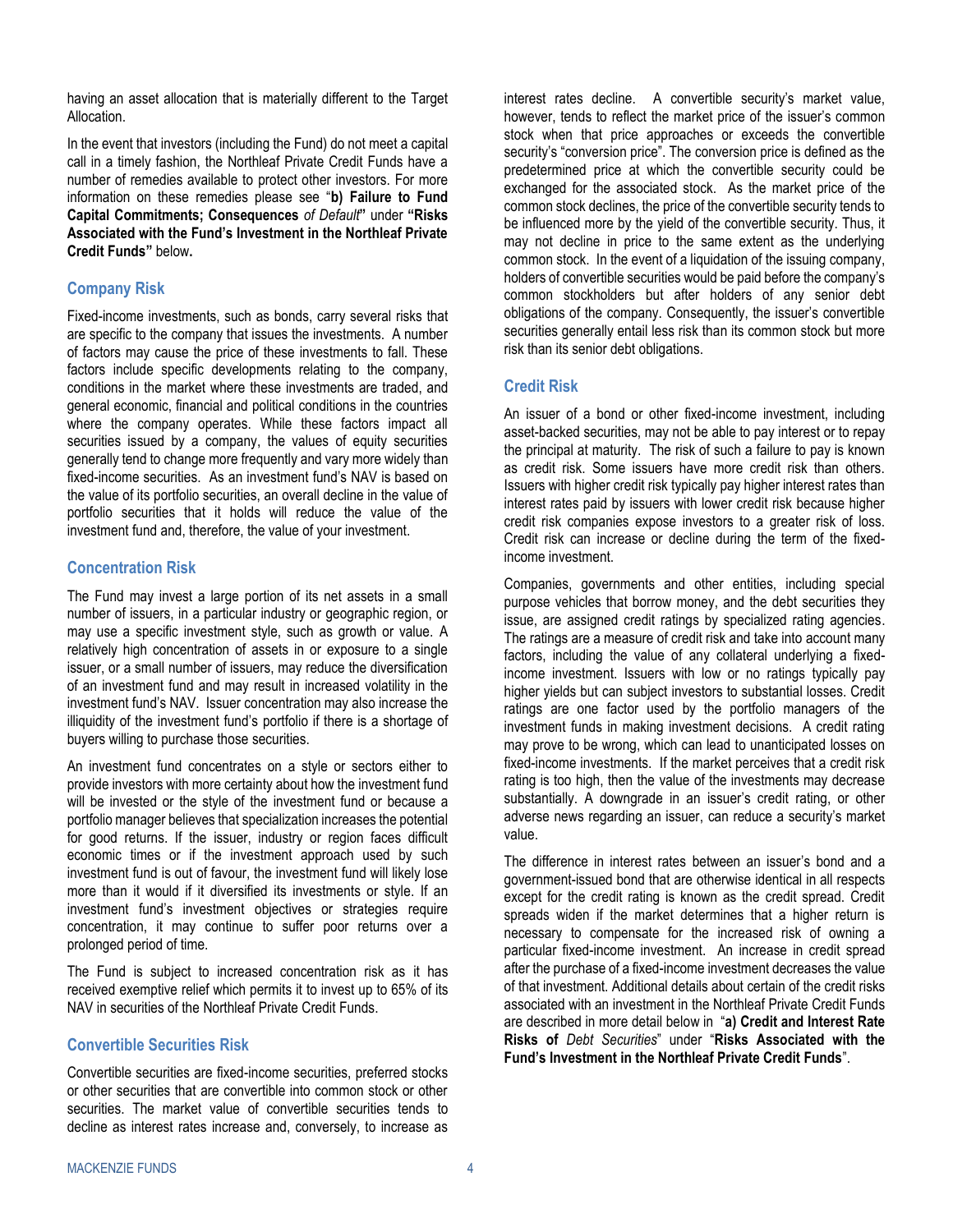### **Cyber Security Risk**

Due to the widespread use of technology in the course of business, the Fund has become potentially more susceptible to operational risks through breaches in cyber security. Cyber security is the risk of harm, loss, and liability resulting from a failure, disruption or breach of an organization's information technology systems. It refers to both intentional and unintentional events that may cause the Fund to lose proprietary information, suffer data corruption, or lose operational capacity, which could cause us and/or the Fund to experience disruptions to business operations; reputational damage; difficulties with the Fund's ability to calculate its NAV; or incur regulatory penalties, additional compliance costs associated with corrective measures, and/or financial loss. Cyber attacks may involve unauthorized access to the Fund's digital information systems (e.g., through "hacking" or malicious software coding) for purposes of misappropriating assets or sensitive information, or corrupting data, equipment or systems. Other cyber attacks do not require unauthorized access, such as denial of service attacks (i.e., efforts to make network services unavailable to intended users). In addition, cyber attacks on the Fund's third-party service provider (e.g., administrators, transfer agents, custodians and sub-advisors) or issuers that the Fund invests in can also subject the Fund to many of the same risks associated with direct cyber attacks. Similar to operational risks in general, we have established risk management systems designed to reduce the risks associated with cyber security. However, there is no guarantee that such efforts will be successful.

# <span id="page-6-0"></span>**Derivatives Risk**

The Fund may use derivatives to pursue its investment objectives. Generally, a derivative is a contract between two parties, whose value is determined with reference to the market price of an asset, such as a currency, commodity or stock, or the value of an index or an economic indicator, such as a stock market index or a specified interest rate (the "**underlying interest**").

Most derivatives are options, forwards, futures or swaps. An option gives the holder the right, but not the obligation, to buy or sell the underlying interest at an agreed price within a certain time period. A call option gives the holder the right to buy; a put option gives the holder the right to sell. A forward is a commitment to buy or sell the underlying interest for an agreed price on a future date. A future is similar to a forward, except that futures are traded on exchanges. A swap is a commitment to exchange one set of payments for another set of payments.

Some derivatives are settled by one party's delivery of the underlying interest to the other party; others are settled by a cash payment representing the value of the contract.

The Fund is expected to use derivatives for hedging and nonhedging purposes as described below and within its investment objectives and strategies as set out in Part B of this simplified prospectus.

The use of derivatives carries several risks, including:

There is no guarantee that a market will exist for some derivatives, which could prevent the Fund from selling or exiting the derivative prior to the maturity of the contract. This risk may restrict the Fund's ability to realize its profits or limit its losses.

- It is possible that the other party to the derivative contract ("**counterparty**") will fail to perform its obligations under the contract, resulting in a loss to the Fund. The Fund may engage in derivatives trades with certain counterparties that do not have a "designated rating" under NI 81-102, which may increase the risk that such counterparty may fail to perform its obligations, resulting in a loss to the Fund.
- When entering into a derivative contract, the Fund may be required to provide margin or collateral to the counterparty. If the counterparty becomes insolvent, the Fund could lose its margin or its collateral or incur expenses to recover it.
- The Fund may use derivatives to reduce certain risks associated with investments in foreign markets, currencies or specific securities. Using derivatives for these purposes is called hedging. Hedging may not be effective in preventing losses. Hedging may also reduce the opportunity for gain if the value of the hedged investment rises, because the derivative could incur an offsetting loss. Hedging may also be costly or difficult to implement.
- Securities and commodities exchanges could set daily trading limits on options and futures. Such rule changes could prevent the Fund from completing a futures or options transaction, causing the Fund to realize a loss because it cannot hedge properly or limit a loss.
- Where the Fund holds a long or short position in a future whose underlying interest is a commodity, the Fund will always seek to close out their position by entering into an offsetting future prior to the first date on which the Fund might be required to make or take delivery of the commodity under the future. There is no guarantee the Fund will be able to do so. This could result in the Fund having to make or take delivery of the commodity.
- the *Income Tax Act* (Canada) (the "**Tax Act**"), or its interpretation, may change in respect of the tax treatment of derivatives.

# **Dilution Risk**

Following the Fund's initial Capital Commitment to a Northleaf Private Credit Fund, the Fund's portfolio manager may increase the Fund's exposure to one or both of the Northleaf Private Credit Funds periodically by making additional Capital Commitments to the Northleaf Private Credit Funds. Similar to the Fund's Capital Commitment to a Northleaf Private Credit Fund, the total amount of any subsequent Capital Commitment will not be deployed immediately in a Northleaf Private Credit Fund, but instead will be drawn down over time. As a result, it is possible that the Fund's exposure to the Private Portfolio could be diluted by cash flows from subscriptions that cannot be immediately invested in the Northleaf Private Credit Funds, including to the point where the Fund's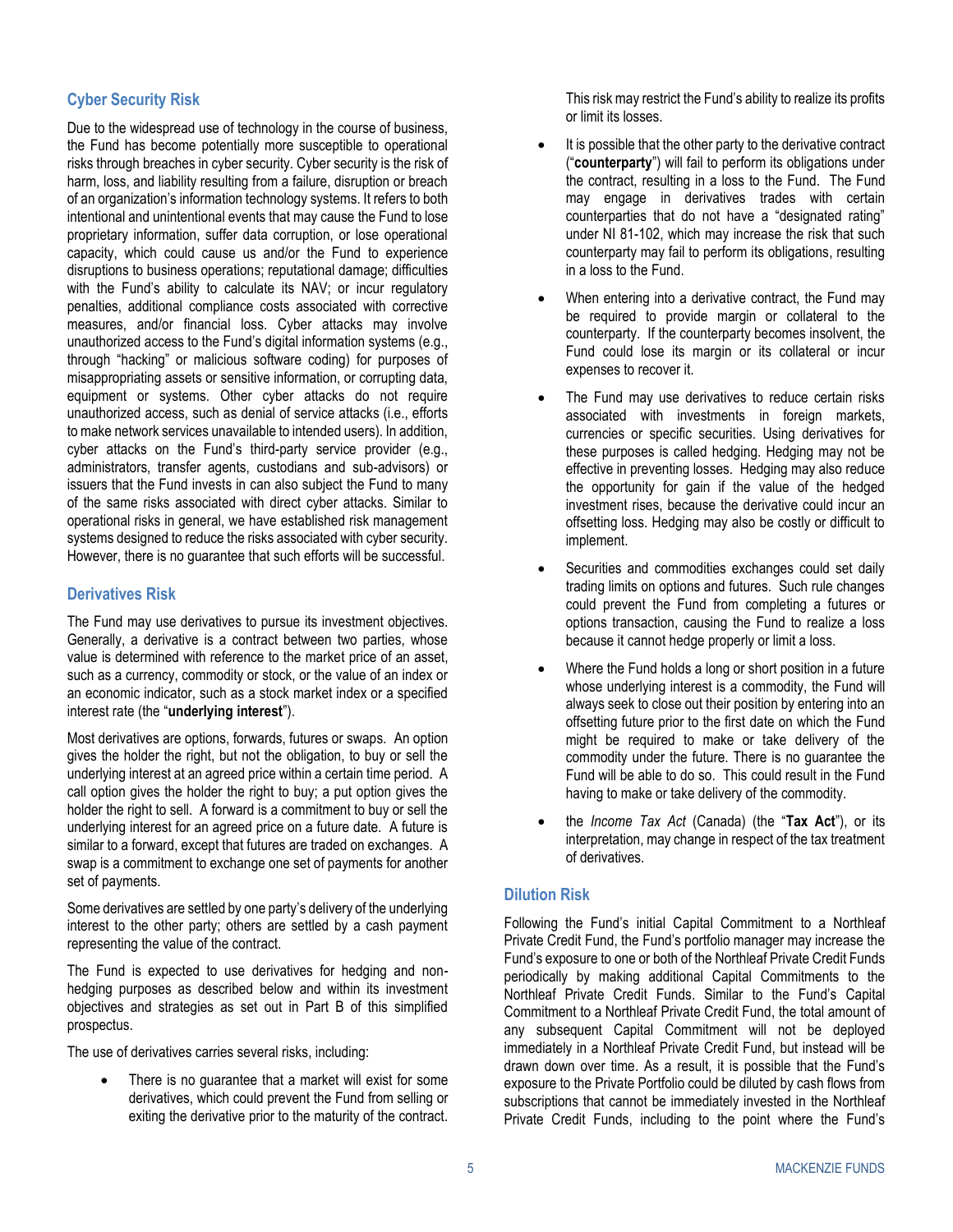exposure to a Northleaf Private Credit Fund may be reduced below the minimum Target Allocation. The Fund's exposure to the Private Portfolio could also be diluted by market movement if the Public Portfolio appreciates in value relative to the Private Portfolio.

# **Emerging Markets Risk**

Emerging markets have the risks described under foreign currency risk and foreign markets risk. In addition, they are more likely to experience political, economic and social instability and may be subject to corruption or have lower business standards. Instability may result in the expropriation of assets or restrictions on payment of dividends, income or proceeds from the sale of an investment fund's securities. In addition, accounting and auditing standards and practices may be less stringent than those of developed countries, resulting in limited availability of information relating to an investment fund's investments. Further, emerging market securities are often less liquid, and custody and settlement mechanisms in emerging market countries may be less developed, resulting in delays and the incurring of additional costs to execute trades of securities and/or reduce liquidity.

# **ESG Strategy Risk**

The Fund uses environmental, social and governance ("**ESG**") criteria as a component of its investment strategy. Applying ESG criteria to the investment process may limit the number and types of investment opportunities available and as a result, the Fund may perform differently compared to similar funds that do not apply ESG criteria. A fund that applies ESG criteria to their investment process may forgo opportunities to buy certain securities when it might otherwise be economically advantageous to do so or may sell securities for ESG reasons when it might otherwise be economically disadvantageous to do so. Furthermore, ESG criteria are subject to uncertainty, discretion and subjective application. The determination of the ESG criteria to apply and the assessment of the ESG characteristics of a company or industry by a portfolio management team may differ from the criteria or assessment applied by others. As a result, securities selected by a portfolio management team may not always reflect the values or principles of any particular investor.

# **ETF Risk**

During most market environments, the Fund invests between 35% and 65% in the Public Portfolio which is made up of ETFs. The investments of these ETFs may include stocks, bonds, commodities and other financial instruments. Some ETFs, known as index participation units ("**IPUs**"), attempt to replicate the performance of a widely quoted market index. Not all ETFs are IPUs. While investment in an ETF generally presents the same risks as investment in a conventional investment fund that has the same investment objectives and strategies, it also carries the following additional risks, which do not apply to investment in conventional investment funds:

The performance of an ETF may be significantly different from the performance of the index, assets, or financial measure that the ETF is seeking to track. There are several reasons that this might occur, including that ETF

securities may trade at a premium or a discount to their NAV or that ETFs may employ complex strategies, such as leverage, making tracking with accuracy difficult.

- An active trading market for ETF securities may fail to develop or fail to be maintained.
- There is no assurance that the ETF will continue to meet the listing requirements of the exchange on which its securities are listed for trading.

Also, commissions may apply to the purchase or sale of ETF securities. Therefore, investment in ETF securities may produce a return that is different than the change in the NAV of these securities.

# **Extreme Market Disruptions Risk**

Certain extreme events, such as natural disasters, war, civil unrest, terrorist attacks, and public health crises like epidemics, pandemics or outbreaks of new infectious diseases or viruses (including, most recently, the novel coronavirus (COVID-19)) can materially adversely affect the Fund's business, financial condition, liquidity or results of operations. The current COVID-19 pandemic is significantly impacting the global economy and commodity and financial markets. To date the COVID-19 pandemic has resulted in a slowdown in economic activity, higher unemployment, reduced consumer activity and extreme volatility in financial markets and commodity prices, raising the prospect of a global recession. Public health crises, such as the COVID-19 outbreak, can also result in operating, supply chain and project development delays that can materially adversely affect the operations of third parties in which the Fund has an interest. The duration of any business disruptions and related financial impact of the COVID-19 outbreak is unknown. It is difficult to predict how the Fund may be affected if a pandemic, such as the COVID-19 outbreak, persists for an extended period of time. Similarly, the effects of terrorist acts (or threats thereof), military action or similar unexpected disruptive events on the economies and securities markets of countries cannot be predicted. Natural disasters, war and civil unrest can also have materially adverse impacts on economic enterprises in the impacted countries. All such extreme events may impact Fund performance.

# **Foreign Currency Risk**

The NAV of the Fund is calculated in Canadian dollars. Foreign investments are generally purchased in currencies other than Canadian dollars, including capital commitments to the Northleaf Private Credit Funds which are denominated in US dollars. When foreign investments are purchased in a currency other than Canadian dollars, the value of those foreign investments will be affected by the value of the Canadian dollar relative to the value of the foreign currency. If the Canadian dollar rises in value relative to the other currency but the value of the foreign investment otherwise remains constant, the value of the investment in Canadian dollars will have fallen. Similarly, if the value of the Canadian dollar has fallen relative to the foreign currency, the value of the investment fund's investment will have increased.

The Fund may use derivatives such as options, futures, forward contracts, swaps and customized types of derivatives to hedge against losses caused by changes in exchange rates. Please see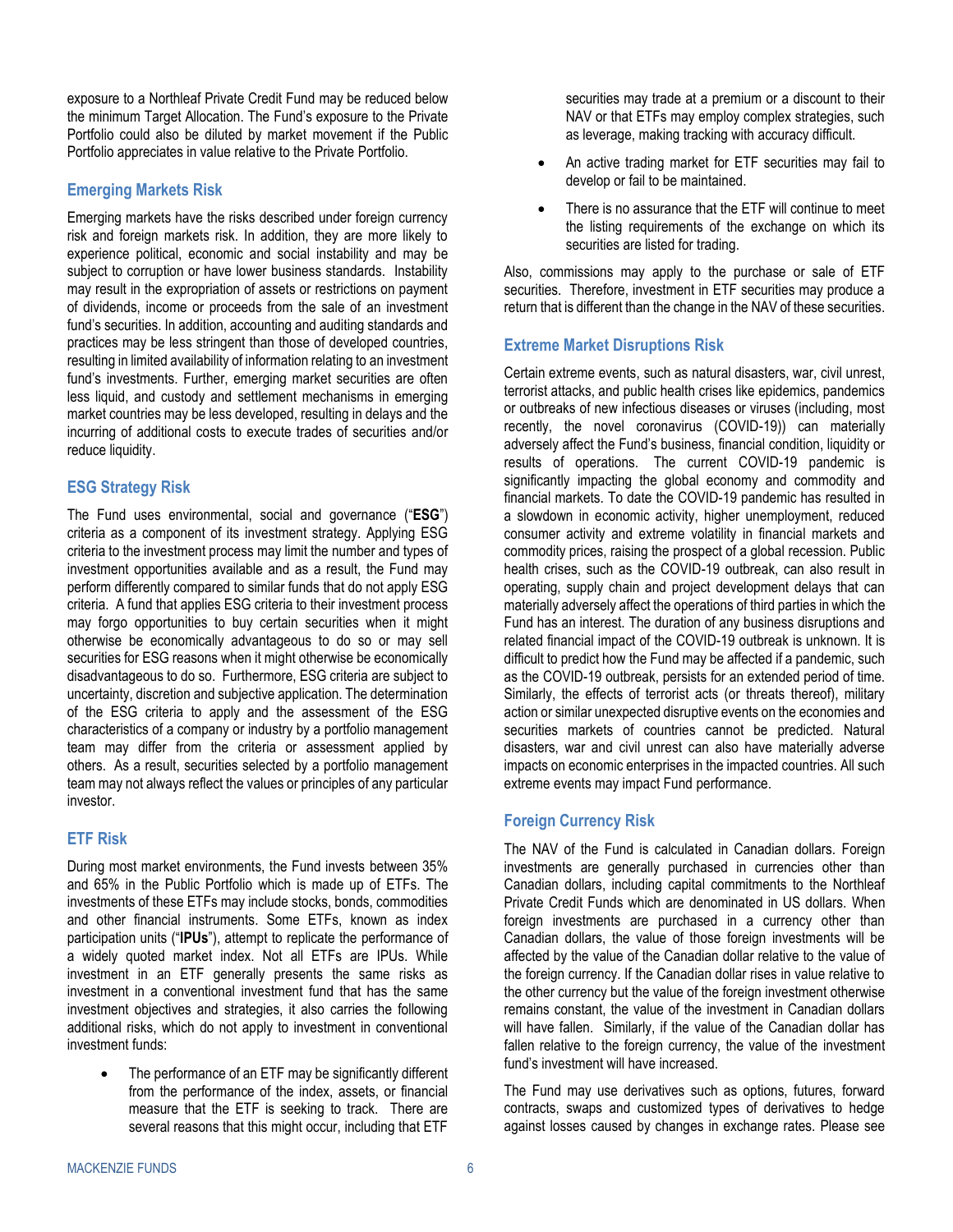the "**Investment Strategies**" section of the Fund description in **[Part](#page-27-0)  [B](#page-27-0)** of this simplified prospectus.

# **Foreign Markets Risk**

The Fund will hold or have exposure to foreign investments. The value of an investment in a foreign issuer depends on general global economic factors and specific economic and political factors relating to the country or countries in which the foreign issuer operates. The regulatory environment in some foreign countries may be less stringent than in Canada, including legal and financial reporting requirements. There may also be less information available with respect to foreign companies. Further, the legal systems of some foreign countries may not adequately protect investor rights and laws may change without sufficient warning. Stock markets in foreign countries may have lower trading volumes and sharper price corrections. Some or all of these factors could make a foreign investment more volatile than a Canadian investment.

In some countries, the political climate might be less stable and social, religious and regional tensions may exist. There could also be a risk of nationalization, expropriation or the imposition of currency controls. Certain foreign economies may be susceptible to market inefficiency, volatility and pricing anomalies that may be connected to government influence, a lack of publicly available information, political and social instability and/or the potential application of trade tariffs or protectionist measures with key trading partners. These risks and others can contribute to larger and more frequent price changes among foreign investments. As a result, the value of certain foreign securities, and potentially the value of the Fund, may rise or fall more rapidly and to a greater degree than Canadian investments.

Many foreign countries impose tax on dividends and interest paid or credited to persons who are not resident in such countries. While the Fund will generally aim to make investments in such a manner as to minimize the amount of foreign taxes incurred, investments in global debt securities may subject the Fund to foreign taxes on dividends and interest paid or credited to them or any gains realized on the disposition of such securities. Any foreign taxes incurred by the Fund will generally reduce the value of the Fund's portfolio. Under certain tax treaties, the Fund may be entitled to a reduced rate of tax on foreign income. Some countries require the filing of a tax reclaim or other forms to receive the benefit of the reduced tax rate. Whether or when a Fund will receive the tax reclaim is within the control of the particular foreign country. If the Fund obtains a refund of foreign taxes, the net asset value of the Fund will not be restated, and the amount will remain in the Fund to the benefit of the then-existing securityholders.

# **General Investment Risk**

On its own an investment in the Fund is not intended as a complete investment program. A subscription for Units should be considered only by persons financially able to maintain their investment and who can bear the risk of loss associated with an investment in the Fund. Investors should review closely the investment objectives and investment strategies to be utilized by the Fund as outlined herein to familiarize themselves with the risks associated with an investment in the Fund.

The net asset value of Units will vary directly with the market value and return of the investment portfolio of the Fund. There can be no assurance that the Fund will not incur losses. There is no guarantee that the Fund will earn a return or that the Fund (or any Underlying Fund) will be able to achieve its investment objective.

# **High Yield Securities Risk**

The Fund may be subject to high yield securities risk. High yield securities risk is the risk that securities that are rated below investment grade (below "BBB-") or are unrated at the time of purchase may be more volatile than higher-rated securities of similar maturity. High yield securities may also be subject to greater levels of credit or default risk than higher-rated securities. The value of high-yield securities can be adversely affected by overall economic conditions, such as an economic downturn or a period of rising interest rates, and high yield securities may be less liquid and more difficult to sell at an advantageous time or price or to value than higher-rated securities. In particular, high yield securities are often issued by smaller, less creditworthy companies or by highly leveraged firms, which are generally less able than more financially stable firms to make scheduled payments of interest and principal.

# **Illiquidity Risk**

Typically, a non-redeemable investment fund may hold up to 20% of its net assets in illiquid securities, however, the Fund has received exemptive relief to hold more than 65% of its net assets in illiquid securities. Any interest that the Fund holds in a Northleaf Private Credit Fund will be considered an "illiquid asset" primarily because each of the Fund's Capital Commitments to the Northleaf Private Credit Funds will be subject to a lock-up period. As a result, the Fund is generally unable to redeem any of the Northleaf Private Credit Fund units it holds until at least three years after the first capital call payment date in respect of each Capital Commitment. Further, after the lock-up period is complete, the Fund is only permitted to redeem Northleaf Private Credit Fund units on the last business day of each calendar quarter. The Northleaf Private Credit Funds are structured this way because their investments consist of a portfolio of private credit investments, which are illiquid investments. Additional details about the illiquid nature of the Fund's investments in the Northleaf Private Credit Funds is described in greater detail below under "**[Risks Associated with the Fund's Investment in the Northleaf](#page-11-0)  [Private Credit Funds](#page-11-0)", "h)** *[Limited Liquidity](#page-13-0)***".**

# **Immediate Redemption Risk**

The Fund is structured as an "interval fund" and designed primarily for long-term investors. There is no secondary market for the Fund's Units and Mackenzie expects that no secondary market will develop. An investor should not invest in the Fund if the investor needs a liquid investment with a regular daily redemption feature or the ability to otherwise redeem a significant portion of their Units on a frequent basis. Although the Fund, as a fundamental policy, will make quarterly offers to repurchase 5% of its outstanding Units at NAV, the number of Units tendered by investors in connection with any given repurchase offer may exceed the number of Units the Fund has offered to repurchase. In these circumstances, not all the Units tendered by any given investor will be repurchased. Hence,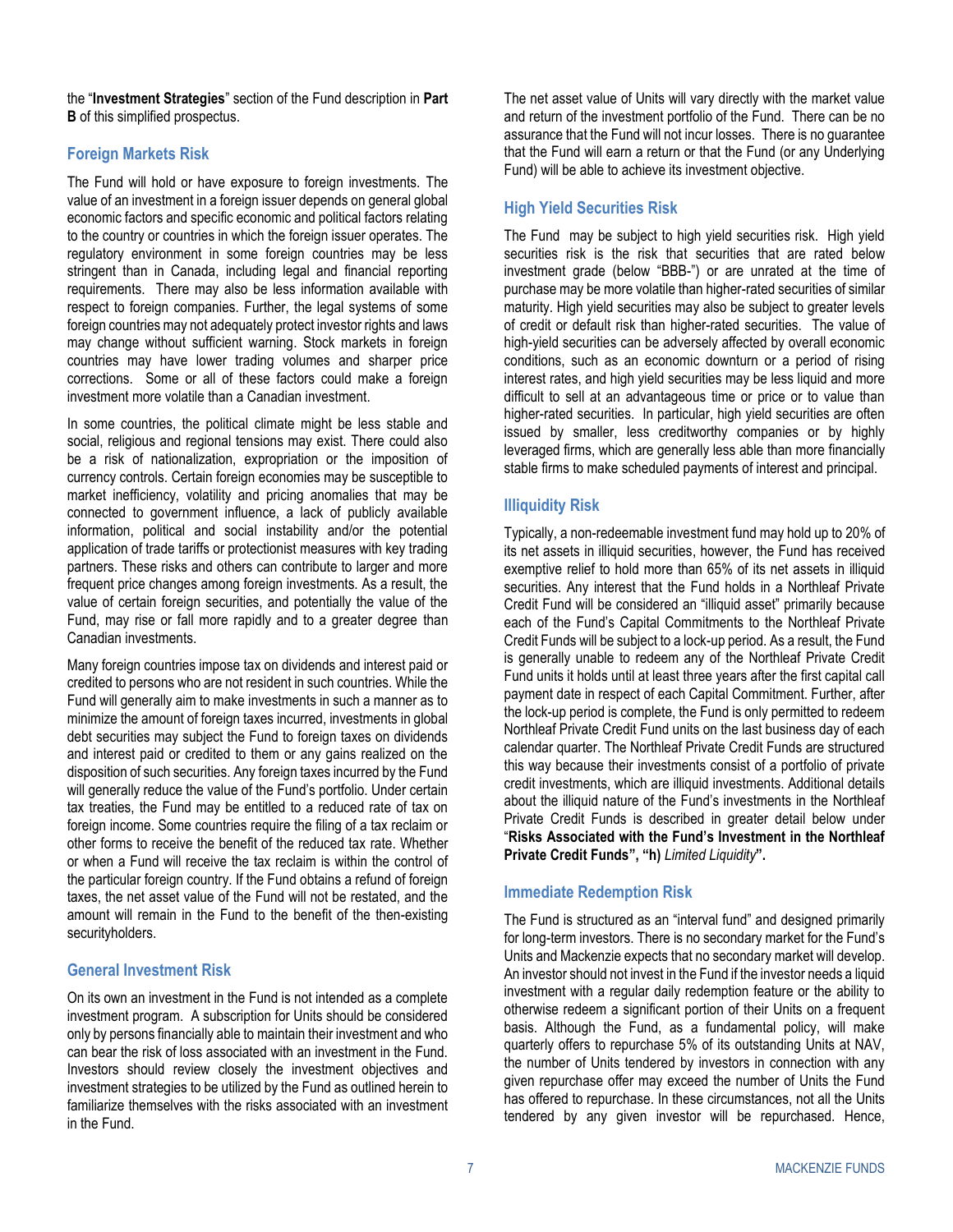investors may not be able to sell Units when and/or in the amount desired.

# **Interest Rate Risk**

As an Underlying Fund may be exposed to debt securities that pay a fixed rate of interest, their value (and thus the Fund's value through its investment in the Underlying Funds) will rise and fall as interest rates change. Interest rates have an impact on a whole range of investments. Interest rates impact the cost of borrowing for governments, companies and individuals, which in turn impacts overall economic activity. Interest rates may rise during the term of a fixed-income investment. If interest rates rise, then the value of that fixed-income investment generally will fall. Conversely, if interest rates fall, the value of the investment will generally increase.

Longer-term bonds and strip bonds are generally more sensitive to changes in interest rates than other kinds of securities. The cash flow from debt instruments with variable rates may change as interest rates fluctuate.

# **Large Transaction Risk**

The securities of some investment funds are bought by other investment funds or segregated funds, including Mackenzie Funds, financial institutions in connection with other investment offerings, and/or investors who participate in an asset allocation program or model portfolio program. Independently or collectively, these other parties may, from time to time, purchase, hold or redeem a large proportion of an investment fund's securities.

A large purchase of an investment fund's securities will create a relatively large cash position in that investment fund's portfolio. The presence of this cash position may adversely impact the performance of the investment fund, and the investment of this cash position may result in significant incremental trading costs, which are borne by all of the investors in the investment fund.

Conversely, a large redemption of an investment fund's securities may require the investment fund to sell portfolio investments so that it can pay the redemption proceeds. This sale may impact the market value of those portfolio investments and result in significant incremental trading costs, which are borne by all of the investors in the investment fund, and it may accelerate or increase the payment of capital gains distributions to these investors.

# **Legislation Risk**

Securities, tax, or other regulators make changes to legislation, rules, and administrative practice. Those changes may have an adverse impact on the value of an investment fund.

In order for the Fund to operate as an interval fund we have obtained exemptive relief from the securities regulatory authorities from NI 81- 102, National Instrument 81-106 *Investment Fund Continuous Disclosure* ("**NI 81-106**"), National Instrument 41-101 *General Prospectus Requirements* ("**NI 41-101**") and the *Securities Act* (Ontario). This exemptive relief is subject to a five year sunset clause. If the securities regulatory authorities decide not to renew this exemption after five years, or if the Fund receives repurchase tender offers from investors in excess of the Repurchase Limit (as

defined below) for eight consecutive quarters or the Private Portfolio of the Fund is more than 90% of the Fund's assets, the Fund will undertake an orderly wind-up. Once a wind-up is commenced, no new commitments to the Northleaf Private Credit Funds will occur. The Fund will immediately begin the process of selling the assets in the Public Portfolio and begin redeeming the assets from the Northleaf Private Credit Funds quarterly as permitted by the Northleaf Private Credit Funds. This process can take approximately four years or longer depending on the liquidity of the Northleaf Private Credit Funds. The proceeds from the redemptions of the Fund's assets will be returned to all investors proportionally on a quarterly basis.

# **Leverage Risk**

When the Fund makes investments in derivatives, borrows cash for investment purposes, or uses physical short sales on equities, fixedincome securities or other portfolio assets, leverage may be introduced into the Fund. Leverage occurs when the Fund's notional exposure to underlying assets is greater than the amount invested. It is an investment technique that can magnify gains and losses. Consequently, any adverse change in the value or level of the underlying asset, rate or index may amplify losses compared to those that would have been incurred if the underlying asset had been directly held by the Fund and may result in losses greater than the amount invested in the derivative itself. Leverage may increase volatility, may impair the Fund's liquidity and may cause the Fund to liquidate positions at unfavourable times.

In addition, the Underlying Funds may employ leverage from time to time. Currently, it is intended that the Fund's Private Portfolio (for which the Target Allocation is approximately 65% of the Fund) will be composed of one or more Capital Commitments to NSPC-L, a leveraged private credit fund that employs asset-backed leverage obtained through a borrowing facility for investment purposes. In the event NSPC-L defaults on any loan facility or other obligations, NSPC-L may suffer a sudden substantial decrease in its net asset value, which would negatively affect the NAV of the Fund. Please see "**l) [Use of Leverage by the Northleaf Private Credit Funds](#page-14-0)**" below for further details on the risks associated with the leverage employed by NSPC-L.

# **Limited Experience of Managing Interval Funds Risk**

We currently manage over \$210 billion in assets under management, but we have limited prior experience managing a nonredeemable investment fund that is operated as an interval fund. As a result, we may not be able to successfully operate the Fund's business or achieve the Fund's investment objective.

# **Market Risk**

There are risks associated with being invested in fixed-income markets generally. The market value of an investment fund's investments will rise and fall based on specific company developments and broader fixed-income market conditions. Market value will also vary with changes in the general economic and financial conditions in countries where the investments are based.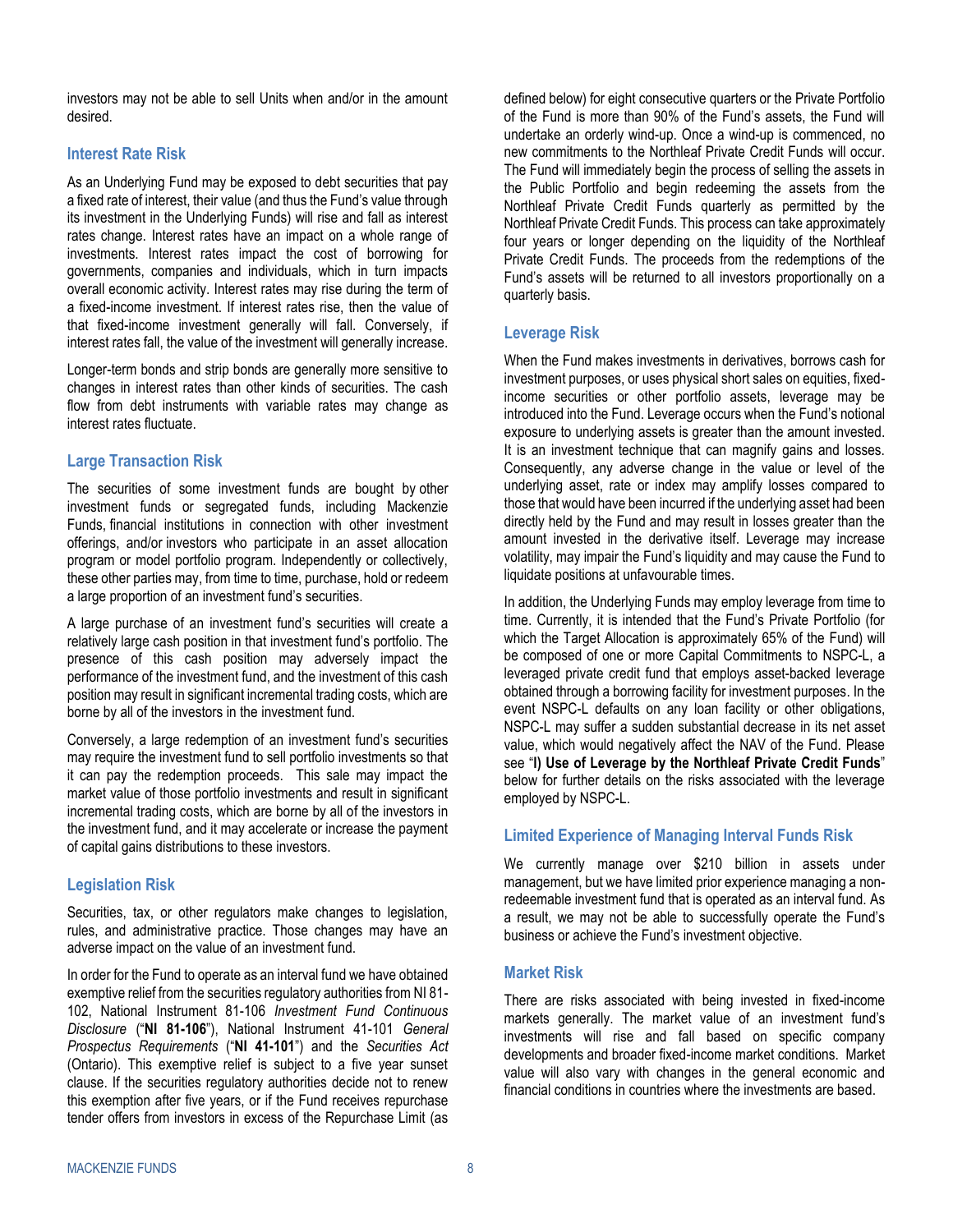#### **No Assurance of Non-Correlation to Traditional Portfolios**

One of the potential benefits of including a non-traditional investment, such as the Fund's Private Portfolio, in an overall portfolio is the potential risk control gained from diversifying a portfolio into asset classes and strategies which tend not to be highly correlated with the overall debt markets. However, there can be no assurance, particularly during periods of market disruption and stress when the risk control benefits of diversification may be most important, that the Fund's results will not be correlated to the general performance of the bond markets. Unless the Fund's performance exhibits only limited correlation to these markets, an investment in the Fund may not provide meaningful diversification benefits to an overall portfolio.

#### **Portfolio Manager Risk**

An investment fund is dependent on its portfolio manager or subadvisor to select its investments. Investment funds are subject to the risk that poor security selection or asset allocation decisions will cause an investment fund to underperform relative to its benchmark or other investment funds with similar investment objectives.

#### **Possible Effect of Repurchases**

Substantial redemptions of Units from the Fund could require the Fund to liquidate positions more rapidly than otherwise desirable to raise the necessary cash to fund repurchase requests and achieve a market position appropriately reflecting a smaller asset base. Such factors could adversely affect the value of the Units redeemed and of the Units remaining. In addition, given the illiquid nature of the Private Portfolio, substantial repurchase requests will likely need to be funded primarily by liquidating assets from the Public Portfolio which could materially increase the Fund's exposure to the Private Portfolio at certain times.

#### **Prepayment Risk**

Certain fixed-income securities, including mortgage-backed or other asset-backed securities, can be prepaid before maturity. If a prepayment is unexpected or if it occurs faster than predicted, the fixed-income security may pay less income and its value may decrease. In addition, because issuers generally choose to prepay when interest rates are falling, the investment fund may have to reinvest this money in securities that have lower rates.

### **Ramp-Up Period Risk**

The Manager expects that the Fund's Portfolio will solely be allocated to the Public Portfolio at the Fund's launch with material allocations being maintained to the Public Portfolio throughout the Ramp-Up Period (as defined below). Accordingly, the Manager does not expect that the Fund can fully satisfy its investment objectives and strategies for a number of months after the Fund's launch.

#### **Repurchase Offers Risks**

As the Fund is structured as an 'interval fund', it makes quarterly offers to repurchase 5% of the outstanding Units at NAV to provide some liquidity to Unitholders. We believe that these repurchase offers are generally beneficial to the Fund's Unitholders. The repurchase offer feature and the associated requirement for the Fund to comply with its repurchase obligations may also affect the ability of the Fund to be fully invested or force the Fund to maintain a higher percentage of its assets in liquid investments (namely, the Public Portfolio), which may negatively impact the Fund's investment performance. Moreover, decreasing the size of the Fund through repurchases may result in untimely sales of portfolio securities, and may limit the ability of the Fund to participate in new investment opportunities.

Certain Unitholders may from time to time own or control a significant percentage of the Fund's Units. Repurchase requests by these Unitholders of their Units may cause repurchases to be oversubscribed, with the result that other Unitholders may only be able to have a portion of their Units repurchased in connection with any repurchase offer. If a repurchase offer is oversubscribed and the Fund determines not to repurchase additional Units beyond the repurchase offer amount, the Fund will repurchase the Units tendered on a pro rata basis, and Unitholders will have to wait until future repurchase offer periods to make one or more additional repurchase requests. Unitholders will be subject to the risk of NAV fluctuations during that period. Thus, there is also a risk that some Unitholders, in anticipation of proration, may tender more Units than they wish to have repurchased in a particular quarterly period, thereby increasing the likelihood that proration will occur. The NAV of Units tendered in a repurchase offer may fluctuate between the date a Unitholder submits a repurchase request and the Repurchase Request Deadline Date (as defined below), and to the extent there is any delay between the Repurchase Request Deadline Date and the Repurchase Pricing Date (as defined below). The NAV on the Repurchase Request Deadline Date or the Repurchase Pricing Date may be higher or lower than on the date a Unitholder submits a repurchase request. See "**[Repurchase Program](#page-17-0)**" for more details.

#### **Series Risk**

An investment fund may offer more than one series, including series that are sold under different simplified prospectuses. If one series of such an investment fund is unable to pay its expenses or satisfy its liabilities, then the assets of the other series of that investment fund will be used to pay the expenses or satisfy the liability. This could lower the investment returns of the other series.

#### **Small/New Fund Risk**

The Fund is new and therefore the Fund's performance may not represent how it is expected to or may perform in the long term if and when it becomes larger and/or has fully implemented its investment strategies. For both new investment funds or smaller investment funds, investment positions may have a disproportionate impact, either positive or negative, on the investment fund's performance. New and smaller investment funds may also require a period of time before they are fully invested in a representative portfolio that meets their investment objectives and strategies. An investment fund's performance may be more volatile during this initial period than it would be after the investment fund is fully invested. Similarly, an investment strategy of a new or smaller investment fund may require a longer period of time to show returns that are representative of the strategy. New investment funds have limited performance histories for investors to evaluate and they may not attract sufficient assets to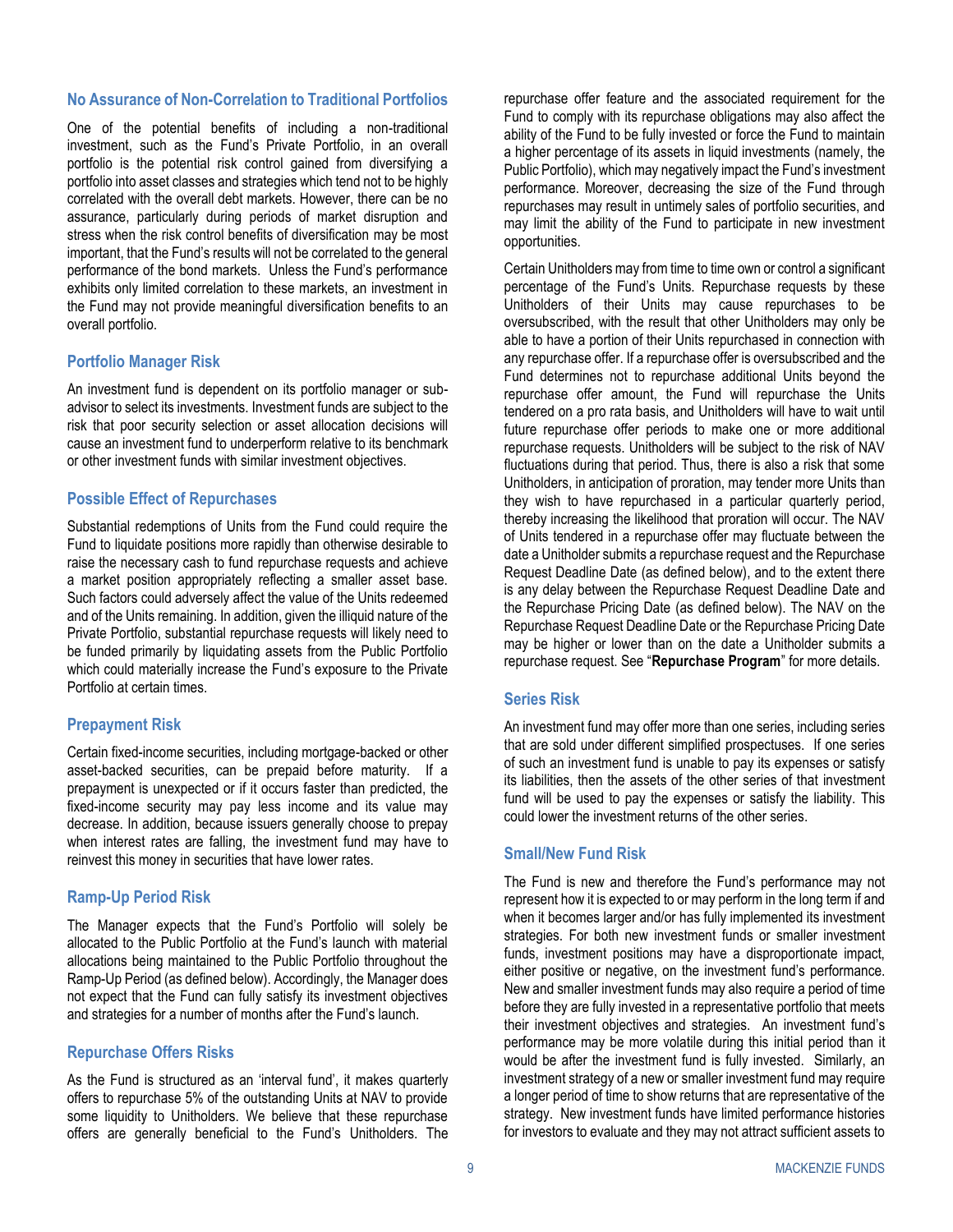achieve investment and trading efficiencies. If a new or smaller investment fund were to fail to successfully implement its investment objective or strategies, performance may be negatively impacted, and any resulting redemptions could create larger transaction costs for the investment fund and/or tax consequences for investors.

# **Substantial Unitholder Risk**

If the Fund experiences a "loss restriction event" (i) the Fund will be deemed to have a year-end for tax purposes, and (ii) the Fund will become subject to the loss restriction rules generally applicable to corporations that experience an acquisition of control, including a deemed realization of any unrealized capital losses and restrictions on their ability to carry forward losses. Generally, the Fund will be subject to a loss restriction event when a person becomes a "majority-interest beneficiary" of the Fund, or a group of persons becomes a "majority-interest group of beneficiaries" of the Fund, as those terms are defined in the affiliated persons rules contained in the Tax Act, with appropriate modifications. Generally, a majorityinterest beneficiary of the Fund will be a beneficiary who, together with the beneficial interests of persons and partnerships with whom the beneficiary is affiliated, has a fair market value that is greater than 50% of the fair market value of all the interests in the income or capital, respectively, in the Fund. Generally, a person is deemed not to become a majority-interest beneficiary of the Fund, and a group of persons is deemed not to become a majority-interest group of beneficiaries of the Fund, if the Fund meets certain investment requirements and qualifies as an "investment fund" under the rules.

# **Taxation Risk**

Although the Manager has implemented measures to help ensure that it becomes aware that Unitholders become a "non-resident", a "financial institution" or a "designated beneficiary" within the meaning of the Tax Act, there is no guarantee that such measures will operate successfully in every case and that the Fund could avoid unfavourable tax treatment in certain circumstances.

If more than 20% of the units of the Fund (based on fair market value) are held by "non-residents" (within the meaning of the Tax Act) on the day that is 21 years after the Fund was created, the Fund would be deemed to dispose of all of its property on that date, potentially causing the Fund to realize significant amounts of income and/or capital gains.

In addition, it is expected that the Fund will not receive sufficient information with respect to the Underlying Funds by the time it needs to calculate the year-end distributions of annual net income and net realized capital gains. As a result, it is expected that the Fund will be liable to pay some ordinary income tax under Part I of the Tax Act. The Manager expects to have estimates from the Underlying Funds to enable it to estimate the net income and net realized capital gains of the Fund and the Manager will use its best efforts to calculate such estimates to enable it to minimize the ordinary income tax under Part I of the Tax Act that will be payable by the Fund. Any ordinary income tax under Part I of the Tax Act will reduce the NAV of the Fund and will not be recoverable by the Fund or by Unitholders.

# **Valuation Risk**

The valuation of the Fund will be completed using the fair value of the Fund's assets and liabilities in accordance with NI 81-106. The Public Portfolio assets, which will be publicly-traded securities for which market prices are readily available will be valued based on their trading prices. However, within the Private Portfolio, there will likely be no public market for the underlying loans held by the Northleaf Private Credit Funds. Thus, the valuation of a Northleaf Private Credit Fund, and, consequently, the Private Portfolio of the Fund, is inherently subjective and requires the use of techniques that are costly and ultimately provide a reasonable estimate of value.

Each Northleaf Private Credit Fund is currently valued on a quarterly basis with the assistance of an independent third-party valuation agent, IHS Markit. IHS Markit will also value the Private Portfolio on a monthly basis using the same methodology that is used to value the Northleaf Private Credit Funds.

For more information on the risks related to the valuation of a Northleaf Private Credit Fund see **m) [Valuation of the Northleaf](#page-15-2)  [Private Credit Fund's](#page-15-2)** *Investments*" under "**[Risks Associated with](#page-11-0)  [the Fund's Investment in the Northleaf Private Credit Funds"](#page-11-0)** below.

# <span id="page-11-0"></span>**Risks Associated with the Fund's Investment in the Northleaf Private Credit Funds**

The Fund's Private Portfolio is expected to be comprised of investments in NSPC and NSPC-L. The following additional risk factors, associated with an investment in a Northleaf Private Credit Fund, will indirectly impact investors in the Fund.

**The risk factors set out below in respect of the Northleaf Private Credit Funds are not exhaustive. Additional risk factors associated with investments in each Northleaf Private Credit Fund are contained in the private placement memorandum for the Northleaf Private Credit Fund. Unitholders may obtain a copy of the private placement memorandum for each Northleaf Private Credit Fund on a non-reliance basis from the Manager.**

# <span id="page-11-1"></span>*a) Credit and Interest Rate Risks of Debt Securities*

The Northleaf Private Credit Funds' investments will be subject to credit risk and interest rate risk. Credit risk includes the possibility that one or more Portfolio Companies (as defined below) will default in the payment of principal and/or interest on an instrument. Financial strength and solvency of borrowers are the primary factors influencing credit risk. In addition, subordination, lack or inadequacy of collateral or credit enhancement for a debt instrument may affect its credit risk.

Where a Northleaf Private Credit Fund makes investments that are secured by specific collateral, the value of which may initially exceed the principal amount of such investments, there can be no assurance that the liquidation of any such collateral would satisfy the Portfolio Company's obligation in the event of non-payment of scheduled interest or principal payments with respect to such investments, or that such collateral could be readily liquidated. In addition, in the event of bankruptcy of a Portfolio Company, a Northleaf Private Credit Fund could experience delays or limitations with respect to its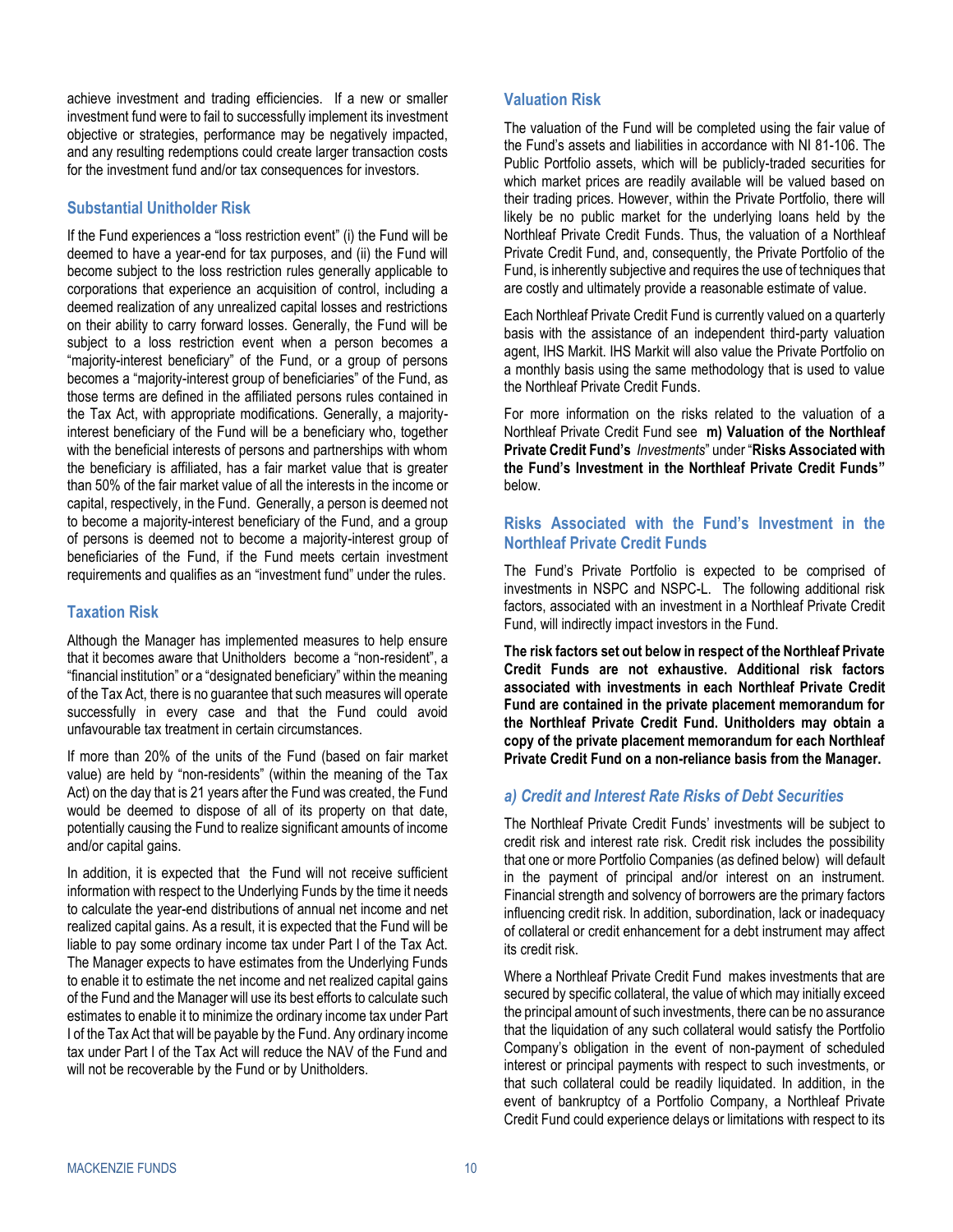ability to realize the benefits of the collateral securing an investment. Credit risk may change over the life of an instrument and securities which are rated by rating agencies are often reviewed and may be subject to downgrade.

Interest rate risk includes the risk associated with market changes in interest rates. Interest rate changes may affect the value of a debt instrument indirectly (especially in the case of fixed rate securities) and directly (especially in the case of instruments with floating interest rates). In general, rising interest rates will negatively impact the price of a fixed rate debt instrument and falling interest rates will have a positive effect on price. Floating rate instruments also react to interest rate changes in a similar manner although generally to a lesser degree (depending, however, on the characteristics of the reset terms, including the index chosen, frequency of reset and reset caps or floors, among other factors). Interest rate sensitivity is generally more pronounced and less predictable in instruments with uncertain payment or prepayment schedules. Substantially all of the Northleaf Private Credit Funds' investments are expected to be in floating rate private credit investments.

# <span id="page-12-0"></span>*b) Failure to Fund Capital Commitments; Consequences of Default*

Each Northleaf Private Credit Fund will require capital calls from investors in the Northleaf Private Credit Fund (collectively, "**Northleaf Private Credit Fund Investors**") over a period of time. If Northleaf Private Credit Fund Investors fail to fund their Capital Commitment obligations when due, a Northleaf Private Credit Fund's ability to continue operations may be substantially impaired. A default by a substantial number of Northleaf Private Credit Fund Investors or by one or more Northleaf Private Credit Fund Investors who have made substantial Capital Commitments could limit opportunities for investment diversification and could reduce returns to a Northleaf Private Credit Fund. In addition, if the capital contributions made by non-defaulting Northleaf Private Credit Fund Investors and borrowings by a Northleaf Private Credit Fund are inadequate to cover the defaulted capital contribution amount, the Northleaf Private Credit Fund may be unable to pay its obligations when due. As a result, a Northleaf Private Credit Fund may be subjected to significant penalties. In the event that a Northleaf Private Credit Fund Investor defaults, such Northleaf Private Credit Fund Investor may be subject to certain significant and adverse consequences, including forfeiture of all or a portion of its interest in the applicable Northleaf Private Credit Fund. A non-defaulting Northleaf Private Credit Fund Investor may be required to make additional contributions of capital, though not in excess of its unfunded Capital Commitment, if a Northleaf Private Credit Fund Investor defaults.

# *c) Inability of a Northleaf Private Credit Fund to Meet its Investment Objectives*

An investment in a Northleaf Private Credit Fund is intended for longterm investors who can accept the risks associated with investing in an investment vehicle primarily focused on making investments in a portfolio of privately-negotiated credit investments for which there may be no secondary market liquidity. The success of the Northleaf Private Credit Funds depends on Northleaf's ability to identify and select appropriate investment opportunities, as well as a Northleaf Private Credit Fund's ability to make those investments. There can be no assurance that there will be a sufficient number of suitable investment opportunities that Northleaf will be able to identify to enable a Northleaf Private Credit Fund to invest all of the Northleaf Private Credit Fund's capital in opportunities that satisfy the Northleaf Private Credit Fund's investment objectives or that such investment opportunities will lead to completed investments by a Northleaf Private Credit Fund.

# *d) Investment and Investment Risks Generally*

Any investment in financial instruments carries certain market risks. An investment in a Northleaf Private Credit Fund is highly speculative and involves a high degree of risk due to the nature of the Northleaf Private Credit Funds' investments and the investment strategies to be employed. An investment in a Northleaf Private Credit Fund is not intended as a complete investment program. A subscription for interests in a Northleaf Private Credit Fund ("**Northleaf Private Credit Fund Interests**") should be considered only by persons who are financially able to maintain their investment and who can bear the risk of loss associated with an investment in the Northleaf Private Credit Fund Interests. Northleaf Private Credit Fund Investors (including the Fund) must be prepared to lose all or substantially all of their investment. Northleaf Private Credit Fund Investors should closely review the investment objectives and investment strategies as outlined herein to familiarize themselves with the risks associated with an investment in a Northleaf Private Credit Fund. The success of a Northleaf Private Credit Fund depends on Northleaf's ability to identify and select appropriate investment opportunities, as well as a Northleaf Private Credit Funds' ability to make those investments.

All financial instruments risk the loss of capital. No guarantee or representation is made that a Northleaf Private Credit Fund's investment program will be successful. The Northleaf Private Credit Funds' investment programs will involve, without limitation, risks associated with limited diversification, use of leverage, credit deterioration and default risks, systems risks and other risks inherent in a Northleaf Private Credit Fund's activities. In addition, certain investment techniques of NSPC-L, including the use of leverage, can, in certain circumstances, substantially increase the impact of adverse market movements to which NSPC-L may be subject. A Northleaf Private Credit Fund's investments may be materially affected by conditions in the financial markets and overall economic conditions occurring globally and in particular countries or markets where the Northleaf Private Credit Fund invests its assets. Northleaf's methods of minimizing such risks may not accurately predict future risk exposures.

# *e) Key Personnel Risk*

The success of the Northleaf Private Credit Funds will depend in large part upon the ability of Northleaf to develop and implement investment strategies that achieve the Northleaf Private Credit Funds' investment objectives. Subjective decisions made by Northleaf may cause a Northleaf Private Credit Fund to incur losses or to miss opportunities on which it could otherwise have capitalized. In addition, the skill and expertise of the investment professionals employed by Northleaf and its ability to identify and willingness to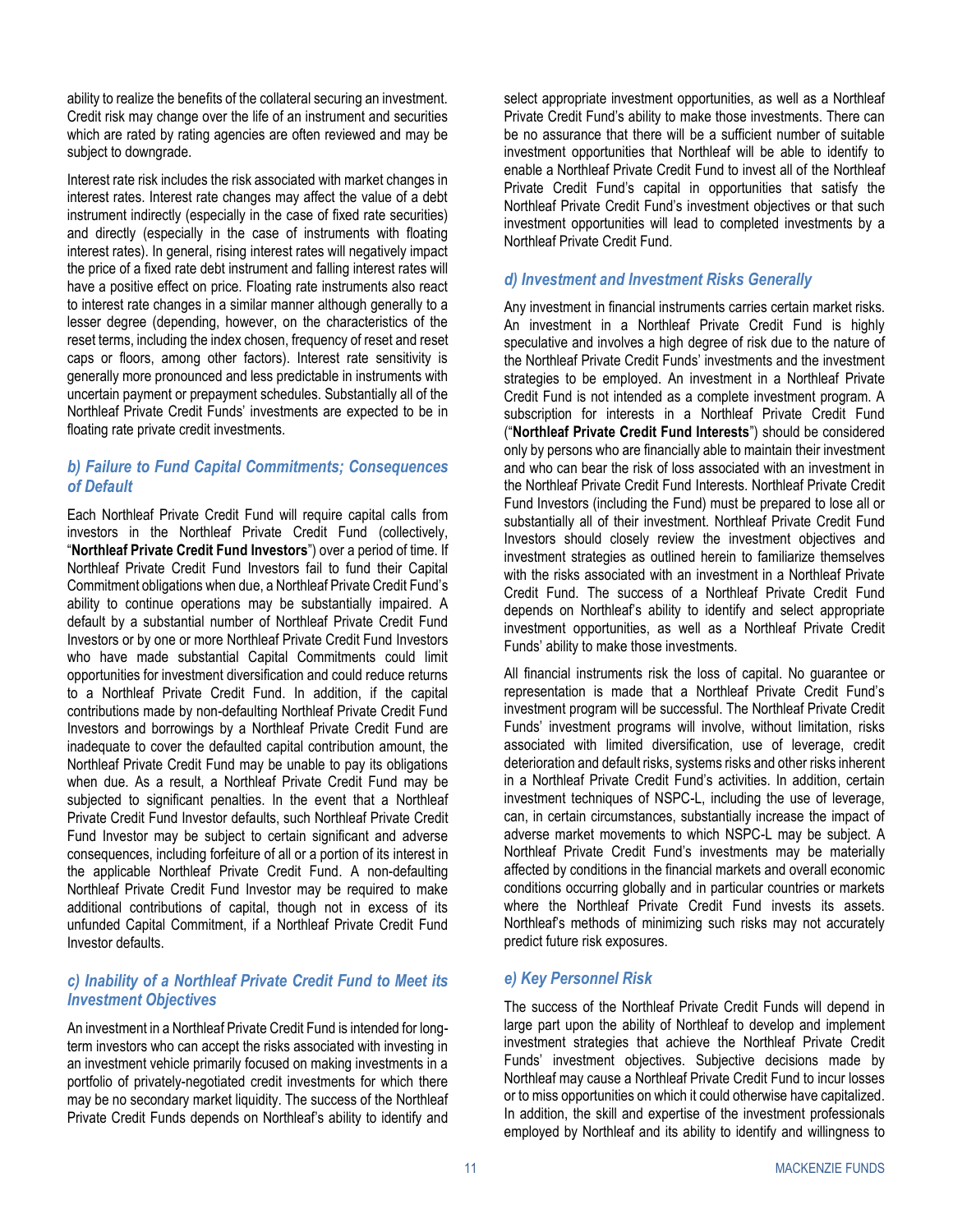provide acceptable compensation to attract, retain and motivate talented investment professionals and other employees is key to the success of the Northleaf Private Credit Funds. There can be no assurance that these professionals will continue to be associated with Northleaf throughout the life of the Northleaf Private Credit Funds. Competition in the financial services industry for qualified employees is intense and there is no guarantee that, if lost, the talents of Northleaf's investment professionals could be replaced. In addition, even if the investment professionals employed by Northleaf were to continue to be associated with the Northleaf, respectively, throughout the life of the Northleaf Private Credit Funds, there can be no assurance that these professionals will achieve any particular results for the Northleaf Private Credit Funds. Furthermore, misconduct or misrepresentations by employees of Northleaf or third-party service providers could cause significant losses to a Northleaf Private Credit Fund.

# *f) Lack of Diversification*

A Northleaf Private Credit Fund may make a limited number of investments. A consequence of a limited number of investments is that the aggregate returns realized by the Northleaf Private Credit Fund Investors in respect of their investment in a Northleaf Private Credit Fund may be substantially adversely affected by the unfavorable performance of a small number of these investments. In this regard, a default under a small number of a Northleaf Private Credit Fund's investments could have a material adverse effect on the aggregate returns realized by the Northleaf Private Credit Fund Investors in respect of their investment in the Northleaf Private Credit Fund.

# *g) LIBOR Risk*

The London Interbank Offered Rate ("**LIBOR**") has been used as a benchmark rate for floating rate debt, bank loans, derivatives and other borrowings or debt securities. Some of the Northleaf Private Credit Funds' loans are expected to include a floating rate of interest, which rate may be based partially on LIBOR, and the Northleaf Private Credit Funds' leverage arrangements are expected to require them to pay a floating rate of interest, which rate may be based partially on LIBOR. In July 2017, the head of the U.K. Financial Conduct Authority ("**FCA**") announced the desire to phase out the use of LIBOR by the end of 2021 and LIBOR has been in the process of being wound down since then. The FCA is encouraging market participants to take appropriate action now to remove remaining dependencies on LIBOR. The precise impacts of the transition away from LIBOR on the Northleaf Private Credit Funds and on the financing market generally remain uncertain.

# <span id="page-13-0"></span>*h) Limited Liquidity*

Interests in the Northleaf Private Credit Funds should be considered long-term, illiquid investments and Northleaf Private Credit Fund Investors must be willing to bear the economic risk of an investment in a Northleaf Private Credit Fund for an indefinite period of time. The Northleaf Private Credit Fund Interests are offered and sold on a "private placement" basis in Canada in reliance on exemptions from the prospectus requirements of applicable securities laws and are subject to restrictions on resale imposed under applicable Canadian securities laws or another jurisdiction's securities laws. A public market does not currently exist for the Northleaf Private Credit Fund Interests and one is not expected to develop. An investment in a Northleaf Private Credit Fund is suitable only for certain sophisticated investors that have, and will have, no need for immediate liquidity in respect of their investment and who can accept the risks associated with making illiquid investments.

# *i) Limited Operating History and Past Performance of Northleaf Private Credit Funds*

The Northleaf Private Credit Funds have limited operating history. The success of the Northleaf Private Credit Funds depends on the ability and experience of Northleaf and there can be no assurance that Northleaf will generate any gains or profits for a Northleaf Private Credit Fund. Moreover, the past performance of a Northleaf Private Credit Fund, other investment funds or other vehicles, separately managed accounts and mandates sponsored, managed and/or otherwise advised by Northleaf is not predictive or a guarantee of a Northleaf Private Credit Fund's future performance. In addition, the performance of prior investments of Northleaf investment professionals are not necessarily indicative of future results. The nature of, and risks associated with, a Northleaf Private Credit Fund's future investments may differ substantially from the investments and strategies undertaken historically by Northleaf, Northleaf's investment team and other Northleaf investment professionals. There can be no assurance that a Northleaf Private Credit Fund's investments will perform as well as any past investments of Northleaf, Northleaf's investment team and other Northleaf investment professionals.

# *j) Restrictions on Transfer*

Northleaf Private Credit Fund Investors (including the Fund) will not be permitted to transfer their interest in a Northleaf Private Credit Fund without the consent of Northleaf, which may be granted or withheld in Northleaf's sole discretion. Northleaf will not grant consent to any transfer if it has reason to believe such transfer is not being made in compliance with applicable securities laws, will subject a Northleaf Private Credit Fund to additional regulation of any kind or will adversely impact its tax structure. The transferability of a Northleaf Private Credit Fund's Interests are subject to certain additional restrictions contained in the documents governing the Northleaf Private Credit Funds. A secondary market does not exist, and one is not expected to develop, for the Northleaf Private Credit Fund's Interests.

# *k) Risks Associated with Investing in Private Credit Investments*

The Northleaf Private Credit Funds invest in portfolios focused on senior secured private credit investments diversified by borrower, industry and geography. A fundamental risk associated with a Northleaf Private Credit Fund's investment strategy is that the companies in which it makes a private credit investment ("**Portfolio Companies**") will be unable to make principal and interest payments when due, or at all. The operating and financial performance of any of these Portfolio Companies could deteriorate as a result of, among other factors, an adverse development in their business, a change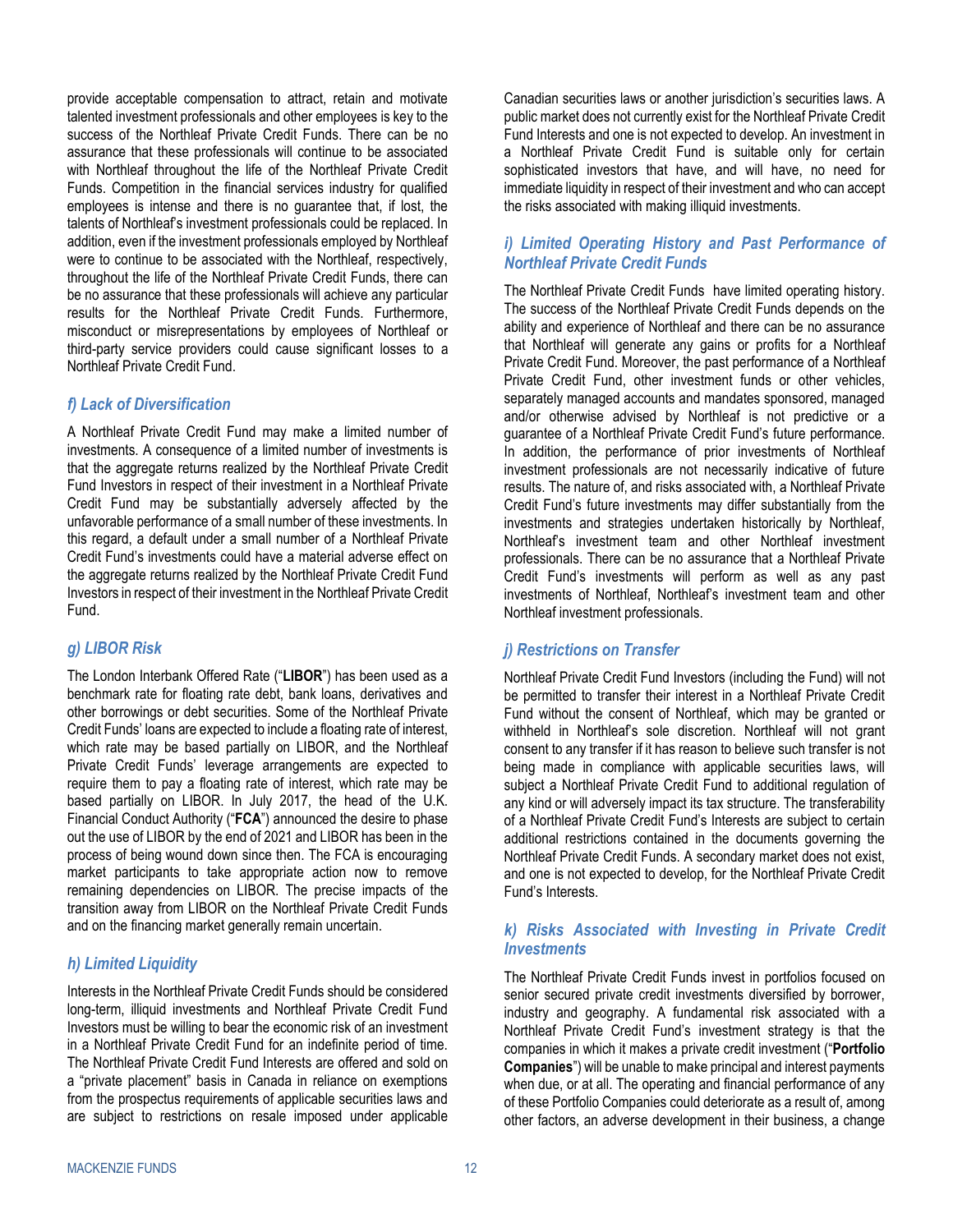in the competitive environment, an economic downturn or legal, tax or regulatory changes. These Portfolio Companies that Northleaf expects to remain stable may in fact operate at a loss or have significant variations in operating results, may require substantial additional capital to support their operations or to maintain their competitive position, or may be in a weak financial condition or experience financial distress.

Borrowers may be highly leveraged and there may be no restriction on the amount of debt a Portfolio Company can incur. Substantial indebtedness may add additional risk with respect to a Portfolio Company, and could (i) limit its ability to borrow money for its working capital, capital expenditures, debt service requirements, strategic initiatives or other purposes; (ii) require it to dedicate a substantial portion of its cash flow from operations to the repayment of its indebtedness, thereby reducing funds available to it for other purposes; (iii) make it more highly leveraged than some of its competitors, which may place it at a competitive disadvantage; and/or (iv) subject it to restrictive financial and operating covenants, which may preclude it from favorable business activities or the financing of future operations or other capital needs. For example, in some cases, proceeds of debt incurred by a Portfolio Company could be paid as a dividend to shareholders rather than retained by the Portfolio Company for its working capital. Leveraged companies are often more sensitive to declines in revenues, increases in expenses, and adverse business, political, or financial developments or economic factors such as a significant rise in interest rates, a severe downturn in the economy or deterioration in the condition of such companies or their industries. A leveraged Portfolio Company's income and net assets will tend to increase or decrease at a greater rate than if borrowed money were not used.

If a Portfolio Company is unable to generate sufficient cash flow to meet principal and interest payments on its indebtedness, it may be forced to take other actions to satisfy its obligations under its indebtedness. These alternative measures may include reducing or delaying capital expenditures, selling assets, seeking additional capital, or restructuring or refinancing indebtedness. Any of these actions could significantly reduce the value of the investment. If such strategies are not successful and do not permit the Portfolio Company to meet its scheduled debt service obligations, such Portfolio Company may also be forced into liquidation, dissolution or insolvency and the value of the investment in such Portfolio Company could be eliminated.

The majority of the portfolio of a Northleaf Private Credit Fund will be senior loans, comprised primarily of first lien and unitranche loans.

**First lien senior secured loans** – Because it may invest in belowinvestment grade first lien senior secured loans, a Northleaf Private Credit Fund may be subject to greater levels of credit risk than funds that do not invest in such debt. A Northleaf Private Credit Fund may also be subject to greater levels of liquidity risk than funds that do not invest in senior loans. Historically, companies have been more likely to default on their payments of interest and principal owed than companies that issue investment grade securities. Although these loans are generally secured by specific collateral, there can be no assurance that such collateral would be available or would otherwise satisfy the borrower's obligation in the event of non-payment of

scheduled interest or principal or that such collateral could be readily liquidated. In these circumstances, a Northleaf Private Credit Fund may not receive payments to which it is entitled.

**Unitranche loans** – a Northleaf Private Credit Fund may invest in unitranche debt, which is an instrument that combines senior secured debt and subordinated debt into a single debt instrument. Because unitranche loans are a newer form of debt instrument and have not been fully evaluated through a credit cycle, they may subject a Northleaf Private Credit Fund to risks that cannot be fully identified at this time. Further, the complex terms of unitranche debt have not yet been widely tested in bankruptcy and workout situations. As a result, default and loss expectations are more difficult to estimate with respect to unitranche debt as compared to other forms of debt instruments such as senior loans and subordinated debt instruments. In particular, in a bankruptcy proceeding involving a unitranche loan, there is a risk that the entire unitranche loan will be viewed as a single secured claim. If the collateral is insufficient to secure the entire unitranche loan, it may be deemed as an unsecured claim in its entirety.

### <span id="page-14-0"></span>*l) Use of Leverage by the Northleaf Private Credit Funds*

The Northleaf Private Credit Funds each make use of leverage in the form of subscription line financing (the "**Subscription Lines**"). The Subscription Lines, which are secured by undrawn investor commitments, enable the Northleaf Private Credit Funds to make investments in an efficient manner as each tranche of investor capital is drawn, as opposed to drawing capital in advance and then gradually deploying that capital over time.

NSPC-L also makes use of leverage in the form of an asset‐backed lending facility. NSPC-L's asset-backed leverage is structured through the use of special purpose subsidiaries (each a "**Financing Subsidiary**") that may hold all or any portion of NSPC-L's portfolio of private credit investments

The use of leverage will allow NSPC-L and/or its Financing Subsidiaries to make investments in an amount in excess of NSPC-L's aggregate Capital Commitments, thereby increasing its exposure to assets, such that its total assets may be greater than its capital provided by investors. However, leverage will also magnify the changes in the value of NSPC-L's portfolio. The effect of the use of leverage by NSPC-L or by a Financing Subsidiary in a market that moves adversely to its investments could result in substantial losses to NSPC-L, which would be greater than if NSPC-L were not leveraged. Further, should an event of default occur under a leverage facility entered into by NSPC-L or any of its Financing Subsidiaries, the lenders or other counterparties thereunder could accelerate the related indebtedness and exercise remedies with respect thereto including, without limitation, liquidating the assets securing such indebtedness which could result in substantial losses to NSPC-L, which would be greater than if NSPC-L were not leveraged.

In addition, some of the Northleaf Private Credit Funds' investments may be highly leveraged, which may adversely impact such investments. Highly leveraged Portfolio Companies may be subject to restrictive financial and operating covenants that may impair their ability to finance future operations and capital needs, which could restrict their ability to respond to changing business and economic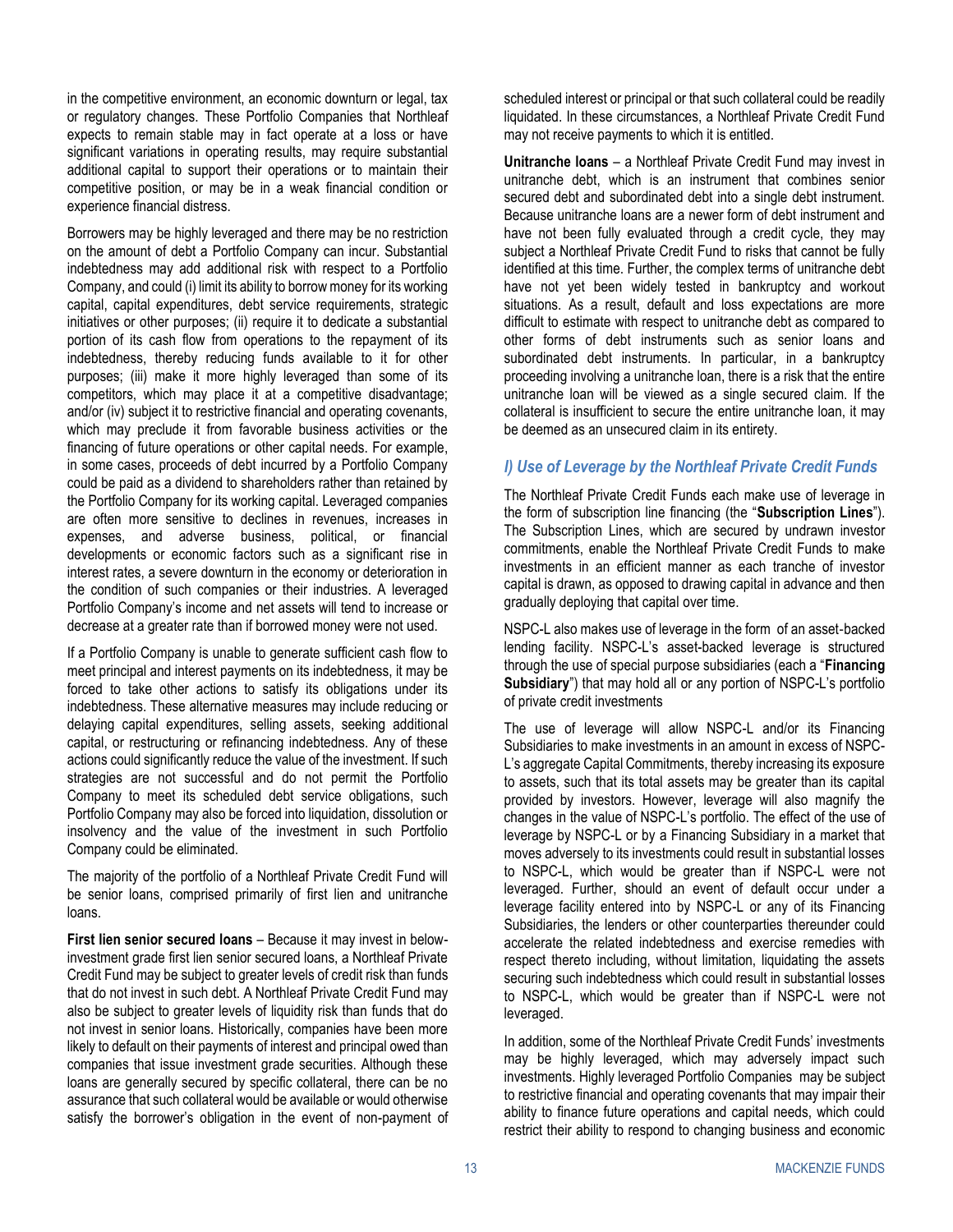conditions or business opportunities. In addition, a leveraged investment's income will tend to increase or decrease at a greater rate than if borrowed money were not used. Any of these factors may materially and adversely impact a Northleaf Private Credit Fund and its investments and/or its investors.

# <span id="page-15-2"></span>*m) Valuation of the Northleaf Private Credit Fund's Investments*

A Northleaf Private Credit Fund's assets and liabilities are valued at fair value in accordance with Part II of the *CPA Handbook*-Accounting "Accounting Standards for Private Enterprises". If market values of the assets are readily available and, in the judgement of Northleaf, appropriate, the fair value of an asset shall be the market value. However, Northleaf may have a limited ability to obtain accurate market quotations for purposes of valuing its investments, which may require Northleaf to estimate the fair value of a Northleaf Private Credit Fund's investments. Further, because of the overall size and concentrations in particular markets, the maturities of positions that may be held by a Northleaf Private Credit Fund from time to time and other factors, the liquidation values of a Northleaf Private Credit Fund's investments may differ significantly from the interim valuations of these investments derived from the valuation methods used by Northleaf. If Northleaf's valuation should prove to be incorrect, the stated value of a Northleaf Private Credit Fund's investments could be adversely affected. In addition, Northleaf relies in part on third-party valuation agents to assist with valuing the Northleaf Private Credit Funds' assets and liabilities, and such valuation agents' estimates of values rely on financial and other data shared with them by Northleaf and are subject to significant limitations.

# <span id="page-15-0"></span>**FUND OF FUNDS**

Under NI 81-102, an investment fund may invest some or all of its assets in other funds . As described more fully under "**What does the Fund invest in"** below, the Fund will achieve its exposure to the Private Portfolio by investing in the Northleaf Private Credit Funds and will achieve its exposure to the Public Portfolio by investing in ETFs.

We may vote the securities of any Underlying Fund that are owned by the Fund if the Underlying Fund is not managed by us. If an Underlying Fund is managed by us or one of our associates or affiliates, we will not vote the securities of any Underlying Fund owned by the Fund, but will instead decide if it is in your best interests for you to vote individually on the matter. Generally, for

routine matters, we will decide that it is not in your best interests for you to vote individually. However, if we decide that it is in your best interests, then we will ask you for instructions on how to vote your proportionate share of the underlying ETFs securities owned by the Fund, and we will vote accordingly. We will only vote the proportion of the underlying ETFs securities for which we have received instructions.

# <span id="page-15-1"></span>**PURCHASES, SWITCHES AND REPURCHASES**

### **Funds and Series**

The Fund is entitled to the total return (including realized and unrealized gains) on the portfolio assets of the Fund less certain fees and expenses.

### **Series of Units**

The Fund may issue an unlimited number of series of units and may issue an unlimited number of units within each series. The Fund may offer new series, or cease to offer existing series, at any time, without notification to, or approval from, you. The expenses of each series of the Fund are tracked separately and a separate NAV is calculated for each series. Although the money which you and other investors pay to purchase units of each series, and the expenses of each series, are tracked on a series-by-series basis in your Fund's administration records, the assets of all series of your Fund are combined into a single pool to create one portfolio for investment purposes.

There are currently two (2) series of units available under this simplified prospectus: Series A and F units. The minimum investment and eligibility requirements of the series offered under this simplified prospectus are detailed below.

#### *Series Eligibility and/or Suitability Requirements*

The series are subject to their respective minimum investment requirements, as detailed below under "**[Minimum Initial and](#page-16-0)  [Subsequent Investment Requirements](#page-16-0)**".

In addition to the minimum investment requirements, the table below describes the suggested series suitability (your financial advisor can best assist you with determining the right series for you) and any further series eligibility requirements you must meet to qualify to purchase the series. Mackenzie does not monitor the appropriateness of any particular series of a Fund for you.

| <b>SERIES</b>   | <b>SUGGESTED SUITABILITY</b> | <b>ADDITIONAL ELIGIBILITY REQUIREMENTS</b>                                                                                                                                                                                                                                                                                                                                                                                                                                                  |
|-----------------|------------------------------|---------------------------------------------------------------------------------------------------------------------------------------------------------------------------------------------------------------------------------------------------------------------------------------------------------------------------------------------------------------------------------------------------------------------------------------------------------------------------------------------|
| <b>Series A</b> | Retail investors.            | None.                                                                                                                                                                                                                                                                                                                                                                                                                                                                                       |
| <b>Series F</b> | Retail investors.            | Only permitted with confirmation from your dealer that you<br>are enrolled in a dealer-sponsored fee-for-service or wrap<br>program, you are subject to an asset-based fee rather than<br>commissions on each transaction and your dealer has<br>entered into an agreement with us relating to the distribution<br>of these units. Also available to our employees and<br>employees of our subsidiaries, our directors, and, at our<br>discretion, to former employees of our subsidiaries. |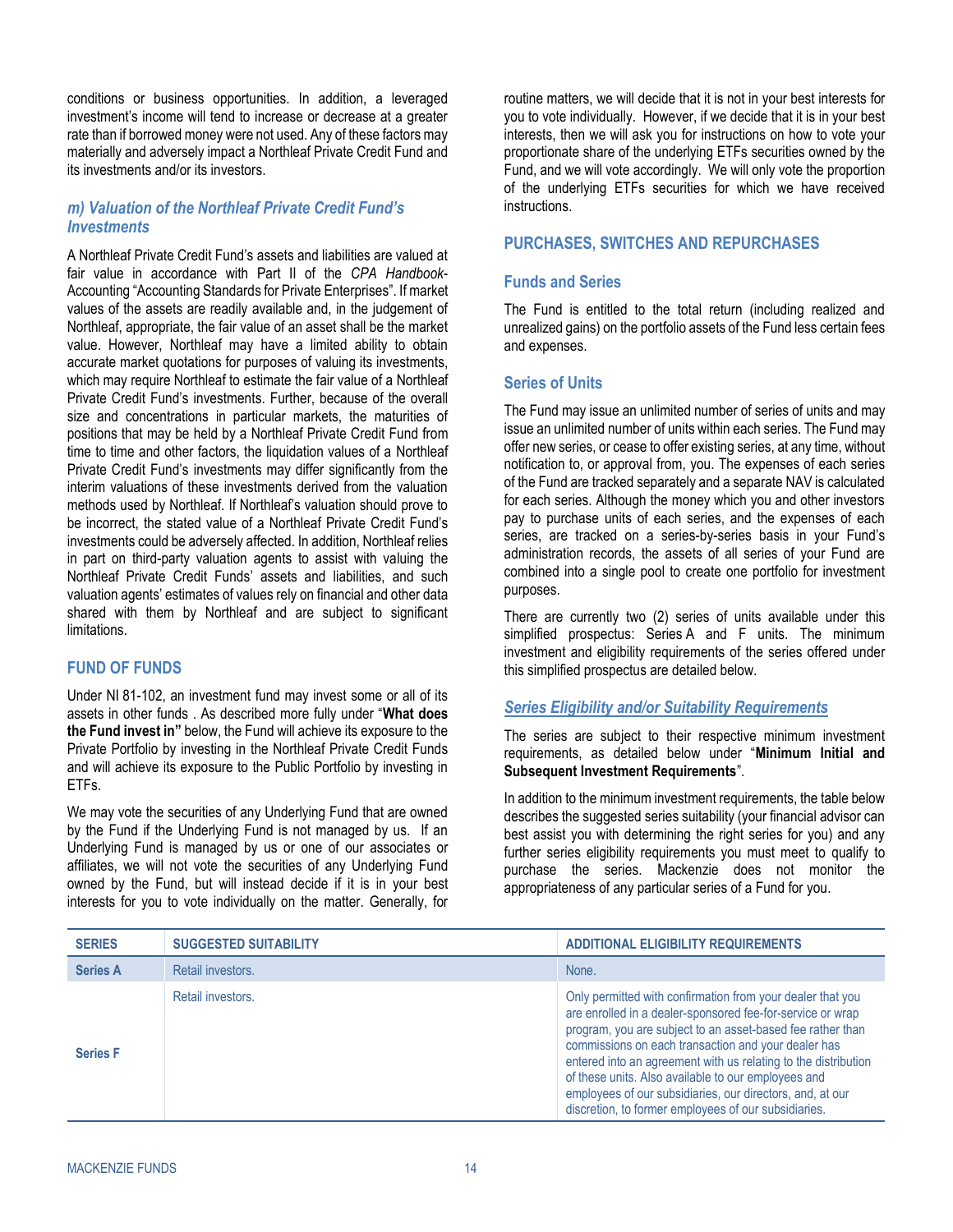# <span id="page-16-0"></span>*Minimum Initial and Subsequent Investment Requirements*

The minimum initial investment amount is \$5,000**. Please note that we reserve the right to increase, decrease, waive or remove the minimum initial investment requirement to purchase any series of the Fund at any time.** No minimum initial subscription applies to financial advisers subscribing for Units on behalf of discretionary managed accounts.

The minimum subsequent investment amount is \$500.

# *Failure to Maintain the Minimum Investment Requirements*

If the market value of your investment in a series falls below the specified minimum investment because you repurchase units we may redeem your units, close the account and return the proceeds of redemption to you.

We will not redeem your investment or ask for the increase to the specified minimum investment amount if the account has fallen below that level as a result of a decline in the NAV rather than a repurchase of your units.

# *Failure to Maintain Eligibility Requirements*

If you are no longer eligible for Series F units because you are no longer enrolled in a dealer-sponsored fee-for-service or wrap program dealer then we may switch you into Series A.

# *Changes in Series Minimum Investment Requirements or Eligibility Conditions*

We may change the minimum investment requirements or terms of eligibility for prospective investors in the various series of units at any time.

We may redeem your units, without notice, if we determine in our discretion that

- for purposes of applicable securities law or tax law, you have become a resident of a foreign jurisdiction where such foreign residency may have negative legal, regulatory or tax implications for the Fund; or
- it would be in the best interest of the Fund to do so.

You remain responsible for all tax consequences, costs and losses, if any, associated with the redemption of units of the Fund upon the exercise by us of our right to switch or redeem your units.

# *Buying, Selling and Switching Units of the Fund*

The Fund has been organized as a continuously offered, nonredeemable investment fund that is operated as an interval fund. Non-redeemable investment funds differ from mutual funds in that investors in non-redeemable investment funds do not have the right to redeem their units on a daily basis. Unlike many non-redeemable investment funds which list their units on a securities exchange, the Fund does not intend to list the Units for trading on any securities exchange, and the Fund does not expect any secondary market to

develop for the Units in the foreseeable future. Therefore, an investment in the Fund, unlike an investment in an exchange listed non-redeemable investment fund, is not a liquid investment. To provide some liquidity to Unitholders, the Fund is structured as an "interval fund" and conducts quarterly repurchase offers where investors are permitted to collectively redeem 5% of the Fund's Units.

We believe this interval fund structure is appropriate for the longterm nature of the Fund's investment strategy. The Fund's NAV per Unit may be volatile. As the Units are not publicly traded, investors will not be able to dispose of their investment in the Fund, except through repurchases conducted through the repurchase program, no matter how the Fund performs.

You may purchase units of the Fund through your financial advisor or dealer. Subscriptions will be processed as of the last Business Day (where a "**Business Day**" means any day that the Toronto Stock Exchange is open for trading) of each month and as of such other days as the Manager may permit (each, a "**Subscription Date**"), subject to the Manager's sole discretion to accept or reject subscriptions in whole or in part. Subscriptions must be received by the Manager at least three Business Days (the "**transaction cut-off date**") prior to the relevant Subscription Date. Investors have the right to withdraw from the Fund up to five Business Days following the "transaction cut-off date". The NAV will be calculated effective on the Subscription Date once the valuations of the Northleaf Private Credit Funds are made available which will be approximately seven Business Days following each Subscription Date.

The financial advisor or dealer you select is your agent to provide you with investment recommendations to meet your own risk/return objectives and to place orders to purchase, switch, or repurchase on your behalf. We are not liable for the recommendations given to you by your financial advisor and we are entitled to rely on electronic or other instructions that a financial advisor or dealer provides to us without verifying your instructions.

If we receive your order before 4:00 p.m. (Toronto time) on the transaction cut-off date we will process your order at the upcoming Subscription Date. Subscription orders received after 4:00 p.m. on the transaction cut- off date will be processed after the next Subscription Date.

We will calculate a NAV of the Fund on at least a weekly basis and at each month-end. The Fund has applied for and received exemptive relief from the requirement under NI 81-106 to calculate the NAV daily. As the Fund's Units are offered on a monthly basis only, the month-end NAV will be used for transactions while the weekly NAVs will be used for indicative purposes. We calculate a NAV for each series of units of the Fund in the following manner:

- adding up the series' proportionate share of the cash, portfolio securities and other assets of the Fund;
- subtracting the liabilities applicable to that series of units (which includes the series' proportionate share of common liabilities, plus liabilities directly attributable to the series); and
- dividing the net assets by the total number of units of that series owned by investors.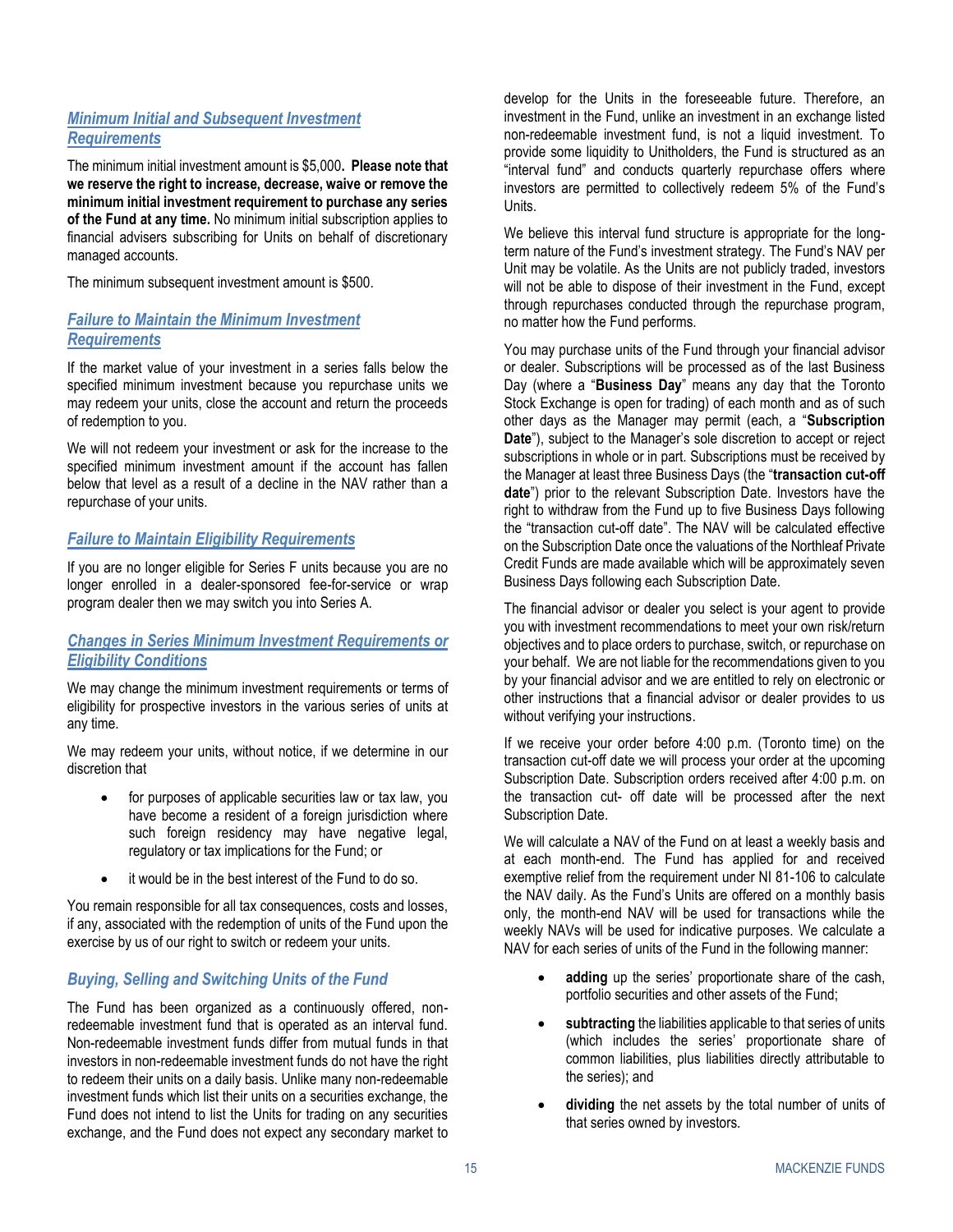We are entitled to reject any subscription order, but we can only do so within seven Business Days after month end. If we reject an order, we will return immediately to your dealer any monies we have received from you in connection with that order, without interest**.**

If we have received your payment but the documentation for your purchase is incomplete, the purchase will be rejected.

Due to the limited redemption feature of an "interval fund" you may not switch from the Fund to another Mackenzie Fund, from another Mackenzie Fund into the Fund or switch between series of the Fund.

# <span id="page-17-0"></span>*Repurchase Program*

As the Fund will be operated as an interval fund, it will conduct quarterly repurchase offers (which are effectively similar to redemptions), as of the last Business Day of March, June, September and December of each year (a "**Repurchase Pricing Date**"). Repurchase offers will be subject to a limit of 5% of the Fund's outstanding Units at NAV (the "**Repurchase Limit**") in accordance with the following schedule:

- On a quarterly basis, we will notify the Fund's Unitholder's of the repurchase offer (at least 21 calendar days before the Repurchase Request Deadline Date (as defined below)) by posting to a devoted landing page on our website at www.mackenzieinvestments.com (the "**Repurchase Offer Notice**"). The Repurchase Offer Notice will describe the repurchase offer terms, including: (i) Repurchase Request Deadline Date (as defined below), Repurchase Pricing Date and Repurchase Payment Deadline (as defined below); (ii) a statement of the risk of fluctuation in NAV between the Repurchase Request Deadline Date and the Repurchase Pricing Date; (iii) the procedures for tendering Units and modifying or withdrawing previous tenders until the Repurchase Request Deadline Date; (iv) the circumstances in which the Fund may suspend or postpone a repurchase offer; (v) details on where and when Unitholders can find the Fund's most recently calculated NAV; and (vi) the repurchase tender form ("**Repurchase Tender Form"**) that must be submitted in order for an investor to tender their Units.
- Following the Repurchase Offer Notice, Unitholders will have at least 21 calendar days before the Repurchase Tender Form must be received by us (i.e., the date by which Unitholders can tender their Units in response to a repurchase offer) (the "**Repurchase Request Deadline Date**"). The Repurchase Request Deadline Date will be no more than 14 calendar days before the Repurchase Pricing Date.
- Following the Repurchase Request Deadline Date, we will determine repurchase allocations for Unitholders up to the Repurchase Limit. The Repurchase Tender Form can be submitted by fax Toll-free at 866-766-6623 or (416) 922- 5660, email [processing@mackenzieinvestments.com](mailto:processing@mackenzieinvestments.com) or by mail at Mackenzie Financial Corporation, 180 Queen Street West, Toronto, Ontario M5V 3K1.
- The NAV applicable to all repurchase tenders which have been accepted by the Fund will be calculated no later than seven Business Days following each applicable Repurchase Pricing Date.
- We will pay repurchase proceeds to Unitholders no later than nine Business Days (the "**Repurchase Payment Deadline**") following the Repurchase Pricing Date.

If a repurchase offer is oversubscribed (Mackenzie receives requests to redeem Units representing more than the Repurchase Limit) and the Fund's portfolio manager determines not to repurchase additional Units beyond the Repurchase Limit, the repurchase requests in excess of such amount may be deferred pro rata amongst all Unitholders seeking to redeem Units on the applicable Repurchase Pricing Date until the Repurchase Pricing Date next following such Repurchase Pricing Date. The original repurchase request will roll forward to the next Repurchase Pricing Date and Unitholders will not need to submit another Repurchase Tender Form. Unitholders will be subject to the risk of NAV fluctuations during that period.

If on such subsequent Repurchase Pricing Date, repurchase requests again represent more than the Repurchase Limit, then the original repurchase request shall continue to roll forward to subsequent Repurchase Pricing Dates in a similar manner until the request is fulfilled. Deferred repurchase requests will not have priority over repurchase requests in respect of any other Units which have been received in respect of that or any previous Repurchase Pricing Date.

The Manager may suspend the right to surrender Units for repurchase:

- during any period when normal trading is suspended on a stock exchange, options exchange or futures exchange within or outside Canada on which securities are listed and traded, or on which specified derivatives are traded, which represent more than 50%, by value or underlying market exposure, of the total assets of the Fund without allowance for liabilities, and if those portfolio securities or specified derivatives are not traded on any other exchange that represents a reasonably practical alternative for the Fund; or
- with the prior permission of the Ontario Securities Commission (the "**OSC**"),

In the event that repurchases are suspended, all pending Repurchase Tender Forms will be rescinded, and no additional Repurchase Tender Forms will be accepted until the suspension has ended.

When repurchases are resumed after a suspension of redemptions, no repurchase requests will have any priority over any other repurchase requests (i.e. if a Unitholder submitted a Repurchase Tender Form prior to a suspension of redemptions and such request was rescinded, such Unitholder must re-submit their Repurchase Tender Form request when the suspension has ended). The Fund's ordinary redemption protocol will resume as if no suspension had occurred.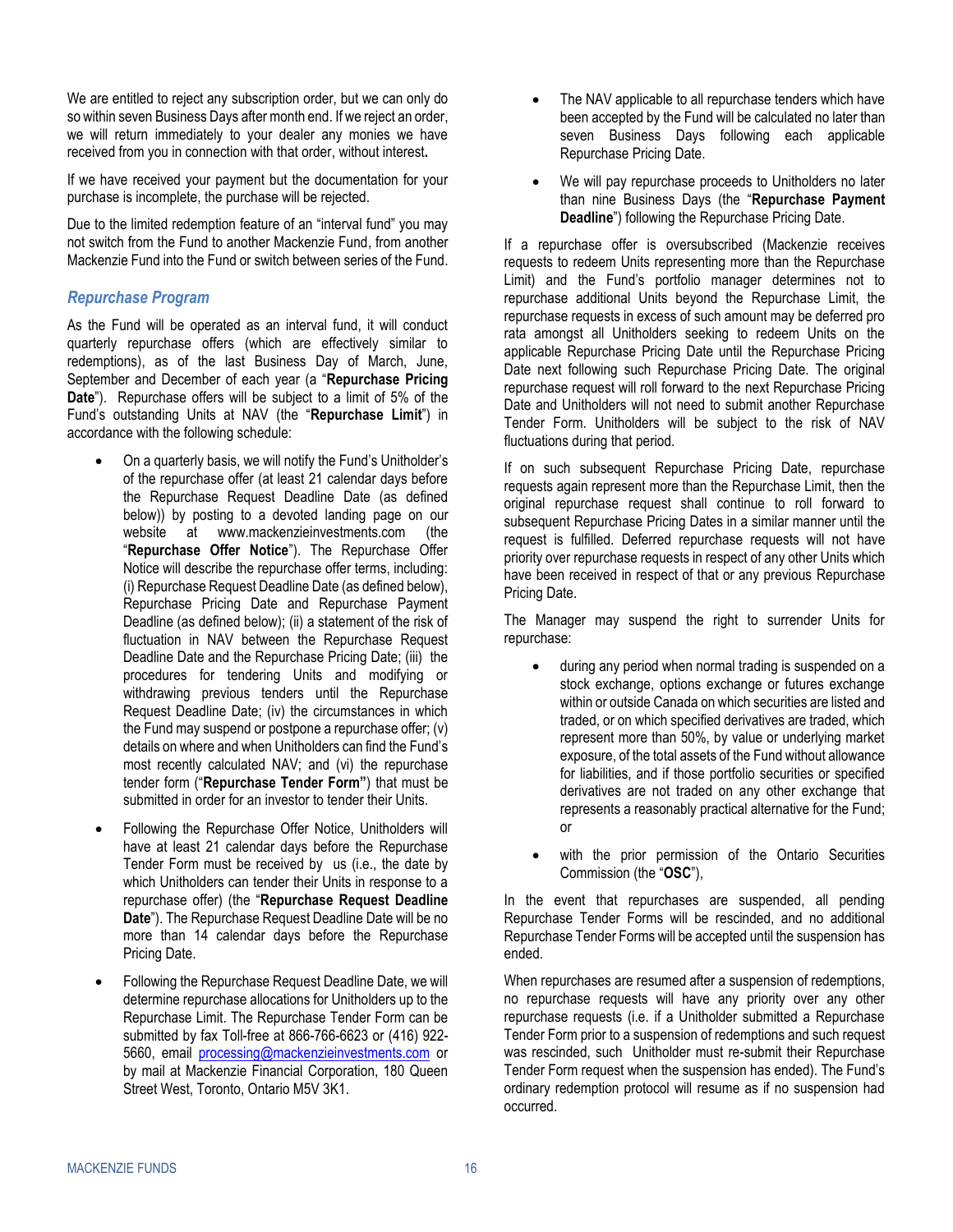As more fully described in the Repurchase Offer Notice, units tendered pursuant to the Repurchase Tender Form may be withdrawn or you may change the number of Units tendered for repurchase at any time prior to the close of the TSX on the applicable Repurchase Request Deadline Date, by providing written notice to Mackenzie.

# **Short-Term Trading**

We have adopted policies and procedures to detect and deter inappropriate and excessive short-term trading.

We define an inappropriate short-term trade as a combination of a purchase and redemption, including switches between Mackenzie Funds, made within 30 days, which we believe is detrimental to Fund investors and that may take advantage of Mackenzie Funds with investments priced in other time zones or illiquid investments that trade infrequently.

We define excessive short-term trading as a combination of purchases and redemptions, including switches between Mackenzie Funds, that occurs with such frequency within a 30-day period that we believe is detrimental to Fund investors.

**Short-term trading fees will not be triggered by investments in or tender offers accepted by the Fund, due to the fact it is structured as an "interval fund" and there are restrictions on** 

**when investors are able to purchase and redeem/tender their Units for repurchase.**

# <span id="page-18-0"></span>**FEES AND EXPENSES**

The tables below list the fees and expenses that you may have to pay if you invest in the Fund. You may have to pay some of these fees and expenses directly. Alternatively, the Fund may have to pay some of these fees and expenses directly, which will therefore reduce the value of your investment in the Fund. Unless otherwise indicated, the Fund pays management fees, administration fees and fund costs. The management fees and any administration fees are paid to us as manager of the Fund. The management fee is paid in exchange for the investment advisory services provided to the Fund, including portfolio analysis and decision-making, ensuring that all activities of the Fund are in compliance with their investment objectives and strategies, as well as marketing and promotion of the Fund.

As shown in the tables below, the annual management fees and administration fees vary by series. You should make a specific request to purchase any applicable lower-fee series you are eligible to purchase, or switch your existing units to any applicable lower fee series you are eligible to purchase, through your dealer.

#### **Table 1: Fees and Expenses Payable by the Fund**

| FEES AND EXPENSES PAYABLE BY THE FUND            |       |       |  |
|--------------------------------------------------|-------|-------|--|
| <b>Annual Management Fee Rate by Series (%)</b>  |       |       |  |
| NON-REDEEMABLE INVESTMENT FUND                   |       |       |  |
| Mackenzie Northleaf Private Credit Interval Fund | 2.25% | 1.25% |  |

# <span id="page-18-1"></span>*Management Fee Waiver during Initial Ramp-up Period*

As mentioned above, under usual market conditions, the Fund will invest 35% to 65% (the "**Target Allocation**") of its net assets in the Private Portfolio. However, due to the extended timeline associated with purchasing private investments within the Northleaf Private Credit Funds, it is not possible to meet the Target Allocation immediately upon the launch of the Fund. On or about the Fund's launch date, it will enter into a subscription agreement on behalf of the Fund, committing it to a capital call schedule that establishes the periodic deployment of its initial Capital Commitment to the applicable Northleaf Private Credit Fund(s) which will generally take up to eight calendar quarters (the "**Initial Ramp-up Period**"). During the Initial Ramp-up Period, the Fund's exposure to private credit loans may be less than its target range of 35% to 65% of its net assets. Consequently, during the Initial Ramp-Up Period, we will waive the Fund's management fees on a sliding scale up to 0.65%. Below is an example of the management fee waiver:

#### **Table 2: Management Fee Waiver**

| <b>Management Fee Waiver</b>                      |      |     |     |       |     |
|---------------------------------------------------|------|-----|-----|-------|-----|
| 0.55%<br>0.44%<br>0.34%<br><b>Waiver</b><br>0.65% |      |     |     | 0.29% |     |
| <b>Public Portfolio</b><br>(weight)               | 100% | 90% | 80% | 70%   | 66% |
| <b>Private Portfolio</b><br>(weight)              | 0%   | 10% | 20% | 30%   | 34% |

We will cease the practice of waiving a portion of the Fund's management fees after the Fund's exposure to the Private Portfolio exceeds the minimum target range threshold of 35% of its assets.

### **Negotiated Trailing Commissions Implemented by Management Fee Reductions**

If you hold Series A units, you may negotiate with your dealer to reduce the amount of trailing commission that we pay your dealer out of the management fees that we collect. Your dealer will submit to us a form describing the reduced trailing commission amount they are willing to accept, requesting that we reduce your management fee rate accordingly.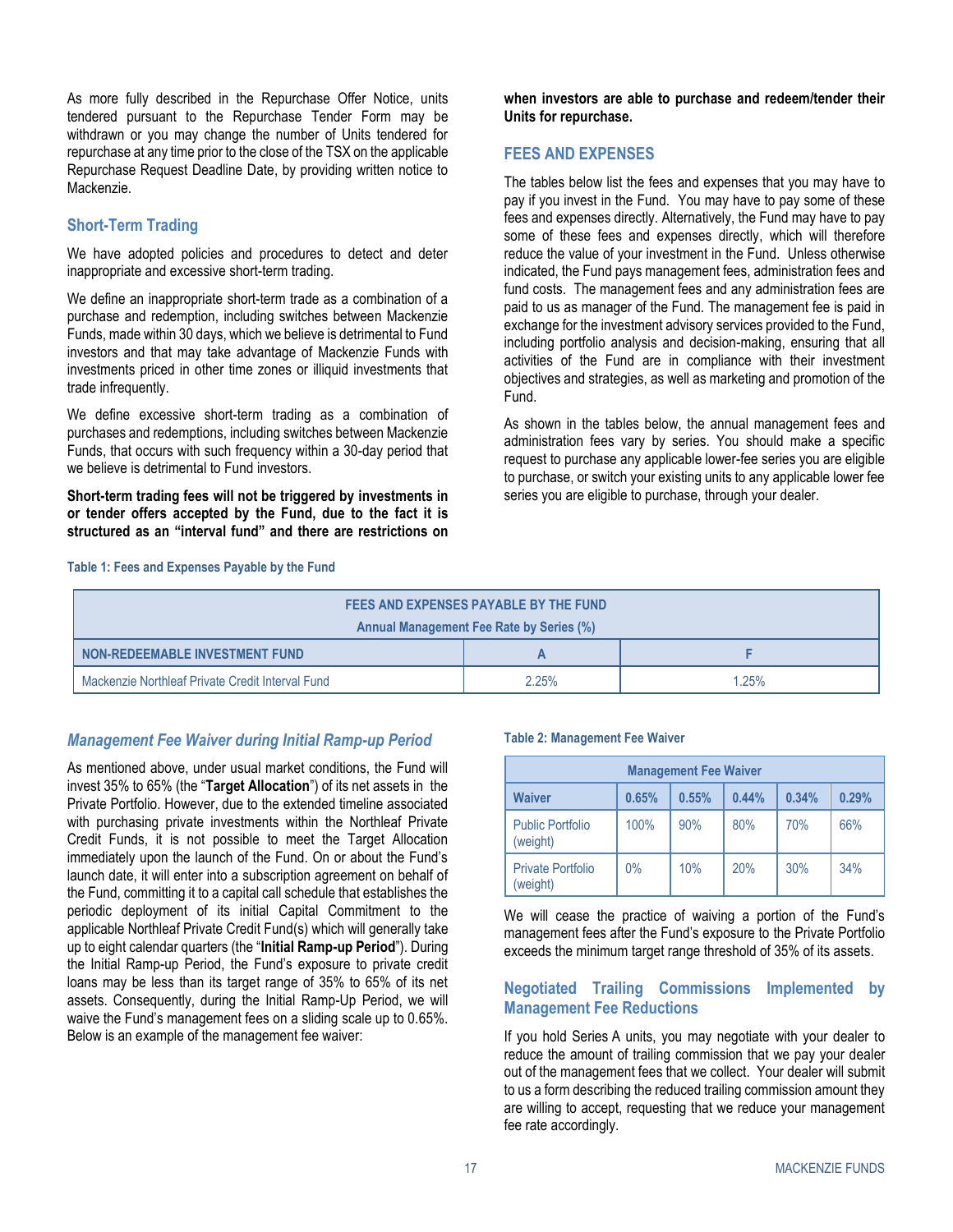We will subtract the reduced trailing commission, to which you and your dealer have agreed, from the maximum trailing commission described within the "**[Trailing Commissions](#page-22-1)**" section of this document. We will then reduce your management fee rate for the applicable series that you hold to reflect the difference. These management fee reductions will be implemented as described under the "Error! Reference source not found." section of this document. Ask your financial advisor for more information on this program.

**FEES AND EXPENSES PAYABLE BY THE FUND**

**We may discontinue or change the terms of this program at our discretion and dealers that choose to participate may instruct us to discontinue the program in relation to your investment(s) at any time. It is your dealer's obligation to provide you with notice in both cases. Your dealer has no obligation to participate in this program.** 

| FEES AND EAPENSES PATABLE BT THE FUND |                                                                                                                                                                                                                                                                                                                                                                                                                                                                                                                                                                                                                                                                                                                                                                                                                                                                                                                                                                                                                                                                                                                                                                                                                                                                                                                                                                                                                                                                                                                                                                                                                                                                                                                                                                                                                                                                                                                                                                                                                                                                                                                                                                                                                                                                                                                                                                                                                                                                                                                                                                                                                                                                                                                                                                                                                                                                         |       |       |
|---------------------------------------|-------------------------------------------------------------------------------------------------------------------------------------------------------------------------------------------------------------------------------------------------------------------------------------------------------------------------------------------------------------------------------------------------------------------------------------------------------------------------------------------------------------------------------------------------------------------------------------------------------------------------------------------------------------------------------------------------------------------------------------------------------------------------------------------------------------------------------------------------------------------------------------------------------------------------------------------------------------------------------------------------------------------------------------------------------------------------------------------------------------------------------------------------------------------------------------------------------------------------------------------------------------------------------------------------------------------------------------------------------------------------------------------------------------------------------------------------------------------------------------------------------------------------------------------------------------------------------------------------------------------------------------------------------------------------------------------------------------------------------------------------------------------------------------------------------------------------------------------------------------------------------------------------------------------------------------------------------------------------------------------------------------------------------------------------------------------------------------------------------------------------------------------------------------------------------------------------------------------------------------------------------------------------------------------------------------------------------------------------------------------------------------------------------------------------------------------------------------------------------------------------------------------------------------------------------------------------------------------------------------------------------------------------------------------------------------------------------------------------------------------------------------------------------------------------------------------------------------------------------------------------|-------|-------|
| <b>Administration Fee</b>             | We pay all operating expenses, other than "fund costs", for each series, in exchange for a fixed-rate annual<br>administration fee (the "Administration Fee"). Administration Fees are paid by each series of the Fund.<br>Administration Fees are subject to applicable taxes, such as G.S.T./ H.S.T. We provide the majority of services<br>required for the Fund to operate, although we retain third parties to provide certain services.<br>In exchange for the Administration Fee, the expenses borne by us on behalf of the series include (i) recordkeeping,<br>accounting and fund valuation costs; (ii) custody safekeeping fees; (iii) audit and legal fees; and (iv) the costs of<br>preparing and distributing Fund financial reports, simplified prospectuses, and other investor communications we are<br>required to prepare to comply with applicable laws (other than the costs of complying with any new regulatory<br>requirements, as described in Fund Costs below).<br>The Administration Fee is charged separately from the management fee for each series. It is calculated as a fixed<br>annual percentage of the NAV of each series as indicated below. Administration Fees are charged at the rates shown<br>in the following table.                                                                                                                                                                                                                                                                                                                                                                                                                                                                                                                                                                                                                                                                                                                                                                                                                                                                                                                                                                                                                                                                                                                                                                                                                                                                                                                                                                                                                                                                                                                                                                                                        |       |       |
|                                       | <b>Fund</b>                                                                                                                                                                                                                                                                                                                                                                                                                                                                                                                                                                                                                                                                                                                                                                                                                                                                                                                                                                                                                                                                                                                                                                                                                                                                                                                                                                                                                                                                                                                                                                                                                                                                                                                                                                                                                                                                                                                                                                                                                                                                                                                                                                                                                                                                                                                                                                                                                                                                                                                                                                                                                                                                                                                                                                                                                                                             | F     | A     |
|                                       | <b>NON-REDEEMABLE INVESTMENT FUND</b>                                                                                                                                                                                                                                                                                                                                                                                                                                                                                                                                                                                                                                                                                                                                                                                                                                                                                                                                                                                                                                                                                                                                                                                                                                                                                                                                                                                                                                                                                                                                                                                                                                                                                                                                                                                                                                                                                                                                                                                                                                                                                                                                                                                                                                                                                                                                                                                                                                                                                                                                                                                                                                                                                                                                                                                                                                   |       |       |
|                                       | Mackenzie Northleaf Private Credit Interval Fund                                                                                                                                                                                                                                                                                                                                                                                                                                                                                                                                                                                                                                                                                                                                                                                                                                                                                                                                                                                                                                                                                                                                                                                                                                                                                                                                                                                                                                                                                                                                                                                                                                                                                                                                                                                                                                                                                                                                                                                                                                                                                                                                                                                                                                                                                                                                                                                                                                                                                                                                                                                                                                                                                                                                                                                                                        | 0.15% | 0.20% |
| <b>Fund Costs</b>                     | Each series of the Fund pays "fund costs", which include interest and borrowing costs, brokerage commissions and<br>related transaction fees, taxes (including, but not limited to G.S.T./H.S.T. and income tax), all fees and expenses of<br>the Mackenzie Funds' IRC, costs of complying with the regulatory requirement to produce Fund Facts, fees paid to<br>external service providers associated with tax reclaims, refunds or the preparation of foreign tax reports on behalf of<br>the Fund, fees and expenses of holding or transacting in securities directly or indirectly in foreign markets, litigation<br>costs related to underlying investments and the costs of complying with any new regulatory requirements, new fees<br>related to external services that were not commonly charged in the Canadian investment fund industry and introduced<br>after January 26, 2022, and the costs of complying with any new regulatory requirements, including, without limitation,<br>any new fees introduced after January 26, 2022. Interest and borrowing costs and taxes will be charged to each<br>series directly based on usage. Costs of complying with new regulatory requirements will be assessed based on the<br>extent and nature of these requirements. The remaining fund costs will be allocated to each series of the Fund based<br>on their net assets relative to the net assets of all series of the Fund. We may allocate fund costs among each series<br>of the Fund based on such other method of allocation as we consider fair and reasonable to the Fund.<br>Mackenzie may decide, in its discretion, to pay for some of these fund costs that are otherwise payable by the Fund,<br>rather than having the Fund incur such fund costs. Mackenzie is under no obligation to do so and, if any fund costs<br>are reimbursed by Mackenzie, it may discontinue this practice at any time.<br>Fund costs are charged separately from the management fee and administration fee for each series.<br>Each IRC member is entitled to an annual retainer of \$40,000 (\$50,000 for the Chair) and a fee of \$1,500 for each<br>meeting attended. In addition, the Chair of an IRC sub-committee is entitled to an annual retainer of \$5,000.<br>Members are also entitled to be reimbursed for all reasonable expenses incurred in the performance of their duties,<br>including reasonable travel and accommodation expenses. We also purchase and maintain insurance liability<br>coverage for the benefit of the IRC members. For the year ended March 31, 2021, the total amount expensed in this<br>regard by the Mackenzie Funds was \$255,269. All fees and expenses were allocated among the Mackenzie Funds<br>managed by us in a manner that was fair and reasonable. Effective July 1, 2021, each IRC member is entitled to an |       |       |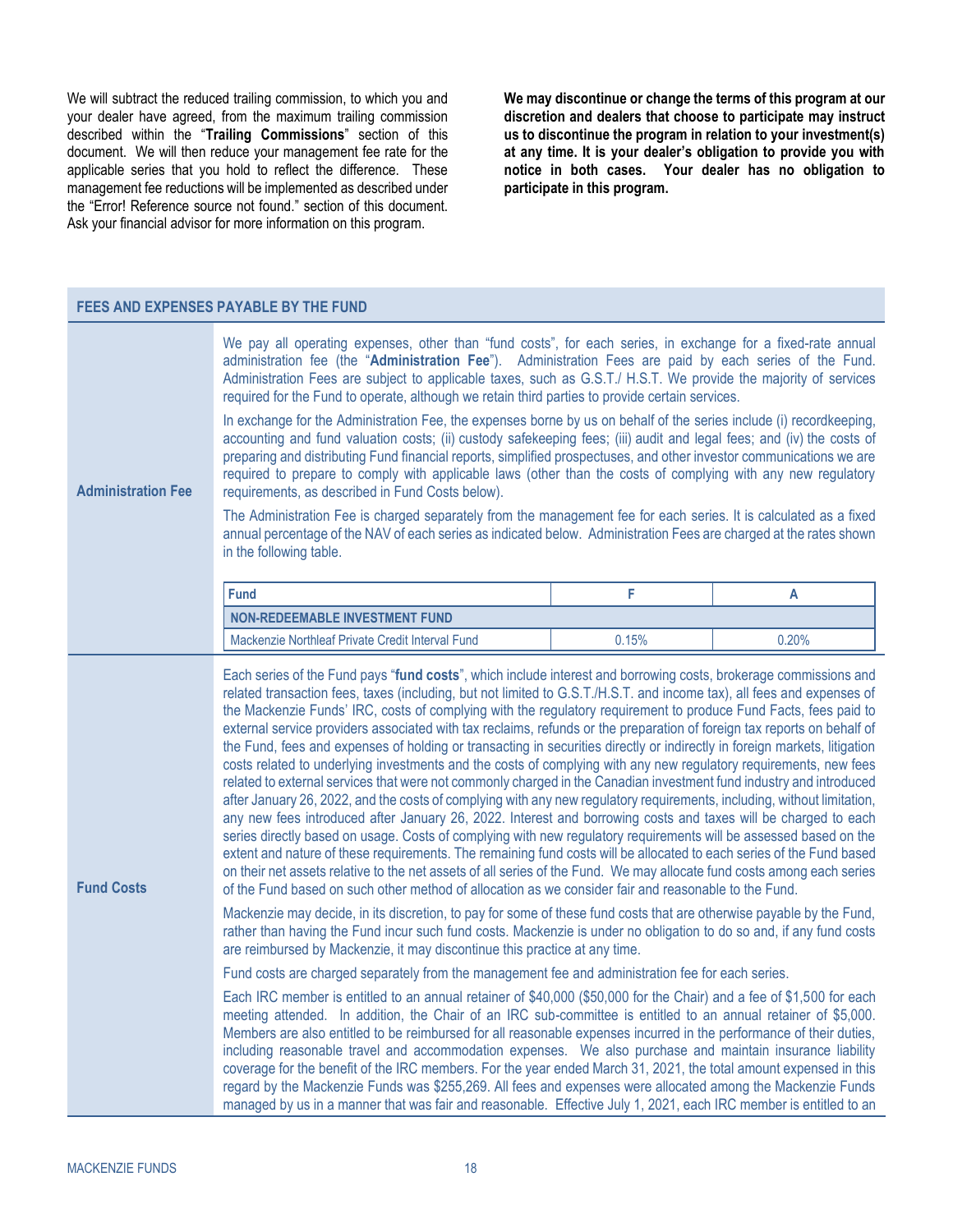# **FEES AND EXPENSES PAYABLE BY THE FUND**

|                                          | annual retainer of \$50,000 (\$60,000 for the Chair) and a fee of \$3,500 for each quarterly meeting attended. In addition<br>the IRC members are entitled to \$1,500 for any additional meeting.                                                                                                                                                                                                                                                                                                                                                                                                                                                                                                                                                                                                                                                                                                                                                                                                                                                                                                                                                                                                                                                                                                                                                                                                                                                                                                                                                                                                                                                                                                                  |  |
|------------------------------------------|--------------------------------------------------------------------------------------------------------------------------------------------------------------------------------------------------------------------------------------------------------------------------------------------------------------------------------------------------------------------------------------------------------------------------------------------------------------------------------------------------------------------------------------------------------------------------------------------------------------------------------------------------------------------------------------------------------------------------------------------------------------------------------------------------------------------------------------------------------------------------------------------------------------------------------------------------------------------------------------------------------------------------------------------------------------------------------------------------------------------------------------------------------------------------------------------------------------------------------------------------------------------------------------------------------------------------------------------------------------------------------------------------------------------------------------------------------------------------------------------------------------------------------------------------------------------------------------------------------------------------------------------------------------------------------------------------------------------|--|
| <b>Incentive Allocation</b><br>of NSPC-L | The interests of NSPC-L held by the Fund are subject to an "incentive allocation" payable to an affiliate of Northleaf,<br>as described below, that will be borne indirectly by the Fund.<br>Subject to a high water mark, with respect to a Performance Period (as defined below), an affiliate of Northleaf will<br>receive an allocation (an "Incentive Allocation") equal to 10% of the aggregate increases in NSPC-L's net asset<br>value allocated to the Fund's investment in NSPC-L (the "Capital Account") (and current income distributed, if<br>applicable) during any Performance Period where such aggregate increases (and amounts distributed, if applicable)<br>equals or exceeds the Hurdle (as defined below).<br>The "Hurdle" means, with respect to a Capital Account, the amount that such Capital Account would have earned<br>during such Performance Period if it had achieved a non-compounded, non-cumulative rate of return of 5% per<br>annum.<br>"Performance Period" means, with respect to a Capital Account, the period that (a) commences with (i) the open of<br>business on the capital contribution payment date for the first capital contribution to such Capital Account or (ii) the<br>day following the last day of the preceding Performance Period and (b) ends on the close of business on (i) the last<br>day of a fiscal year or (ii) if earlier (A) a withdrawal date with respect to such Capital Account or (B) termination of<br>NSPC-L.<br>Full details of the Incentive Allocation are described in NSPC-L's private placement memorandum. Unitholders may<br>obtain a copy of NSPC-L's private placement memorandum on a non-reliance basis from the Manager. |  |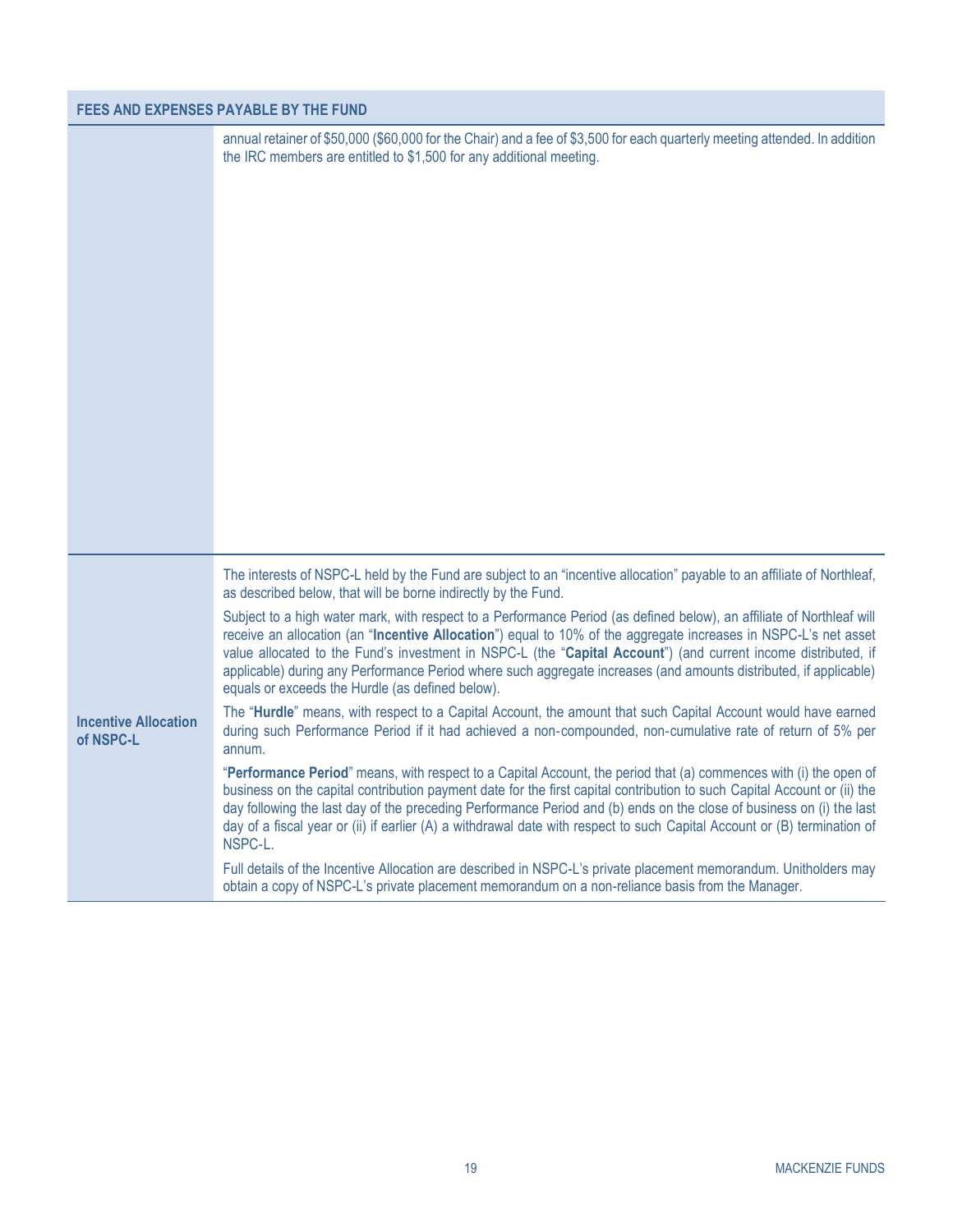#### **FEES AND EXPENSES PAYABLE BY THE FUND**

| <b>General Information</b><br>on Fees/Expenses of<br><b>All Mackenzie Funds</b> | There will be no duplication of expenses payable by the Fund as a result of its investments in Underlying Funds.<br>Management expense ratios ("MERs") are calculated separately for each series of units of the Fund and<br>include that series' management fees, Administration Fees and/or fund costs, if applicable (except as<br>specified below).<br>The Fund pays its own brokerage commissions for portfolio transactions and related transaction fees. These<br>expenses are not included in the Fund's MER but are, for tax purposes, added to the cost base or subtracted from<br>the sale proceeds of its portfolio investments. These expenses constitute the Fund's trading expense ratio ("TER").<br>Both the MER and the TER are disclosed in the Fund's annual and semi-annual Management Report of Fund<br>Performance.<br>We will give you 60 days' written notice of any change to the basis of the calculation of the fees or expenses that are<br>charged to the Fund by an arm's length party that could result in an increase in charges, or the introduction of a fee<br>or expense to be charged to the Fund by an arm's length party that could result in an increase in charges.                                                                         |
|---------------------------------------------------------------------------------|--------------------------------------------------------------------------------------------------------------------------------------------------------------------------------------------------------------------------------------------------------------------------------------------------------------------------------------------------------------------------------------------------------------------------------------------------------------------------------------------------------------------------------------------------------------------------------------------------------------------------------------------------------------------------------------------------------------------------------------------------------------------------------------------------------------------------------------------------------------------------------------------------------------------------------------------------------------------------------------------------------------------------------------------------------------------------------------------------------------------------------------------------------------------------------------------------------------------------------------------------------------------------------------|
| <b>Fund of Funds</b>                                                            | Where the Fund invests in Underlying Funds, the fees and expenses payable in connection with the management of<br>the Underlying Fund are in addition to those payable by the Fund. However, there will be no management fees or<br>administration fees payable by the Fund that to a reasonable person would duplicate a fee payable by an Underlying<br>Fund (including a Northleaf Private Credit Fund) for the same service. Where the Fund invests in ETFs that qualify<br>as IPUs, the fees and expenses payable in connection with the management of ETFs are in addition to those payable<br>by the Fund. Currently, where we are the manager of such ETFs, we will waive these fees for at least one year from<br>the date of this prospectus. This arrangement is subject to change thereafter.<br>Except as described below in respect of ETFs managed by Mackenzie, there will not be sales fees (i.e., brokerage<br>commissions or trading expenses) or redemption fees payable by the Fund with respect to the purchase or<br>redemption by it of securities of an Underlying Fund managed by us or by one of our affiliates. In addition, the Fund<br>will not pay sales fees or redemption fees with respect to the purchase or redemption by it of securities of an |
|                                                                                 | Underlying Fund that, to a reasonable person, would duplicate a fee payable by you in the Fund.<br>Where the Fund invests in ETFs managed by Mackenzie, the Fund is permitted to pay brokerage commissions and<br>trading expenses in connection with investing in these ETFs, in accordance with NI 81-102.                                                                                                                                                                                                                                                                                                                                                                                                                                                                                                                                                                                                                                                                                                                                                                                                                                                                                                                                                                         |
|                                                                                 | On October 28, 2020, we and our affiliate Great-West Lifeco Inc. entered into a strategic relationship with Northleaf<br>whereby Mackenzie and Great-West Lifeco Inc. jointly acquired and hold a significant ownership interest in Northleaf.                                                                                                                                                                                                                                                                                                                                                                                                                                                                                                                                                                                                                                                                                                                                                                                                                                                                                                                                                                                                                                       |

#### <span id="page-21-1"></span><span id="page-21-0"></span>**FEES AND EXPENSES PAYABLE DIRECTLY BY YOU**

**Sales Charge Purchase Option** If you purchase Series A units under the sales charge purchase option, you will pay a sales charge which you negotiate with your financial advisor and which is payable to your dealer at the time you purchase your units. The table below sets out the sales charges applicable to each series offered by the Fund: **Series Maximum Sales Charge (% of Purchase Amount)** Series A 2% The Fund will not pay sales charges if it purchases securities of any other Mackenzie Fund, unless otherwise indicated.

# *Impact of Sales Charges*

The following table shows the maximum sales charges that you would pay under the sales charge purchase option available to you if you made an investment of \$1,000 in units of the Fund and if you held that investment for periods of one, three, five or ten years, and

then redeemed your entire investment immediately before the end of the period.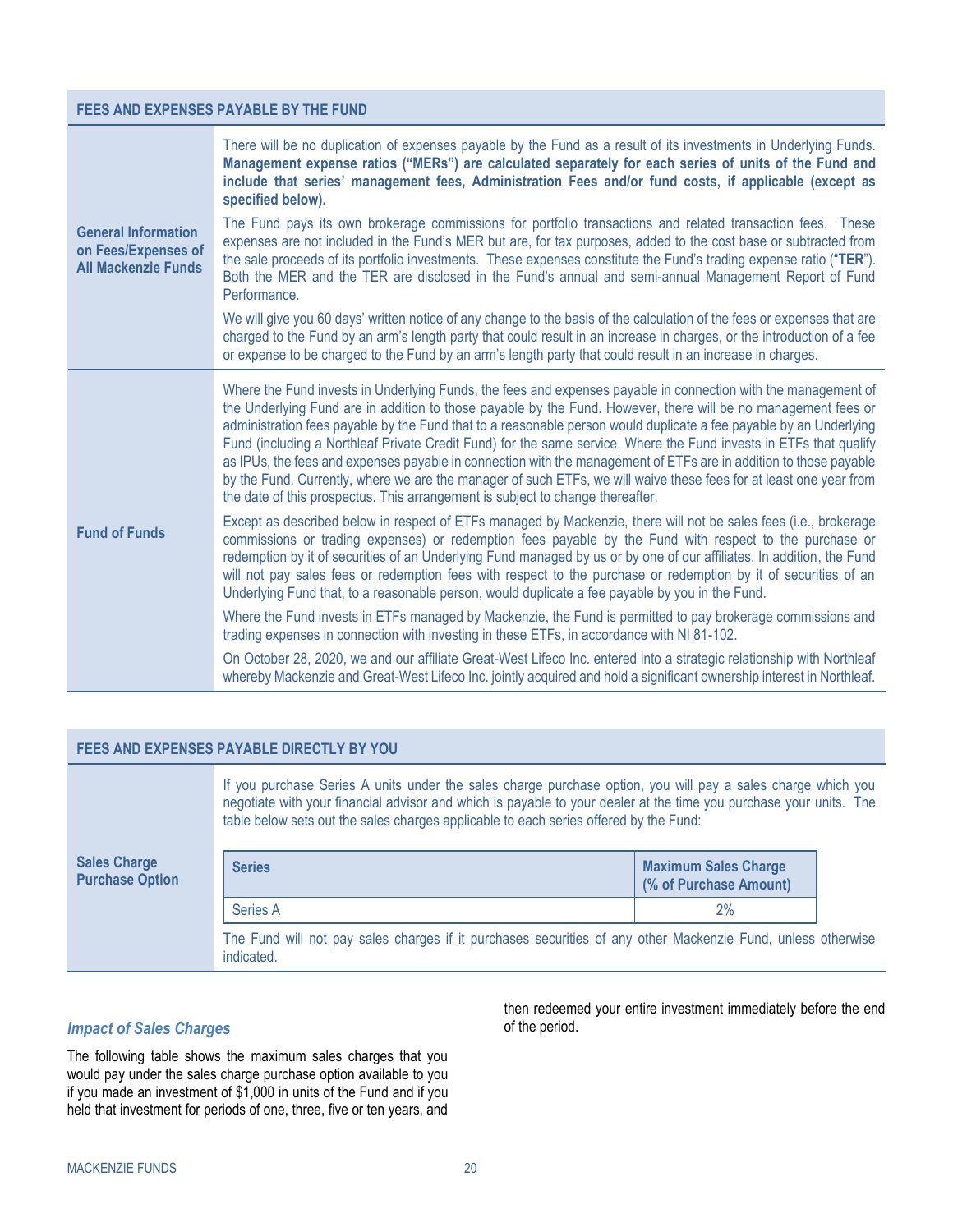#### **Table 3: Sales charge purchase option**

|                                                 | At time of<br>purchase | 1 year | 3 years | 5 years | 10 years |
|-------------------------------------------------|------------------------|--------|---------|---------|----------|
| Sales charge<br>purchase<br>option <sup>1</sup> | Up to $$20$            |        |         |         |          |

**<sup>1</sup>** Based on a maximum sales charge rate of 2%, generally. There are no sales charges to purchase Series F units, and these units are generally available only if you are enrolled in a dealer-sponsored fee-for-service or wrap program and you are subject to an asset-based fee rather than commissions on each transaction, among other eligibility rules.

#### <span id="page-22-0"></span>**DEALER COMPENSATION**

#### **Sales Commissions**

The table below sets out the sales commissions that are payable to your dealer when you purchase the Fund units identified below. Sales commissions are based on the purchase amount and are negotiated and paid by you. Mackenzie does not monitor or make any determination as to the appropriateness of any series of a Fund for any investor purchased through a registered dealer.

#### **Table 4: Sales Commissions payable to your dealer**

| <b>Series of the Fund</b> | <b>Sales Charge Purchase Option</b>                                                                                                                                        |
|---------------------------|----------------------------------------------------------------------------------------------------------------------------------------------------------------------------|
| Series A units            | Maximum of 2%                                                                                                                                                              |
| Series Funits             | No sales charge but you will<br>generally be required to pay your<br>dealer an advisory or asset-based<br>fee in addition to the management<br>fees payable by that series |

No sales commissions are paid when you receive units from your reinvested Fund distributions.

# <span id="page-22-1"></span>**Trailing Commissions**

We may pay dealers a trailing commission at the end of each month or calendar quarter as a percentage of the value of units of the Fund held in your account with your dealer. The table below shows the maximum trailing commission annual rates applicable to the series of units offered under this simplified prospectus.

Series A trailing commissions are paid out of the management fees collected by us. No trailing commissions are paid in respect of Series F units.

#### **Table 5: Trailing Commission Annual Rates**

| <b>TRAILING COMMISSION ANNUAL RATE FOR THE FUND</b> |                                               |  |
|-----------------------------------------------------|-----------------------------------------------|--|
| <b>Series</b>                                       |                                               |  |
| <b>Purchase Option</b>                              | <b>Sales Charge</b><br><b>Purchase Option</b> |  |
| Mackenzie Northleaf Private Credit Interval<br>Fund | $1.00\%$                                      |  |

In the event that B2B Bank Securities Services Inc. or its affiliate acts as a dealer for an account held by our employees or directors or our subsidiary, in addition to the amounts set out above, we may pay B2B Bank Securities Services Inc. up to an extra 0.25% for administering that particular staff account.

We may change the terms of the trailing commission program or cancel it at any time.

### **Other Kinds of Dealer Compensation**

We pay for marketing materials that we give to dealers to help support their sales efforts. These materials include reports and commentaries on securities, the markets, Mackenzie Funds and the services we offer to you.

We may share with dealers up to 50% of their costs in marketing the Mackenzie Funds. For example, we may pay a portion of the costs of a dealer in advertising the availability of the Mackenzie Funds through the financial advisors of the dealer. We may also pay part of the costs of a dealer in running a seminar to inform you about the Mackenzie Funds or generally about the benefits of investing in investment funds.

We may pay up to 10% of the costs of some dealers to hold educational seminars or conferences for their financial advisors to teach them about, among other things, new developments in the investment fund industry, financial planning or new financial products. The dealer makes all decisions about where and when the conference is held and who can attend.

We also arrange seminars and conferences for financial advisors where we inform them about new developments in the Mackenzie Funds, our products and services and investment fund industry matters. We invite dealers to send their financial advisors to our seminars and conferences, but we do not decide who attends. The financial advisors must pay their own travel, accommodation and personal expenses for attending our seminars and conferences.

# **Disclosure of Equity Interests**

We are an indirect, wholly owned subsidiary of IGM Financial Inc. ("**IGM**"), a financial services company listed on the TSX. IGM is a majority-owned subsidiary of Power Financial Corporation ("**Power**"). Great-West Lifeco Inc. ("**GWL**") is also a majority-owned subsidiary of Power. IGM's activities are principally carried out through us, Investors Group Inc. and Investment Planning Counsel Inc. ("**IPCI**"). Other indirect, wholly owned subsidiaries of IGM who are therefore affiliated with us and who, as dealers, may hold, sell and/or recommend securities of the Mackenzie Funds include (a) Investors Group Securities Inc. and IPC Securities Corporation (each an investment dealer), and (b) Investors Group Financial Services Inc. and IPC Investment Corporation (each a mutual fund dealer). Each of the Investors Group companies is wholly owned by Investors Group Inc. Each of the IPC companies is wholly owned by IPCI.

GWL's activities are principally carried out through its subsidiary, The Canada Life Assurance Company. Other indirectly owned subsidiaries of GWL who are therefore affiliated with us and who, as dealers, may hold, sell and/or recommend securities of the Mackenzie Funds include Quadrus Investment Services Ltd. (a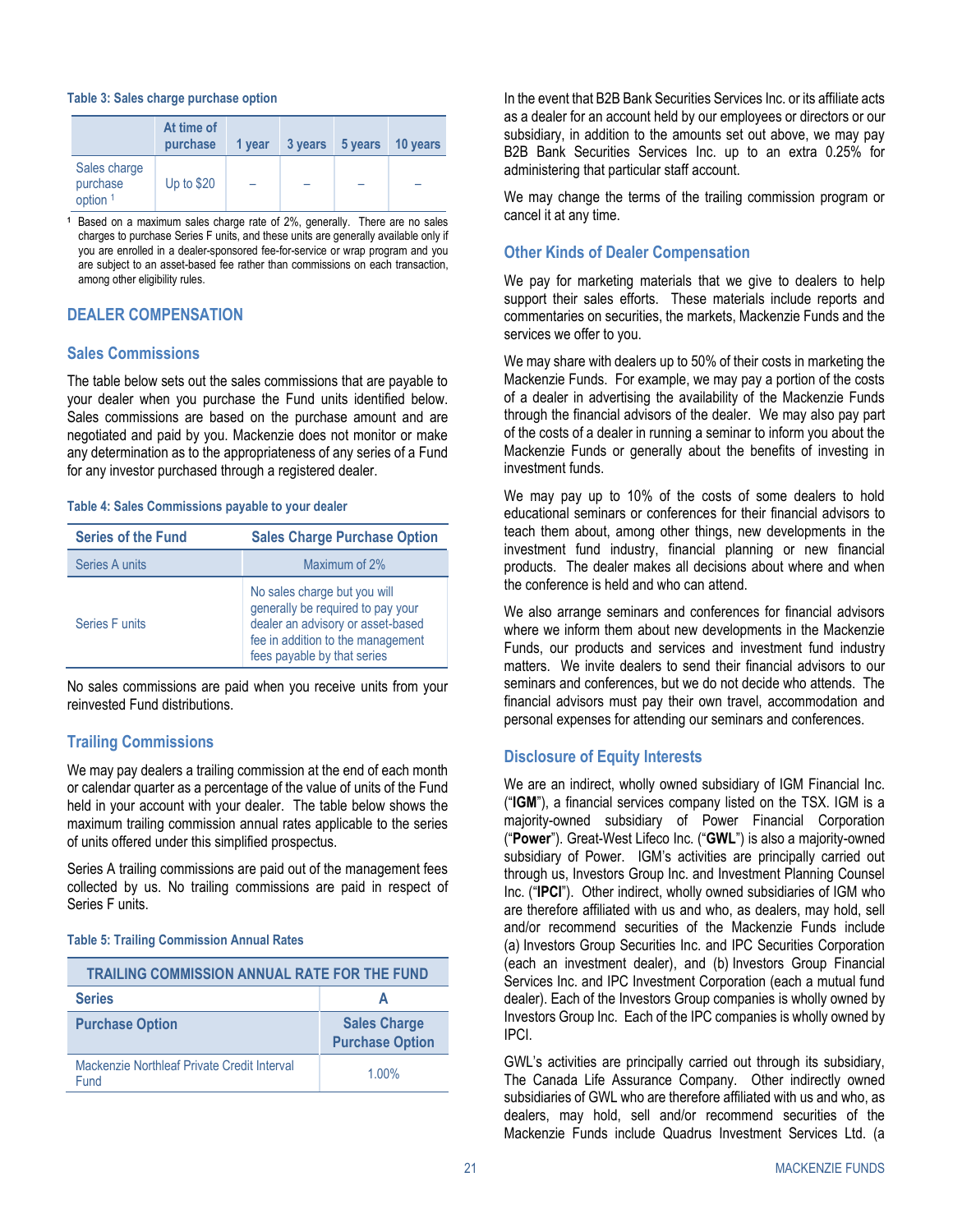mutual fund dealer). All investment dealers and mutual fund dealers referenced above are, collectively, "**participating dealers**". From time to time, representatives of any of the participating dealers may own, directly or indirectly, shares of IGM, GWL or Power.

On October 28, 2020, Mackenzie, GWL and Northleaf entered into a strategic relationship whereby Mackenzie and GWL jointly acquired a 49.9% non-controlling voting interest and 70% economic interest in Northleaf.

Please refer to the annual information form for additional details on the relevant corporate relationships within the Power Group of Companies.

# <span id="page-23-0"></span>**DEALER COMPENSATION FROM MANAGEMENT FEES**

During our financial year ended December 31, 2021, we paid to dealers who distributed securities of Mackenzie Funds total cash compensation (sales commissions, trailing commissions and other kinds of cash compensation) representing approximately 44.53% of the total management fees which we received from all of our funds in that year.

# <span id="page-23-1"></span>**INCOME TAX CONSIDERATIONS**

This is a general summary of certain Canadian federal income tax considerations applicable to you as an investor in the Fund. This summary assumes that you are an individual (other than a trust) who, at all relevant times, for purposes of the Tax Act, is resident in Canada, deals at arm's length and is not affiliated with the Funds, and holds their units as capital property. This summary also assumes that not more than 20% of the units of the Fund (based on fair market value) will be held by non-residents of Canada (within the meaning of the Tax Act).**This summary is not intended to be legal advice or tax advice. We have tried to make this discussion easy to understand. As a result, it may not be technically precise or cover all the tax consequences that may be relevant to you. Accordingly, you should consult your own tax advisor, having regard to your own particular circumstances when you consider purchasing, switching or redeeming units of the Fund.**

This summary is based on the current provisions of the Tax Act, the regulations under the Tax Act, all proposals for specific amendments to the Tax Act or the regulations that have been publicly announced by the Minister of Finance (Canada) before the date hereof and our understanding of the current published administrative practices and assessing policies of the Canada Revenue Agency (the "**CRA**"). Except for the foregoing, this summary does not take into account or anticipate any change in law, whether by legislative, regulatory, administrative or judicial action. Furthermore, this summary does not take into account provincial, territorial or foreign income tax legislation or considerations.

# **How the Fund is Taxed**

The following paragraphs describe some of the ways in which nonredeemable investment funds can earn income:

• Non-redeemable investment funds can earn income in the form of interest, dividends or other income from the investments they make, including in other funds, and can be deemed to earn income from investments in certain foreign entities. All income must be computed in Canadian dollars, even if earned in a foreign currency.

- Non-redeemable investment funds can realize a capital gain by selling an investment for more than its adjusted cost base ("**ACB**"). They can also realize a capital loss by selling an investment for less than its ACB. A nonredeemable investment fund that invests in foreigndenominated securities must calculate its ACB and proceeds of disposition in Canadian dollars based on the conversion rate on the date the securities were purchased and sold, as applicable. As a result, a nonredeemable investment fund may realize capital gains and losses due to changes in the value of the foreign currency relative to the Canadian dollar.
- Non-redeemable investment funds can realize gains and losses from using derivatives or engaging in short selling. Generally, gains and losses from derivatives are added to or subtracted from the non-redeemable investment fund's income. However, if derivatives are used by a nonredeemable investment fund as a hedge to limit its gain or loss on a specific capital asset or group of capital assets and there is sufficient linkage, then the gains and losses from holding these derivatives are generally treated as capital gains or capital losses. Generally, gains and losses from short selling Canadian securities are treated as capital, and gains and losses from short-selling foreign securities are treated as income. The derivative forward agreement rules in the Tax Act (the "**DFA Rules**") target certain financial arrangements (described in the DFA Rules as "derivative forward agreements") that seek to reduce tax by converting, through the use of derivative contracts, the return on investments that would have the character of ordinary income to capital gains. The DFA Rules will generally not apply to derivatives used to closely hedge gains or losses due to currency fluctuations on underlying capital investments of a Fund. Hedging, other than currency hedging on underlying capital investments, which reduces tax by converting the return on investments that would have the character of ordinary income to capital gains through the use of derivative contracts, will be treated by the DFA Rules as on income account.
- Gains and losses from trading in precious metals and bullion will be treated on income account, rather than as capital gains and losses.

In certain circumstances, the Fund may be subject to loss restriction rules that deny or defer the deduction of certain losses. For example, a capital loss realized by the Fund will be suspended if, during the period that begins 30 days before and ends 30 days after the date on which the capital loss was realized, the Fund or an affiliated person (as defined in the Tax Act) acquires property that is, or is identical to, the property on which the loss was realized and owns that property at the end of the period.

Since the Fund is organized as a trust, the following sections describe the taxation of these types of entities.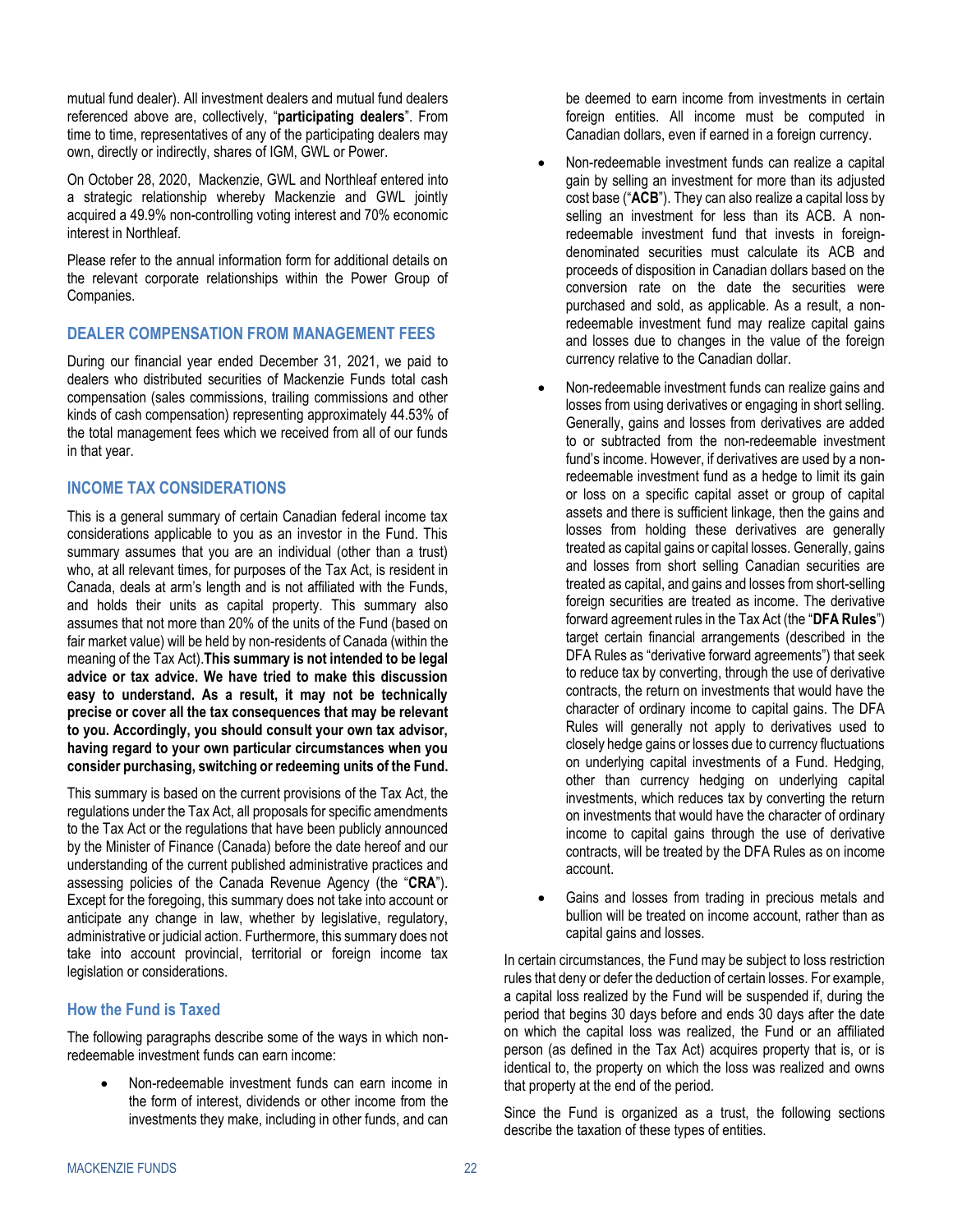# *Trust Fund*

The Fund is not expected to qualify as a "**mutual fund trust**" for purposes of the Tax Act.

The Fund is required to compute its net income and net realized capital gains in Canadian dollars for the purposes of the Tax Act and may, as a consequence, realize income or capital gains by virtue of changes in the value of the U.S. dollar, or other relevant currency, relative to the Canadian dollar. All of the Fund's deductible expenses, including management fees, will be deducted in calculating the Fund's income for each taxation year. The Fund will be subject to tax on its net income, including net taxable capital gains, not paid or payable to its investors for the taxation year after taking into consideration any loss carry-forwards. The Fund intends to pay to investors enough of its net income and net realized capital gains for each taxation year so that it will not be liable for ordinary income tax under Part I of the Tax Act.

The losses of the Fund may be restricted when a person or partnership becomes a "majority-interest beneficiary" of the Fund (generally by holding units representing more than 50% of NAV of the Fund) unless the Fund qualifies as an "investment fund" by satisfying certain investment diversification and other conditions.

# *The Fund does not qualify as a "mutual fund trust"*

The Fund is not eligible for the capital gains refund and could be subject to alternative minimum tax for the year, as well as other taxes under the Tax Act. In addition, if one or more "**financial institutions**", as defined in the Tax Act, owns more than 50% of the fair market value of the units of the Fund, the Fund will be a "**financial institution**" for the purposes of the "**mark-to-market**" tax rules. In this case, most of the Fund's investments would be considered mark-to-market property, with the result that

- it will be deemed to have disposed of and re-acquired its mark-to-market property at the end of each taxation year, as well as at such time as it becomes, or ceases to be, a financial institution; and
- the gains and losses from these deemed dispositions will be on income account, not capital account.

The Fund may be subject to tax under Part XII.2 of the Tax Act. Part XII.2 of the Tax Act provides that certain trusts (excluding mutual fund trusts) that have an investor who is a "designated beneficiary" under the Tax Act at any time in the taxation year are subject to a special tax at the rate of 40% under Part XII.2 of the Tax Act on the trust's "designated income" under the Tax Act. "Designated beneficiaries" generally include non-resident persons, non-resident owned investment corporations, certain trusts, certain partnerships, and certain tax-exempt persons in certain circumstances where the tax-exempt person acquires units from another beneficiary. "Designated income" generally includes income from businesses carried on in Canada and taxable capital gains from dispositions of taxable Canadian property. This may include income from derivatives. Where the Fund is subject to tax under Part XII.2, provisions in the Tax Act are intended to ensure that Unitholders who are not designated beneficiaries receive an appropriate refundable tax credit.

### **Taxation of the Fund if Investing in Foreign-Domiciled Underlying Trusts**

The Fund may invest in foreign-domiciled underlying investment funds that qualify as "exempt foreign trusts" (the "**Underlying Trust Funds**") for purposes of the non-resident trust rules in sections 94 and 94.2 of the Tax Act.

If the total fair market value at any time of all fixed interests of a particular class in an Underlying Trust Fund held by the Fund, persons or partnerships not dealing at arm's length with the Fund, or persons or partnerships that acquired their interests in the Underlying Trust Fund in exchange for consideration given to the Underlying Trust Fund by the Fund, is at least 10% of the total fair market value at the time of all fixed interests of the particular class of the Underlying Trust Fund, the Underlying Trust Fund may be a "foreign affiliate" of the Fund, in which case it will be deemed by section 94.2 of the Tax Act to be a "controlled foreign affiliate" ("**CFA**") of the Fund at the time.

If the Underlying Trust Fund is deemed to be a CFA of the Fund at the end of the particular taxation year of the Underlying Trust Fund and earns income that is characterized as "foreign accrual property income" as defined in the Tax Act ("**FAPI**") in that taxation year of the Underlying Trust Fund, the Fund's proportionate share of the FAPI (subject to deduction for grossed up "foreign accrual tax" as discussed below) must be included in computing its income for Canadian federal income tax purposes for the taxation year of the Fund in which that taxation year of the Underlying Trust Fund ends, whether or not the Fund actually receives a distribution of that FAPI. It is expected that the full amount of the income, as determined for Canadian federal income tax purposes, allocated or distributed to an Underlying Trust Fund by the issuers that it holds securities of will be FAPI. FAPI will also include any net realized taxable capital gains, as determined for Canadian federal income tax purposes, of the Underlying Trust Fund from the disposition of those securities.

To the extent an amount of FAPI will be required to be included in computing the income of the Fund for Canadian federal income tax purposes, a grossed-up amount may be deductible in respect of the "foreign accrual tax" as defined in the Tax Act ("**FAT**"), if any, applicable to the FAPI. Any amount of FAPI included in income (net the amount of any FAT deduction) will increase the adjusted cost base to the Fund of its units of the Underlying Trust Fund in respect of which the FAPI was included.

#### **How You Are Taxed on a Fund Investment**

How you are taxed on an investment in the Fund depends on whether you hold the investment inside or outside a registered plan.

#### **If you own the Fund outside a registered plan**

You must include in your income for a taxation year the taxable portion of all distributions (including Fee Distributions) paid or payable (collectively, "**paid**") to you from the Fund during the year, computed in Canadian dollars, whether these amounts were paid to you in cash or reinvested in additional units. The amount of reinvested distributions is added to the ACB of your units to reduce your capital gain or increase your capital loss when you later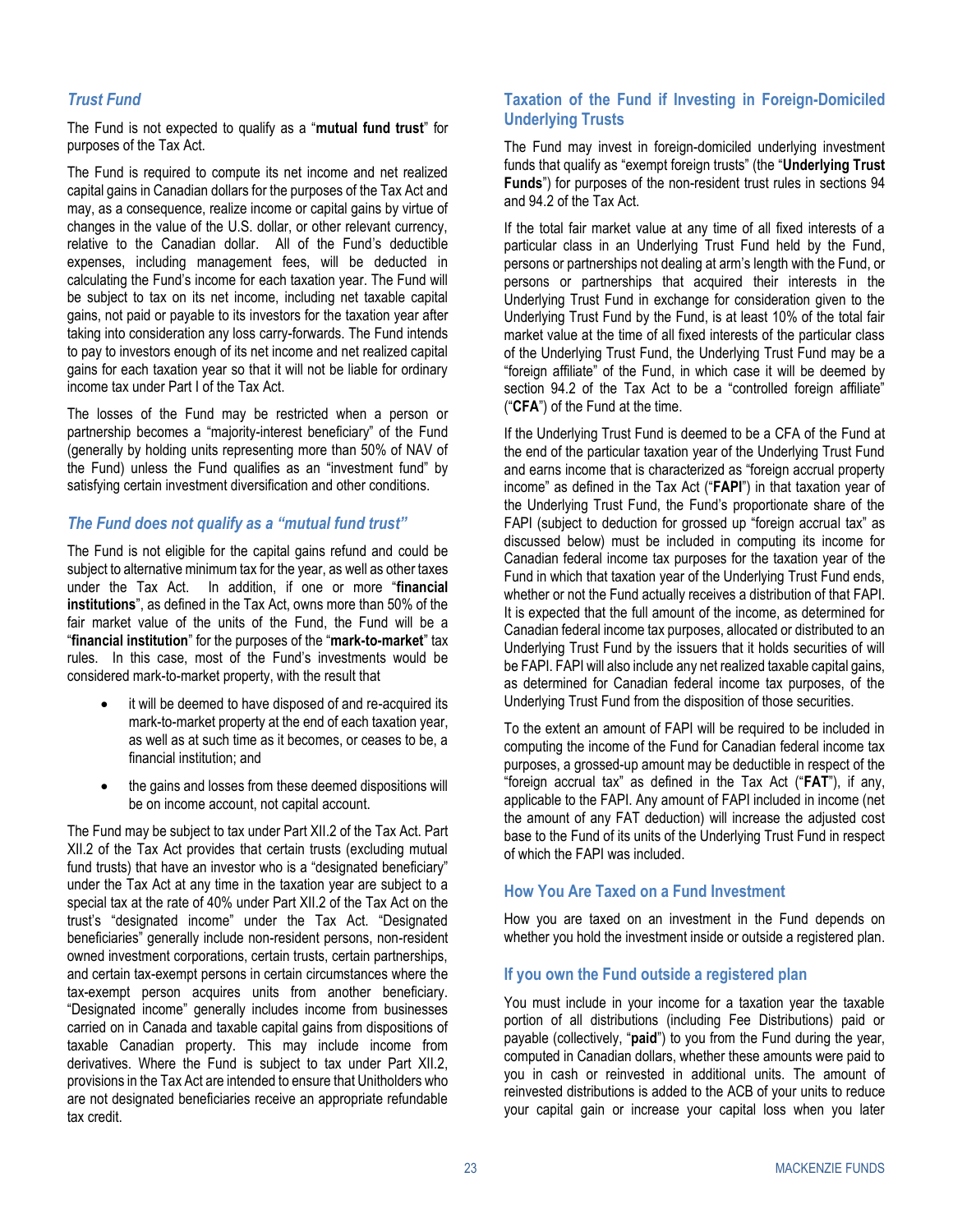redeem. This ensures that you do not pay tax on the amount again at a later date.

Distributions paid by the Fund may consist of capital gains, ordinary taxable dividends, foreign-source income, other income and/or return of capital.

Ordinary taxable dividends are included in your income, subject to the gross-up and dividend tax credit rules. Capital gains distributions will be treated as capital gains realized by you, one-half of which will generally be included in calculating your income as a taxable capital gain. The Fund may make designations in respect of its foreignsource income so that you may be able to claim any foreign tax credits allocated to you by the Fund.

You may receive a return of capital from the Fund. Distributions to you in excess of your share of the Fund's net income and net realized capital gains for the year will generally be considered a return of capital. You will not be taxed on a return of capital, but it will reduce the ACB of your units of the Fund such that, when you redeem your units, you will realize a greater capital gain (or smaller capital loss) than if you had not received the return of capital. If the ACB of your units is reduced to less than zero, the ACB of your units will be deemed to be increased to zero and you will be deemed to realize a capital gain equal to the amount of this increase.

When units of the Fund are acquired by purchasing or switching into the Fund, a portion of the acquisition price may reflect income and capital gains of the Fund that has not yet been realized or distributed. Accordingly, unitholders who acquire units of the Fund are required to include in their income amounts distributed by the Fund, even if the income and capital gains distributed were earned by the Fund before the unitholder acquired the units and were included in the price of the units. This could be particularly significant if you purchase units of the Fund late in the year.

The higher the portfolio turnover rate of the Fund in a year, the greater the chance that you will receive a capital gains distribution. There is not necessarily a relationship between a high turnover rate and the performance of the Fund.

You will realize a capital gain (capital loss) if any of your units in the Fund are redeemed from a non-registered account. Generally, your capital gain (capital loss) will be the amount by which the NAV of the redeemed units is greater (less) than the ACB of those units. You may deduct other expenses of redemption when calculating your capital gain (capital loss). Generally, one-half of your capital gain is included in your income for tax purposes as a taxable capital gain and one-half of your capital loss can be deducted against your taxable capital gains, subject to the provisions of the Tax Act.

In certain circumstances, loss restriction rules will limit or eliminate the amount of a capital loss that you may deduct. For example, a capital loss that you realize on a redemption of units will be deemed to be nil if, during the period that begins 30 days before and ends 30 days after the day of that redemption, you acquired identical units (including through the reinvestment of distributions or a Fee Distribution paid to you) and you continue to own these identical units at the end of that period. In this case, the amount of the denied capital loss will be added to the ACB of your units. This rule will also apply where the identical units are acquired and held by a person affiliated with you (as defined in the Tax Act).

Your ACB must be calculated separately for each series of units that you own in the Fund and must be calculated in Canadian dollars. The total ACB of your units of a particular series of the Fund is generally equal to

• the total of all amounts you paid to purchase those units, including any sales charges paid by you at the time of purchase;

**plus**

• the ACB of any units of another series that were switched on a tax-deferred basis into units of the particular series;

**plus**

the amount of any reinvested distributions on that series;

**less**

the return of capital component of distributions on that series;

**less**

the ACB of any units of the series that were switched on a tax-deferred basis into units of another series and/or Mackenzie Fund;

**less**

the ACB of any of your units of that series that have been redeemed.

The ACB of a single security is the average of the total. Where you switch between series of the Fund, the cost of the new units acquired on the switch will generally be equal to the ACB of the previously owned units switched for those new securities.

For example, suppose you own 500 units of a particular series of the Fund with an ACB of \$10 each (a total of \$5,000). Suppose you then purchase another 100 units of the same series of the Fund for an additional \$1,200, including a sales charge. Your total ACB is \$6,200 for 600 units so that your new ACB of each unit of the series of the Fund is \$6,200 divided by 600 units or \$10.33 per unit.

# *Alternative minimum tax*

Amounts included in your income as ordinary taxable distributions or capital gains distributions, as well as any capital gains realized by you on the disposition of units, may increase your liability for alternative minimum tax.

# *Tax statements and reporting*

We will send tax statements to you each year identifying the taxable portion of your distributions, the return of capital component of distributions and redemption proceeds paid to you for each year. Tax statements will not be sent to you if you did not receive distributions or redemption proceeds. You should keep detailed records of your purchase cost, sales charges, distributions and redemption proceeds in order to calculate the ACB of your units. You may wish to consult a tax advisor to help you with these calculations.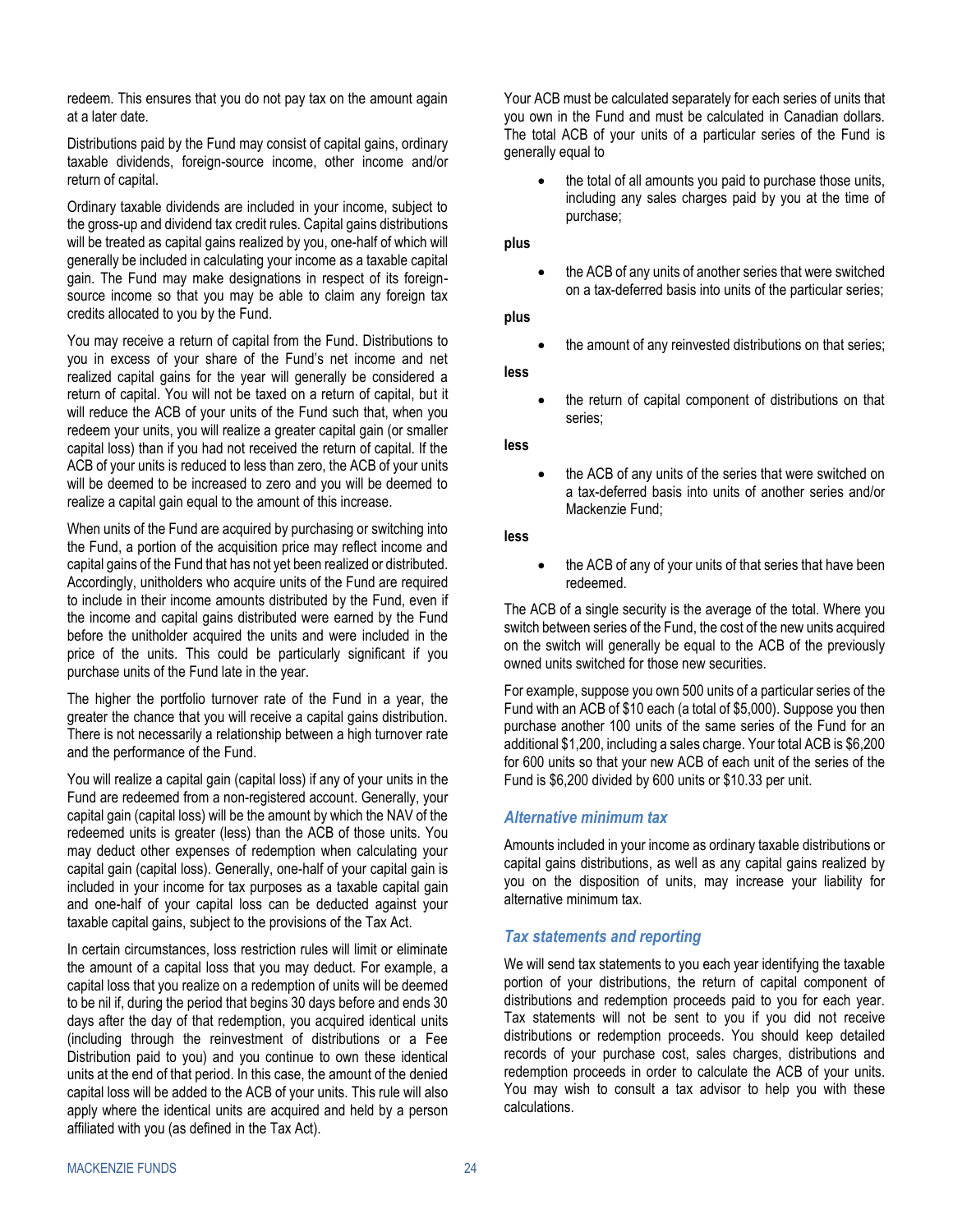Generally, you will be required to provide your financial advisor with information related to your citizenship or residence for tax purposes and, if applicable, your foreign tax identification number. If you (i) are identified as a U.S. Person (including a U.S. resident or citizen); (ii) are identified as a tax resident of a country other than Canada or the U.S.; or (iii) do not provide the required information and indicia of U.S. or non-Canadian status is present, details about you and your investment in the Fund will be reported to the CRA. The CRA may provide the information to the relevant foreign tax authorities under exchange of information treaties.

#### **If you own the Fund inside a registered plan**

Units of the Fund are not and are not expected to be "qualified investments" for registered plans and such registered plans and their planholders may be subject to significant adverse tax consequences when a registered plan acquires and holds a non-qualified investment. **Accordingly, it is recommended that Units of the Fund not be held in registered plans.**

#### <span id="page-26-0"></span>**WHAT ARE YOUR LEGAL RIGHTS?**

You have the right to withdraw from an agreement to buy securities of the Fund anytime prior to the fifth Business Day following the applicable "transaction cut-off date" as described in more detail under the "**Buying, Selling and Switching Units of the Fund"**  section of this document.

In some provinces and territories you will be allowed to cancel an agreement to buy securities of an investment fund and get your money back, or to make a claim for damages, if (i) the Fund Facts are not sent or delivered to you within the time required under securities legislation, or (ii) the simplified prospectus, annual information form, Fund Facts or financial statements misrepresent any facts about the Fund. These rights must usually be exercised within certain time limits.

<span id="page-26-1"></span>For more information consult your lawyer.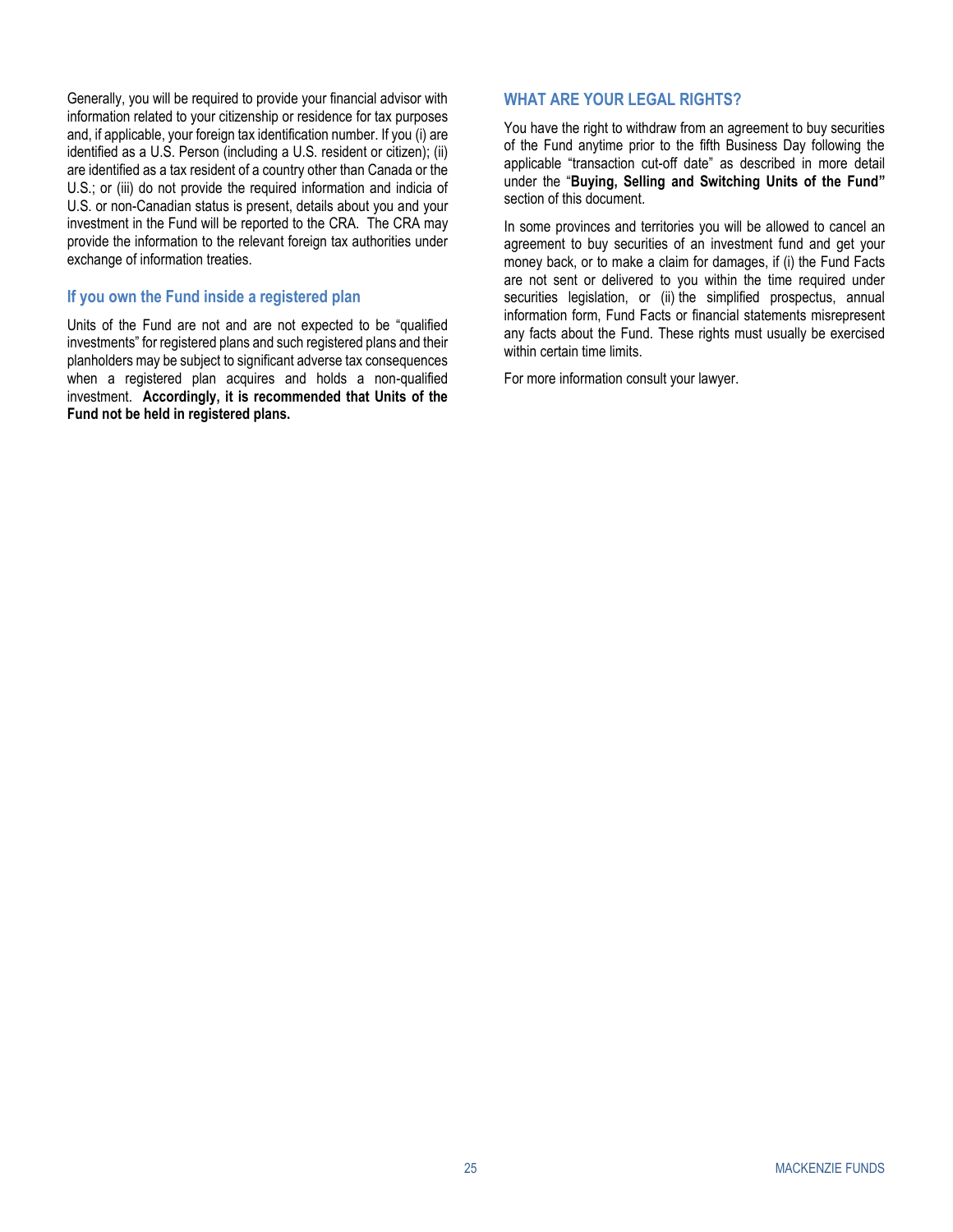# <span id="page-27-1"></span><span id="page-27-0"></span>**ORGANIZATION AND MANAGEMENT OF MACKENZIE NORTHLEAF PRIVATE CREDIT INTERVAL FUND**

| <b>Manager</b><br><b>Mackenzie Financial Corporation</b><br>180 Queen Street West<br>Toronto, Ontario M5V 3K1 | We manage the overall business of the Fund, including selecting the portfolio management team for the Fund's<br>portfolio, providing the Fund with accounting and administration services and promoting sales of the Fund's<br>units through independent financial advisors in each province and territory of Canada.                                                                                                                                                                                                                                                                                                                                                                                                                                                                                                                                                                                                               |
|---------------------------------------------------------------------------------------------------------------|-------------------------------------------------------------------------------------------------------------------------------------------------------------------------------------------------------------------------------------------------------------------------------------------------------------------------------------------------------------------------------------------------------------------------------------------------------------------------------------------------------------------------------------------------------------------------------------------------------------------------------------------------------------------------------------------------------------------------------------------------------------------------------------------------------------------------------------------------------------------------------------------------------------------------------------|
| <b>Trustee</b><br><b>Mackenzie Financial Corporation</b><br>Toronto, Ontario                                  | The Fund is organized as a unit trust. When you invest in the Fund, you are buying units of the trust. The<br>trustee holds the actual title to the cash and units owned by the Fund on your behalf.                                                                                                                                                                                                                                                                                                                                                                                                                                                                                                                                                                                                                                                                                                                                |
| <b>Portfolio Manager</b>                                                                                      | In our capacity as manager, we have ultimate responsibility for and directly provide, the portfolio management                                                                                                                                                                                                                                                                                                                                                                                                                                                                                                                                                                                                                                                                                                                                                                                                                      |
| Mackenzie Financial Corporation<br>Toronto, Ontario                                                           | services provided to the Fund.<br>The portfolio manager makes the purchase and sale decisions for securities in the Fund's portfolio.                                                                                                                                                                                                                                                                                                                                                                                                                                                                                                                                                                                                                                                                                                                                                                                               |
| <b>Custodian</b><br><b>Canadian Imperial Bank of Commerce</b><br>("CIBC")<br>Toronto, Ontario                 | The custodian has custody of the securities in the Fund's portfolio.                                                                                                                                                                                                                                                                                                                                                                                                                                                                                                                                                                                                                                                                                                                                                                                                                                                                |
| <b>Registrar</b><br>Mackenzie Financial Corporation<br>Toronto, Ontario                                       | As registrar, we keep track of the owners of units of the Fund, process purchase, switch and redemption<br>orders, issue investor account statements and issue annual tax-reporting information.                                                                                                                                                                                                                                                                                                                                                                                                                                                                                                                                                                                                                                                                                                                                    |
| <b>Auditor</b><br><b>Deloitte LLP</b><br>Toronto, Ontario                                                     | The auditor audits the annual financial statements of the Fund and provides an opinion on whether or not the<br>annual financial statements are fairly presented in all material respects in accordance with International<br><b>Financial Reporting Standards.</b>                                                                                                                                                                                                                                                                                                                                                                                                                                                                                                                                                                                                                                                                 |
| <b>Securities Lending Agent</b><br><b>CIBC</b><br>Toronto, Ontario                                            | CIBC acts as agent for securities lending transactions for the Fund.                                                                                                                                                                                                                                                                                                                                                                                                                                                                                                                                                                                                                                                                                                                                                                                                                                                                |
| <b>Mackenzie Funds' Independent Review</b><br><b>Committee</b>                                                | The mandate of the Mackenzie Funds' Independent Review Committee ("IRC") is to review and provide input<br>on our written policies and procedures that deal with conflict-of-interest matters in respect of a Mackenzie<br>Fund and to review and, in some cases, approve conflict-of-interest matters. This includes reviewing a<br>Mackenzie Fund's holdings, purchases and sales of securities of companies related to us. The IRC may also<br>approve certain mergers involving the Mackenzie Funds and any change of the auditor of the Mackenzie<br>Funds. Investor approval will not be obtained in these circumstances, but the affected Mackenzie Fund's<br>investors will be sent a written notice at least 60 days before the effective date of any such merger or change<br>of auditor. The IRC presently consists of the following four members: Robert Hines (Chair), George Hucal,<br>Atul Tiwari and Scott Edmonds. |
|                                                                                                               | Each member of the IRC is independent of us, the Mackenzie Funds and any party related to us. The IRC<br>prepares, at least annually, a report of its activities for investors. This report is available on our website at<br>www.mackenzieinvestments.com, or you may request a copy, at no cost to you, by contacting us at<br>service@mackenzieinvestments.com.                                                                                                                                                                                                                                                                                                                                                                                                                                                                                                                                                                  |
|                                                                                                               | Additional information about the IRC is available in the annual information form.                                                                                                                                                                                                                                                                                                                                                                                                                                                                                                                                                                                                                                                                                                                                                                                                                                                   |

# *Exemptions from NI 81-102*

The Fund is subject to certain restrictions and practices contained in securities legislation, including NI 81-102, which are designed, in part, to ensure that the investments of investment funds are diversified and relatively liquid and to ensure the proper

administration of investment funds. We intend to manage the Fund in accordance with these restrictions and practices or to obtain relief from the securities regulatory authorities before implementing any variations. The following provides a description of the exemptions that the Fund ha received from the provisions of NI 81-102, and/or a description of the general investment activity: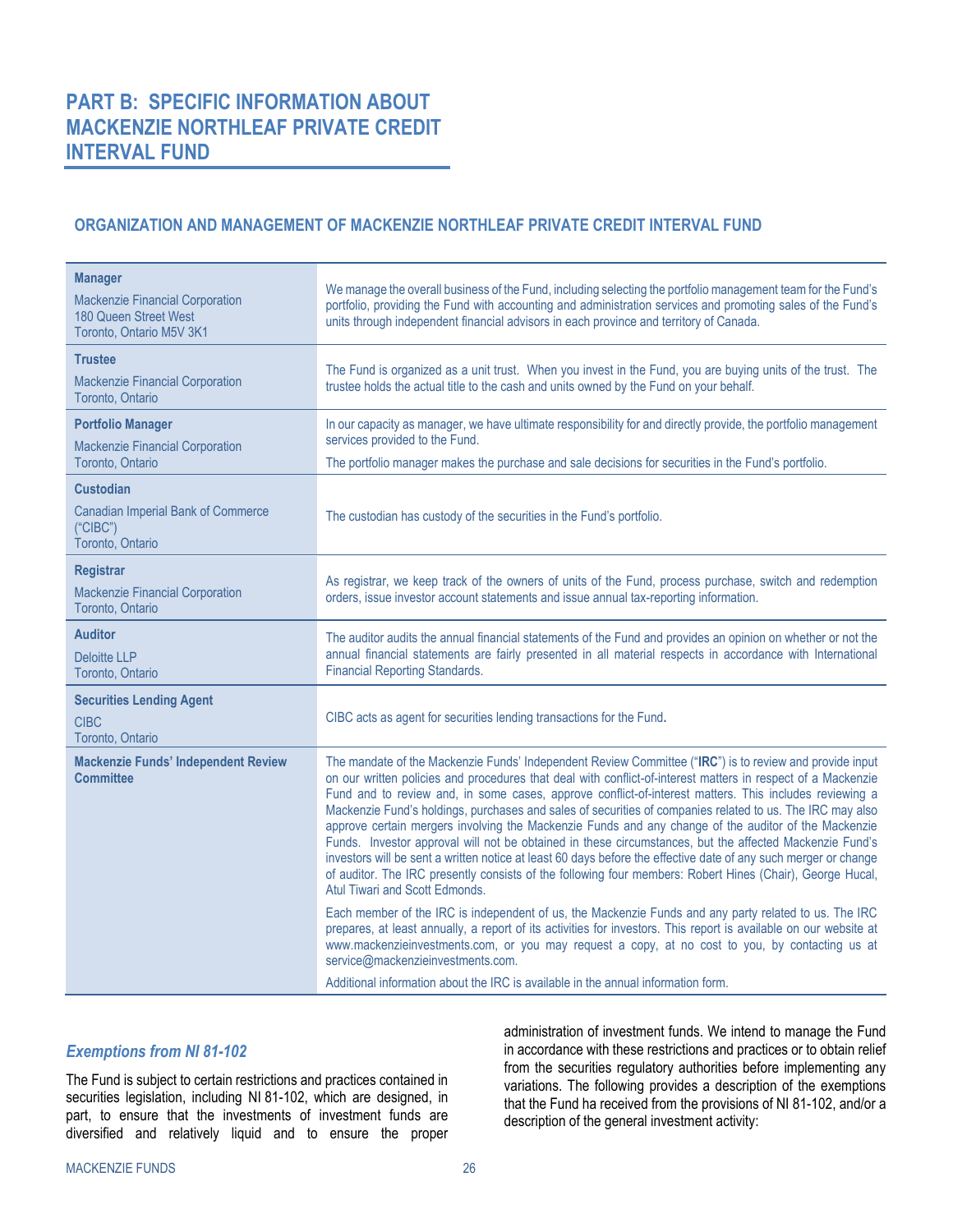# **Interval Fund Relief**

The Fund has received the following exemptions from NI 81-102 (the "**Interval Fund Relief**"):

- subsection 2.1(1.1), to permit the Fund to invest more than 10% of its net asset value in the securities of each Northleaf Private Credit Fund;
- subsection 2.2(1), to permit the Fund to hold more than 10% of the voting or equity securities of each Northleaf Private Credit Fund;
- subsection 2.4(4), to permit the Fund to invest more than 20% of its net asset value (NAV) in illiquid investments;
- subsection 2.4(5), to permit the Fund to invest more than 25% of its NAV in illiquid assets for a period longer than 90 days;
- subsection  $2.4(6)$ , to permit the Fund to not have to reduce the percentage of its NAV made up of illiquid assets to 25% or less; and
- subsection  $10.4(1.2)$ , to permit the Fund to pay redemption proceeds in connection with the redemption of Units later than 15 business days after the applicable Repurchase Pricing Date.

The Interval Fund Relief is subject to a five-year sunset clause. This means that if after five years from January 24, 2022 the securities regulatory authorities do not renew our Interval Fund Relief, or in the event that applicable regulations are not in place which permit the Fund to operate without the Interval Fund Relief, we will be required to begin a wind-up process to terminate the Fund. The process of winding-up the Fund could take approximately four years or longer depending on the liquidity of the underlying private credit securities held within the Northleaf Private Credit Funds

# **U.S. Listed ETF Relief**

Given the incorporation of the alternative mutual funds into NI 81- 102, this ETF Relief is only relevant for U.S. listed exchange traded funds.

1. The Fund has obtained regulatory approval for an exemption from certain requirements in NI 81-102 in order to invest in ETFs, as described below. An exemption from the Canadian

securities regulatory authorities which allows it to purchase and hold securities of the following types of ETFs (collectively, the "**Underlying ETFs**"):

- (a) ETFs that seek to provide daily results that replicate the daily performance of a specified widely quoted market index (the ETF's "**Underlying Index**") by a multiple of up to 200% ("**Leveraged Bull ETFs**"), inverse multiple of up to 100% ("**Inverse ETFs**"), or an inverse multiple of up to 200% ("**Leveraged Bear ETFs**");
- (b) ETFs that seek to replicate the performance of gold or silver, or the value of a specified derivative whose underlying interest is gold or silver on an unlevered basis ("**Underlying Gold or Silver Interest**"), or by a multiple of up to 200% (collectively, the "**Leveraged Gold/Silver ETFs**"); and
- (c) ETFs that invest directly, or indirectly through derivatives, in physical commodities, including but not limited to agriculture or livestock, energy, precious metals and industrial metals, on an unlevered basis ("**Unlevered Commodity ETFs**", and, together with the Leveraged Gold/Silver ETFs, the "**Commodity ETFs**").

This relief is subject to the following conditions:

- the Fund's investment in securities of an Underlying ETF must be in accordance with its fundamental investment objectives;
- the securities of the Underlying ETF must be traded on a stock exchange in Canada or the United States;
- the Fund may not purchase securities of an Underlying ETF if, immediately after the transaction, more than 10% of the NAV of the Fund, taken at market value at the time of the transaction, would consist of securities of Underlying ETFs; and
- the Fund may not purchase securities of Inverse ETFs or securities of Leveraged Bear ETFs or sell any securities short if, immediately after the transaction, the Fund's aggregate market value exposure represented by all such securities purchased and/or sold short would exceed 20% of the NAV of the Fund, taken at market value at the time of the transaction.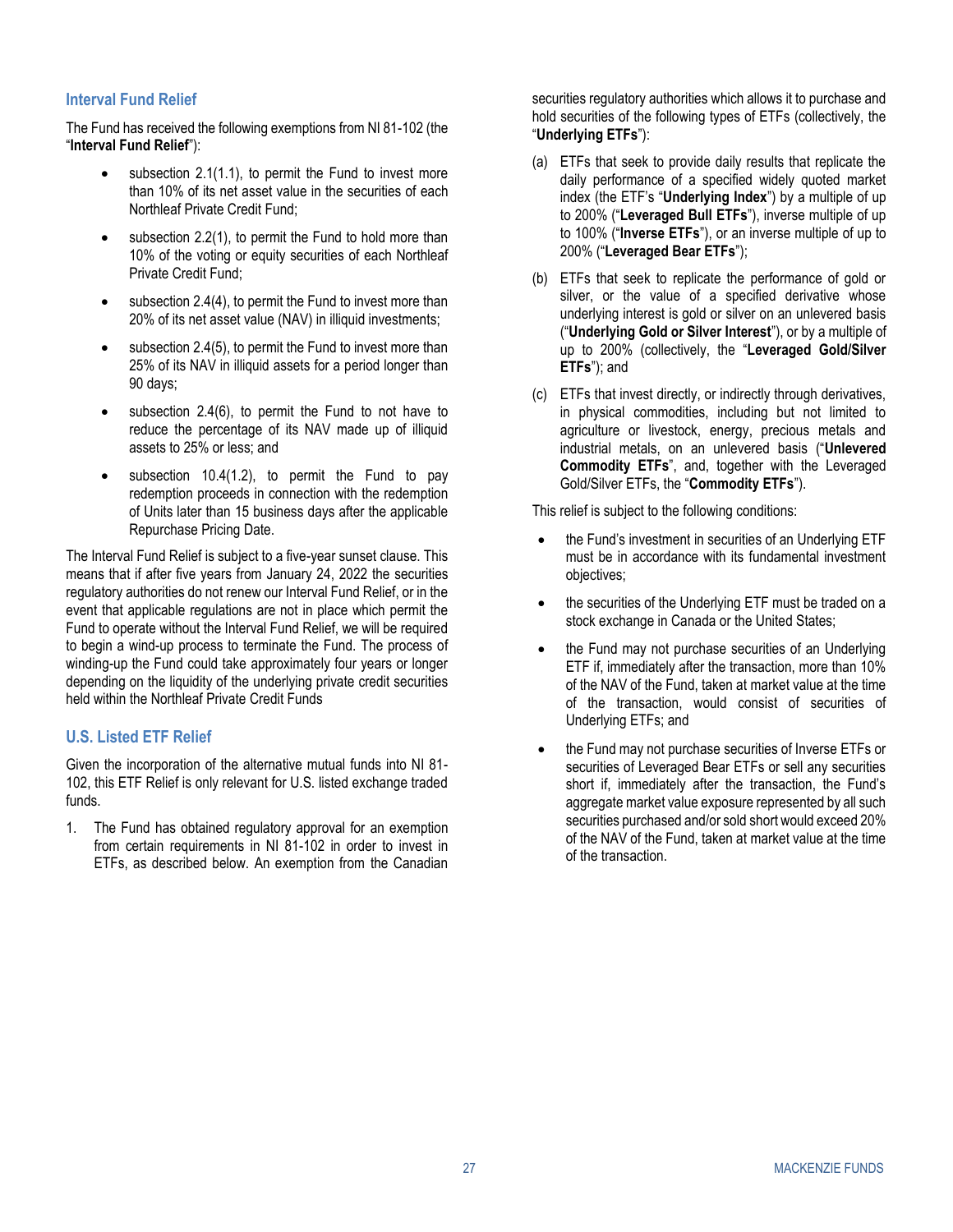# <span id="page-29-0"></span>**MACKENZIE NORTHLEAF PRIVATE CREDIT INTERVAL FUND**

### **Fund Details**

| <b>Type of Fund</b>                                 | <b>Interval Fund</b>                                                           |
|-----------------------------------------------------|--------------------------------------------------------------------------------|
| <b>Start Date</b>                                   | <b>January 26, 2022</b>                                                        |
| <b>Units Offered</b><br>Series A<br><b>Series F</b> | <b>Series Start Date</b><br><b>January 26, 2022</b><br><b>January 26, 2022</b> |
| <b>Registered Plan</b><br><b>Qualified</b>          | No                                                                             |

### *What Does the Fund Invest In***?**

#### *Investment Objectives*

The Fund is structured as an interval fund and seeks to achieve income-oriented risk-adjusted returns primarily through exposure to private and public credit instruments and securities globally.

Any proposed change in the fundamental investment objectives of the Fund must be approved by a majority of the votes cast at a meeting of the Fund's investors called for that purpose.

#### *Investment Strategies*

The Fund will achieve its objectives through exposure to: (i) illiquid private credit investments and other debt instruments (the portion of the Fund's assets allocated to such securities, the "**Private Portfolio**"); and (ii) public securities and other debt instruments (the "**Public Portfolio**").

#### *Private Portfolio*

The Fund's exposure to the Private Portfolio will be made though investments in one or both of Northleaf Senior Private Credit Fund ("**NSPC**") and Northleaf Senior Private Credit-L Fund ("**NSPC-L**") (together the "**Northleaf Private Credit Funds**"). The Fund intends to make such investment indirectly through NSPC Investors Trust and NSPC-L Investor Trust, respectively. Both NSPC Investor Trust and NSPC-L Investor Trust are Ontario trusts managed by Northleaf Capital Partners (Canada) Ltd ("**Northleaf**"). The Northleaf Private Credit Funds' investment objective is to seek to achieve attractive, risk‐adjusted returns through investments in a diversified portfolio of private credit investments globally. The Northleaf Private Credit Funds pursue a strategy that seeks to mitigate risk while maximizing returns by investing in a portfolio focused on senior secured private credit investments diversified by borrower, industry and geography. NSPC-L follows the same strategy as NSPC except that it utilizes asset-level leverage through an asset backed borrowing facility as part of its investment strategy.

Under most market conditions, the Fund will seek to allocate approximately 35% to 65% (the "**Target Allocation**") of its assets in the Private Portfolio. However, due to the timeframe associated with purchasing private investments, it is not possible to meet the Target Allocation immediately upon the launch of the Fund. The Fund will enter into subscription agreements, committing the Fund to a capital call schedule that establishes the periodic deployment of its applicable capital commitment amount in a Northleaf Private Credit Fund which will take up to eight calendar quarters (the "**Initial Rampup Period**").

Mackenzie may provide balance sheet support from its corporate assets to meet the capital call schedule within the Private Portfolio.

After the Initial Ramp-Up Period, Mackenzie expects the Fund will reach its Private Portfolio Target Allocation through exposure to one or both of the Northleaf Private Credit Funds. Therefore, it is expected that substantially all of the assets of the Fund will be invested in the Public Portfolio at inception. We may change the Target Allocation at any time and from time to time in our sole discretion, without the prior written consent of, or notice to, investors.

Following the Fund's Initial Ramp Up Period, its portfolio manager may periodically increase the Fund's exposure to the Private Portfolios by making additional capital commitments to the Northleaf Private Credit Funds. Such subsequent capital commitments will be subject to similar ramp-up periods to the Initial Ramp-Up Period.

Mackenzie expects that, where Unitholder activity results in significant net subscriptions during periods of the Fund's operation, the Fund is likely to be more heavily allocated to the Public Portfolio than otherwise would have been the case given the time it takes the Fund to build exposure to the Private Portfolio.

#### *Public Portfolio*

The Fund's exposure to the Public Portfolio will be made through investments in fixed income ETFs managed by us or third parties. The ETFs held by the Fund and the allocations to those ETFs may change over time in the sole discretion of the Manager. In addition to, or in lieu of, investment in ETFs, the Fund may invest the Public Portfolio directly in fixed income securities and instruments, including but not limited to, government bonds, investment-grade bonds, high yield bonds, leveraged loans, preferred shares, and structured credit.

#### *General Investment Strategies*

The Fund may have significant exposure to credit securities and instruments that are rated below investment grade by rating agencies or would be rated below investment grade if they were rated

Under most market environments, the Fund may invest up to 65% of its net asset value in securities of one or both Northleaf Private Credit **Funds** 

The Fund may borrow cash up to a maximum of 50% of its net asset value. Any such borrowings may be secured by the assets of the Fund.

The Fund may also maintain an allocation to cash or cash equivalents to fund repurchases, satisfy capital call notices, fund expenses and operations or for other reasons determined by us.

The Fund considers material environmental, social and/or governance factors in its investment evaluation process.

The Fund may use derivatives for "**hedging**" purposes to reduce its exposure to changes in exchange rates, securities prices, interest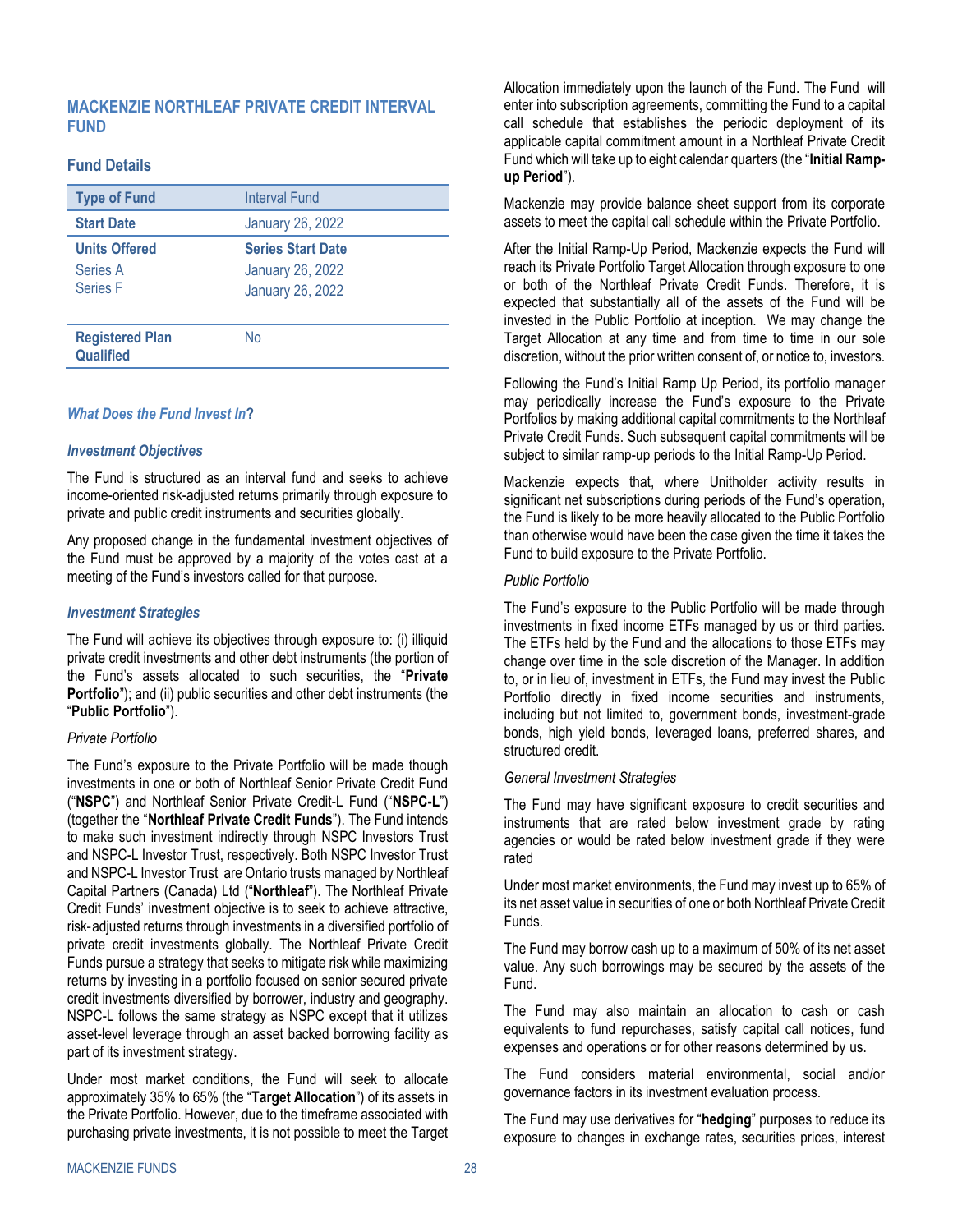rates or other risks. Derivatives may also be used for "**non-hedging**" purposes, which may include the following: (i) as substitute investments for direct fixed income investments; (ii) to gain exposure to other currencies; (iii) to seek to generate additional income; or (iv) for any other purpose that is consistent with the Fund's investment objectives. For more information on derivatives used by the Fund for hedging and non-hedging purposes as at the last day of the applicable financial reporting period, please refer to the Fund's most recent financial statements. Please also refer to the explanation of risks that accompany the use of derivatives under "**[Derivatives](#page-6-0)  [Risk](#page-6-0)**" in the "**What are the General Risks of Investing in an Investment Fund?**" section of this document.

The Fund may hold a portion of its net assets in securities of other investment funds, including ETFs, which may be managed by us, in accordance with its investment objectives. For more information, see the "**[Fund of Funds](#page-21-0)**" disclosure under **"Fees and [Expenses](#page-18-0)**."

# **What are the Risks of Investing in the Fund?**

The following risks are based upon the Fund's expected investments, investment practices and are related to the material risks of investing in the Fund under normal market conditions, based on global markets that are not experiencing significant volatility, when considering the Fund's portfolio as a whole, not each individual investment within the portfolio.

We have classified each of the applicable risks as either "primary", "secondary" or "low or not a risk". We consider the primary risks to be the more significant risks in respect of the Fund because they occur more frequently and/or because their occurrence will have a more significant impact on the Fund's value. We consider the secondary risks relatively less significant because they occur less frequently and/or because their occurrence will have a less significant impact on the Fund's value. Low or not a risk means that we consider the risk to be either very remote or non-existent. **All of the applicable risks should be understood and discussed with your financial advisor before making any investment in the Fund**.

The Fund is structured as an interval fund which subjects it to immediate redemption risk and repurchase offers risk. This Fund invests indirectly in private credit investments which subjects the Fund to risks associated with investing in private credit investments, credit and interest rate risks of debt securities, valuation risk and capital call risk. The Fund also invests in fixed-income securities which subjects the Fund to market risk, company risk, credit risk, interest rate risk, and prepayment risk. These and other risks are described starting on page 2. The following table shows the classification of the risks:

#### *Risk Checklist*

|                     | <b>Primary</b><br><b>Risk</b> | <b>Secondary</b><br><b>Risk</b> | Low or Not<br>a Risk |
|---------------------|-------------------------------|---------------------------------|----------------------|
| <b>Capital Call</b> |                               |                                 |                      |
| Company             |                               |                                 |                      |
| Concentration       |                               |                                 |                      |

|                                                                                  | <b>Primary</b><br><b>Risk</b> | <b>Secondary</b><br><b>Risk</b> | <b>Low or Not</b><br>a Risk |
|----------------------------------------------------------------------------------|-------------------------------|---------------------------------|-----------------------------|
| Convertible<br><b>Securities</b>                                                 |                               |                                 |                             |
| <b>Credit</b>                                                                    |                               |                                 |                             |
| <b>Cyber Security</b>                                                            |                               |                                 |                             |
| <b>Derivatives</b>                                                               |                               |                                 |                             |
| <b>Dilution</b>                                                                  |                               |                                 |                             |
| <b>Emerging Markets</b>                                                          |                               |                                 |                             |
| <b>ESG Strategy</b>                                                              |                               |                                 |                             |
| <b>ETF</b>                                                                       |                               |                                 |                             |
| <b>Extreme Market</b><br><b>Disruptions</b>                                      |                               |                                 |                             |
| <b>Foreign Currency</b>                                                          |                               |                                 |                             |
| <b>Foreign Markets</b>                                                           |                               |                                 |                             |
| General<br>Investment                                                            |                               |                                 |                             |
| <b>High Yield</b><br><b>Securities</b>                                           |                               |                                 |                             |
| <b>Illiquidity</b>                                                               |                               |                                 |                             |
| Immediate<br><b>Redemption Risk</b>                                              |                               |                                 |                             |
| <b>Interest Rate</b>                                                             |                               |                                 |                             |
| <b>Large Transaction</b>                                                         |                               |                                 |                             |
| Legislation                                                                      |                               |                                 |                             |
| Leverage                                                                         |                               |                                 |                             |
| <b>Limited Experience</b><br>of Managing<br><b>Interval Funds</b>                |                               |                                 |                             |
| <b>Market</b>                                                                    |                               |                                 |                             |
| No Assurance of<br>Non-Correlation to<br><b>Traditional</b><br><b>Portfolios</b> |                               |                                 |                             |
| Portfolio Manager                                                                |                               |                                 |                             |
| Possible Effect of<br>Repurchases                                                |                               |                                 |                             |
| Prepayment                                                                       |                               |                                 |                             |
| Ramp-up Period                                                                   |                               |                                 |                             |
| Repurchase Offers                                                                |                               |                                 |                             |
| <b>Series</b>                                                                    |                               |                                 |                             |
| <b>Small/New Fund</b>                                                            |                               |                                 |                             |
| Substantial<br><b>Unitholder</b>                                                 |                               |                                 |                             |
| <b>Taxation</b>                                                                  |                               |                                 |                             |
| Valuation                                                                        |                               |                                 |                             |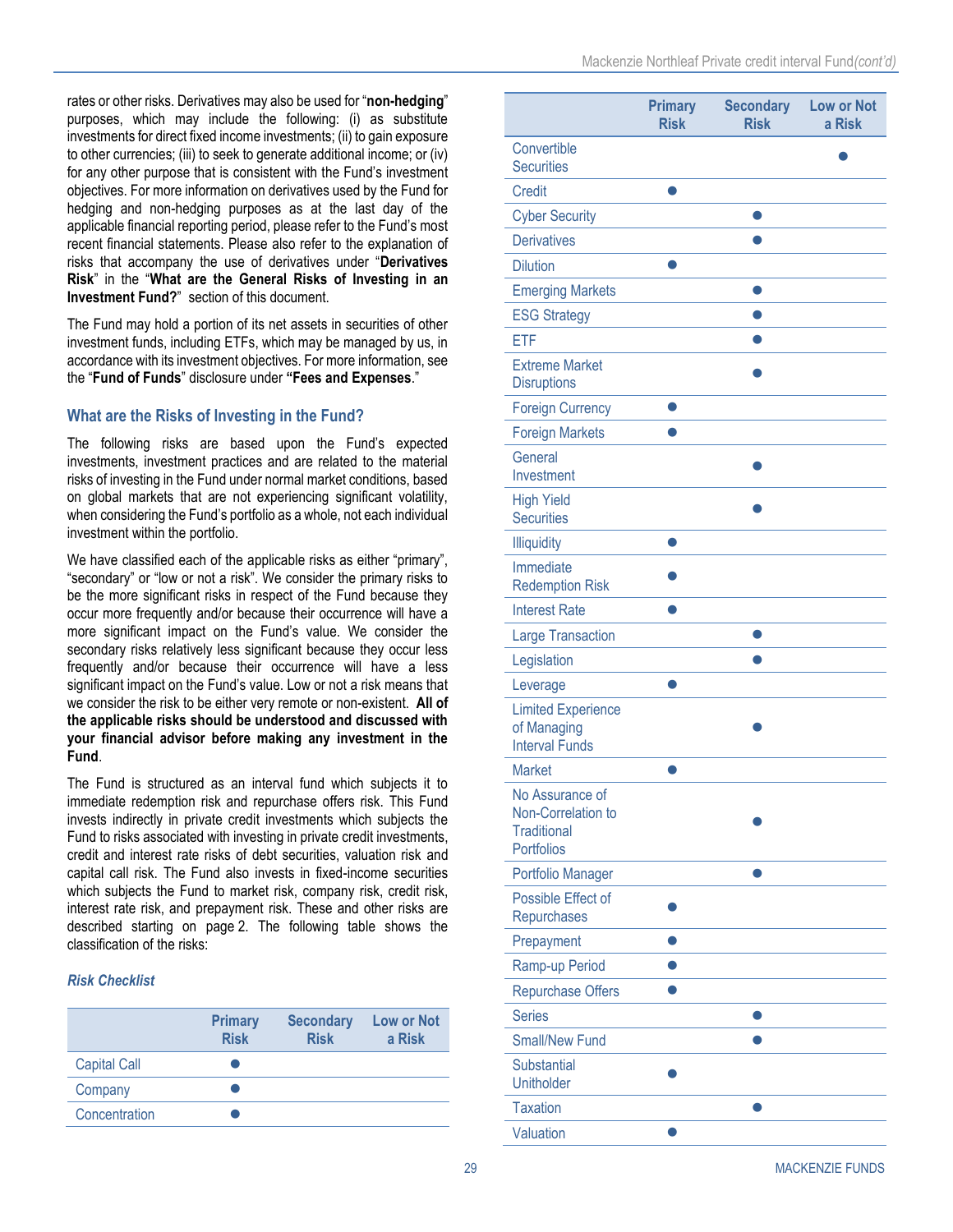|                                                                                                                          | <b>Primary</b><br><b>Risk</b> | <b>Secondary</b><br><b>Risk</b> | <b>Low or Not</b><br>a Risk |  |
|--------------------------------------------------------------------------------------------------------------------------|-------------------------------|---------------------------------|-----------------------------|--|
| <b>Risks Associated with the Fund's Investment in the</b><br><b>Northleaf Private Credit Funds</b>                       |                               |                                 |                             |  |
| <b>Credit and Interest</b><br><b>Rate Risks of Debt</b><br><b>Securities</b>                                             |                               |                                 |                             |  |
| <b>Failure to Fund</b><br>Capital<br>Commitments;<br>Consequences of<br><b>Default</b>                                   |                               |                                 |                             |  |
| Inability of a<br><b>Northleaf Private</b><br><b>Credit Fund to</b><br>Meet its<br>Investment<br>Objectives              |                               |                                 |                             |  |
| Investment and<br><b>Investment Risks</b><br>Generally                                                                   |                               |                                 |                             |  |
| <b>Key Personnel</b>                                                                                                     |                               |                                 |                             |  |
| Lack of<br><b>Diversification</b>                                                                                        |                               |                                 |                             |  |
| <b>LIBOR</b>                                                                                                             |                               |                                 |                             |  |
| <b>Limited Liquidity</b>                                                                                                 |                               |                                 |                             |  |
| <b>Limited Operating</b><br><b>History and Past</b><br>Performance of<br><b>Northleaf Private</b><br><b>Credit Funds</b> |                               |                                 |                             |  |
| <b>Restrictions on</b><br><b>Transfer</b>                                                                                |                               |                                 |                             |  |
| <b>Risks Associated</b><br>with Investing in<br><b>Private Credit</b><br>Investments                                     |                               |                                 |                             |  |
| Use of Leverage<br>by the Northleaf<br><b>Private Credit</b><br><b>Funds</b>                                             |                               |                                 |                             |  |
| Valuation of the<br><b>Northleaf Private</b><br><b>Credit Fund's</b><br>Investments                                      |                               |                                 |                             |  |

#### **Who Should Invest in this Fund?**

You should consider this Fund if you

are looking for an 'interval fund' that is a medium-risk, non-redeemable investment fund to hold as part of your portfolio,

- want a long-term investment and are comfortable with the Fund's limited quarterly repurchase schedule,
- can handle the volatility of private credit and fixed-income markets

The risk ratings referred to in this section help you decide, along with your advisor, whether the Fund is right for you. This information is only a guide. The risk rating of "medium" assigned to the Fund is required to be determined in accordance with the Canadian Securities Administrators' standardized risk classification methodology, which is based on the historical volatility of the Fund, as measured by the most recent 10-year standard deviation of the returns of the Fund. Standard deviation is used to quantify the historical dispersion of returns around the average returns over the 10-year period. In this context, it can provide an indication of the amount of variability of returns that occurred relative to the average return over the 10-year measurement period. The higher the standard deviation of the Fund, the greater the range of returns it experienced in the past. In general, the greater the range of returns, the higher the risk. Since the Fund is new, we calculate the investment risk level of the Fund using a reference index that is reasonably expected to approximate, the standard deviation of the Fund.

You should know that other types of risks, both measurable and nonmeasurable, exist. Also, just as historical performance may not be indicative of future returns, historical volatility may not be indicative of future volatility, especially since the risk rating is based on the standard deviation of the most recent 10-year period.

Here are the investment risk rating categories:

- **Low** for a Fund with a level of risk that is typically associated with investments in money market funds and/or Canadian fixed-income funds;
- **Low to Medium** for a Fund with a level of risk that is typically associated with investments in balanced funds and global and/or corporate fixed-income funds;
- **Medium** for a Fund with a level of risk that is typically associated with investments in equity portfolios that are diversified among a number of large-capitalization Canadian and/or international equity securities;
- **Medium to High** for a Fund with a level of risk that is typically associated with investments in equity funds that may concentrate their investments in specific regions or specific sectors of the economy; and
- **High** for a Fund with a level of risk that is typically associated with investment in equity portfolios that may concentrate their investments in specific regions or specific sectors of the economy where there is a substantial risk of loss (e.g., emerging markets, precious metals).

We may exercise discretion and assign a Fund a higher risk classification than indicated by the 10-year standard deviation if we believe that the Fund may be subject to other foreseeable risks that the 10-year standard deviation does not reflect. The following chart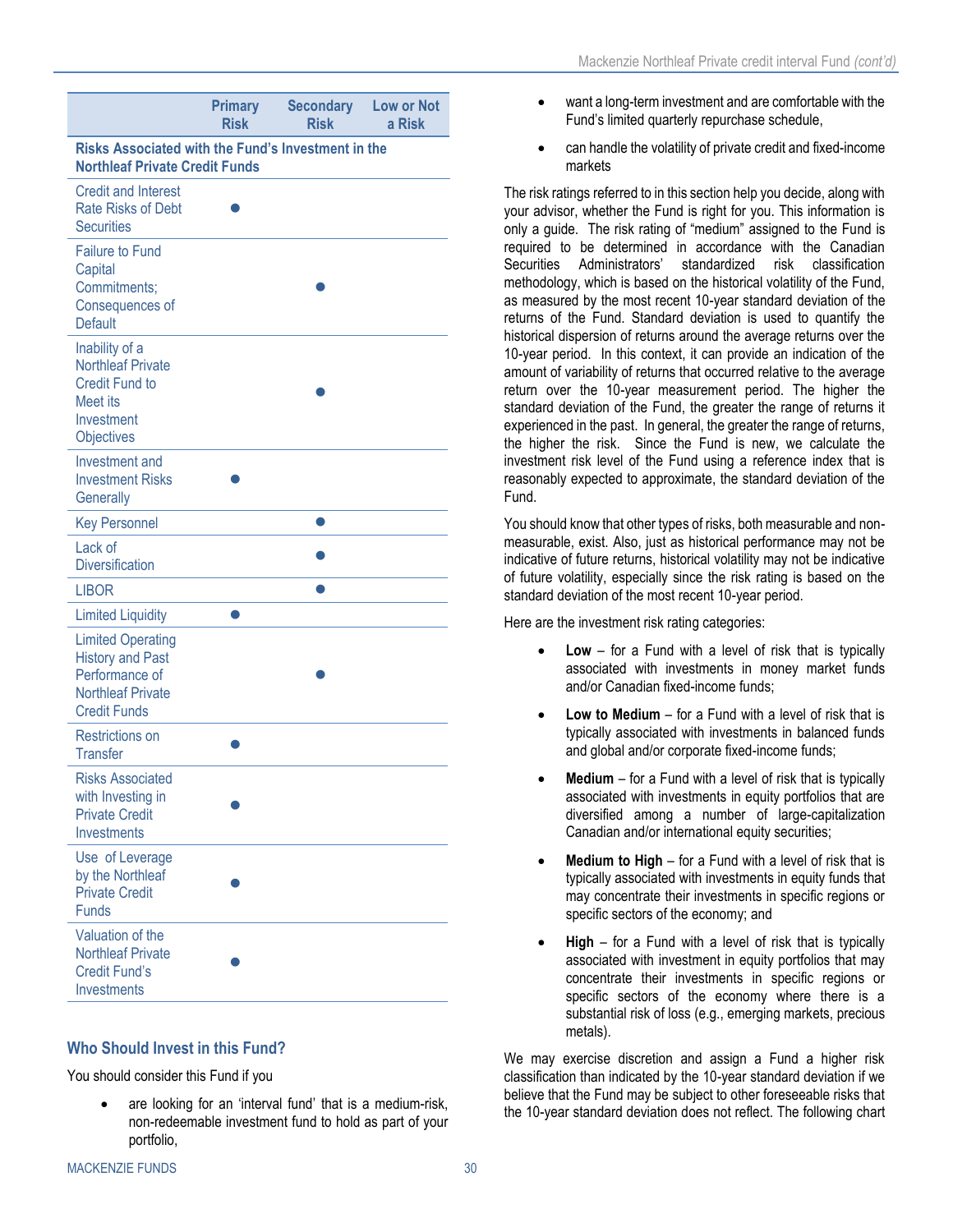sets out a description of the reference index used for the Fund since it is new:

#### *Reference Index*

| <b>Mackenzie Fund</b>                                             | <b>Reference Index</b>                                                                                            |
|-------------------------------------------------------------------|-------------------------------------------------------------------------------------------------------------------|
| <b>Mackenzie Northleaf Private</b><br><b>Credit Interval Fund</b> | 75% S&P/LSTA Leveraged<br>Loan (Hedged to CAD) Index<br>and 25% BofAML Global High<br>Yield (Hedged to CAD) Index |

# **Reference Index Definitions**

**The S&P/LSTA Leveraged Loan (Hedged to CAD) Index** is a broad index designed to reflect the performance of U.S. dollar facilities in the leveraged loan market. The foreign currency exposure is hedged back to the Canadian dollar.

**The BofAML Global High Yield (Hedged to CAD) Index** tracks the performance of non-investment grade corporate debt publicly issued in the major domestic or eurobond markets and denominated in U.S. dollars, Canadian dollars, British pounds or euros. The foreign currency exposure is hedged back to the Canadian dollar.

**There may be times when we believe this methodology produces a result that does not reflect the Fund's risk based on other qualitative factors. As a result, we may place the Fund in a higher risk rating category, but we will never place a Fund in a lower risk rating category.**

# **Distribution Policy**

This section explains the frequency, amount and composition of distributions that you may receive from the Fund. It also explains when you may receive these distributions in cash.

The Fund intends to distribute substantially all of its net income quarterly to unitholders. In addition, each December the Fund may distribute any undistributed net income and any net capital gains for the year to investors who own units on the distribution record date, but only to the extent required to ensure that the Fund will not pay income tax.

The distributions described above will be reinvested, without charge, in additional units of the series on which they were paid, unless you elect in advance to receive them in cash.

# **Fund Expenses Indirectly Borne by Investors**

Fund costs are generally paid out of the Fund's assets, reducing the investment return on your units. This section contains an example table of the amount of expenses that would be payable by the Fund (for each series of the Fund's units) on a \$1,000 investment, assuming that the Fund earns a constant 5% per year and the MERs for each series of units remain the same as for the past year, for the complete 10 years shown in the example. In the event we have waived a portion of our management fees or Administration Fees, or absorbed some of the Fund's fund costs during the past financial year, the MER would have been higher had it not done so and, consequently, that would have increased the Fund expenses indirectly borne by you. The fees and expenses which you pay directly, and which are not included in the Fund's MERs, are described in the "**Fees and [Expenses](#page-21-1) Payable Directly by You**" section of this document.

There is no table provided of Fund expenses indirectly borne by investors for the Fund because it is new and therefore its expenses are not yet known.

# **ADDITIONAL INFORMATION**

### **Sustainable Investment at Mackenzie**

We define sustainable investing as 1) investment approaches that integrate financially material ESG factors that aim to mitigate investment risk and enhance financial returns, which we consider to be "responsible investing" and/or 2) investment approaches that seek to generate a positive impact on one or more ESG factors, which we consider to be "sustainable solutions", or funds with ESG as part of their fundamental investment objective. At Mackenzie, all of our investment teams and sub-advisors aim to follow the responsible investing approach, regardless of their investment objective and they use both internal and external evaluation metrics to evaluate investment decisions. With respect to our sustainable solutions, these funds fall into three categories: a) sustainable core funds which invest in companies or issuers with positive ESG practices that are expected to enhance overall value, b) sustainable thematic funds which target specific ESG micro-trends or themes that aim to generate competitive returns and c) sustainable impact funds that target specific ESG challenges or opportunities.

As part of our process to incorporate ESG factors into our investment process, we are committed to engaging companies and issuers. As long-term investors and stewards of capital, we believe in company and debt issuer engagement and proxy voting to promote good governance and management of material ESG issues. The use of shareholder rights to influence company or issuer behaviour, including through engagement is key to our process. Rather than applying broad based exclusions across all our portfolios, we believe that our role as owners is best suited for constructive dialogue with companies or issuers that are deemed to present the highest ESG risks. Portfolio managers engage in dialogue with companies held in the portfolio of certain funds with the aim of alerting companies to identified ESG risks, proposing solutions to ESG challenges and improving the outcomes of ESG performance. From a debt perspective, our portfolio managers will engage with corporate debt issuers and sovereign debt agencies to encourage greater ESGlabeled debt issuances and reinforce the values associated with sustainable investing. We vote proxies in the best interests of the Funds, taking into consideration material ESG risks. When appropriate, we work with industry peers and partners to bring attention to specific ESG risks and opportunities. Mackenzie Investments is a participant of the Climate Action 100+, a signatory to the Principles for Responsible Investment (PRI), a founding signatory of the Responsible Investment Association's Canadian Diversity and Inclusion Investor Statement and is also signatory to the BlackNorth Initiative Pledge.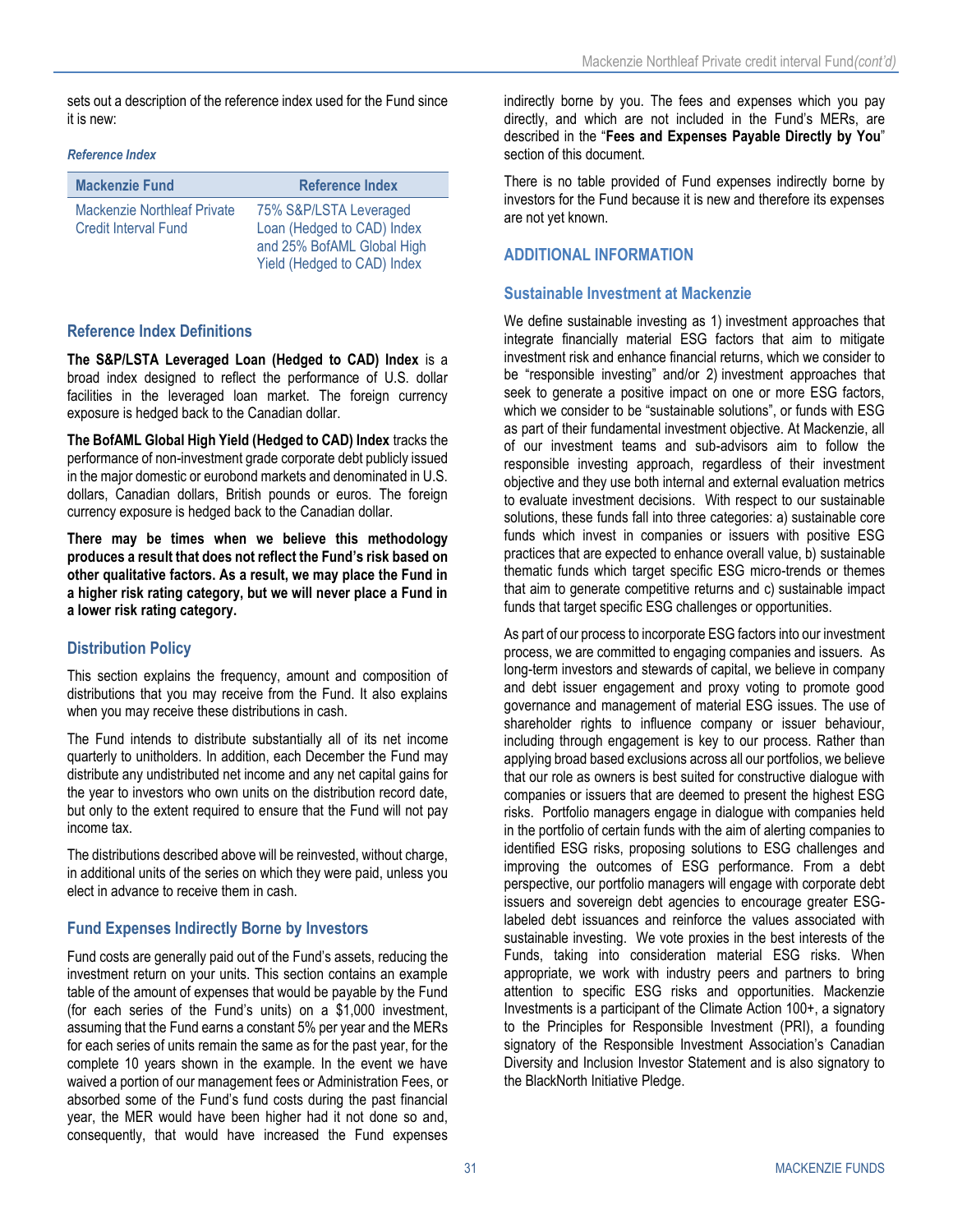For more information, please see our Sustainable Investing Policy, available on our website at [www.mackenzieinvestments.com](http://www.mackenzieinvestments.com/) which sets out our overall approach to sustainable investing.